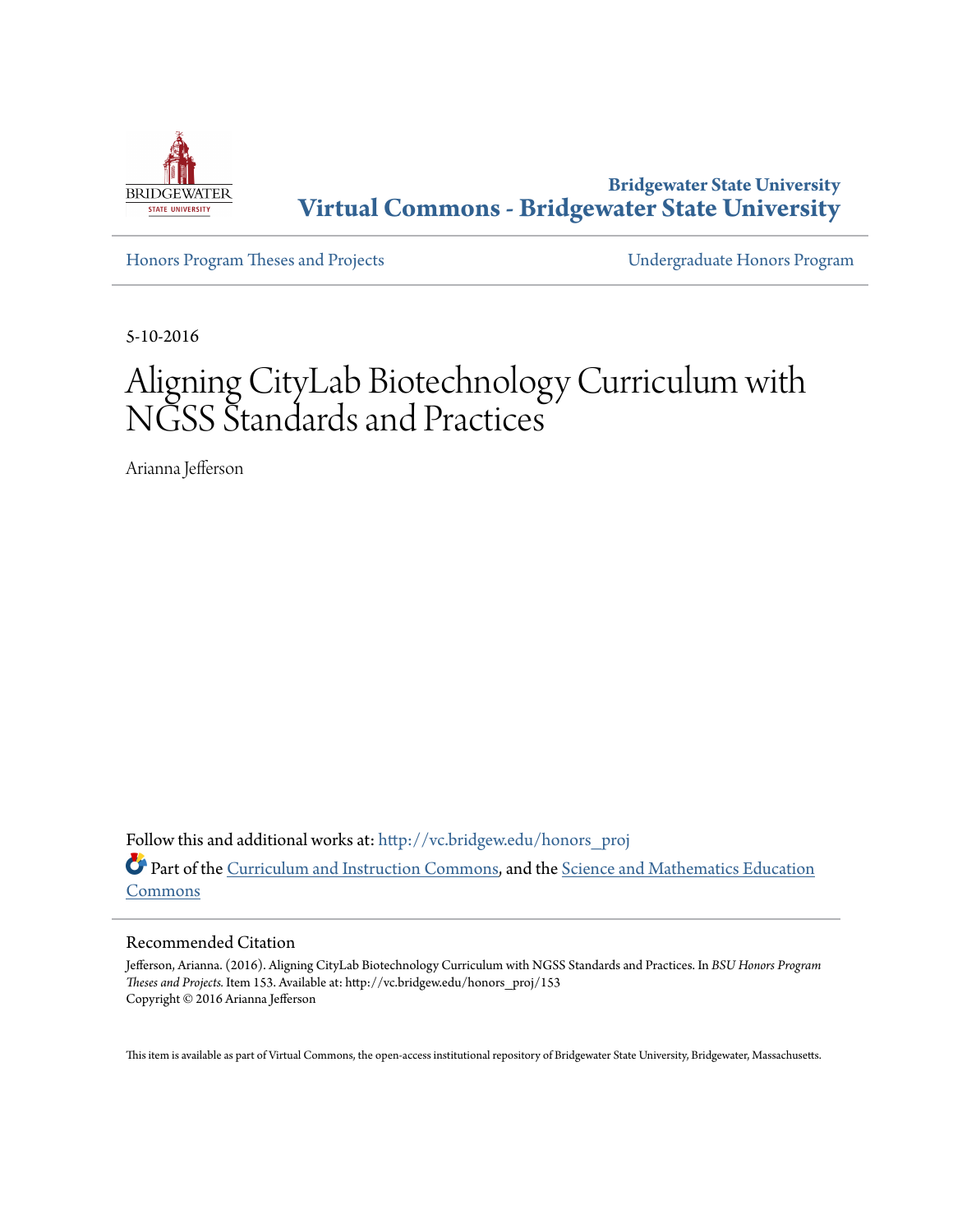Aligning CityLab Biotechnology Curriculum with NGSS Standards and Practices

Arianna Jefferson

Submitted in Partial Completion of the

Requirements for Commonwealth Interdisciplinary Honors in Elementary Education and

Biology

Bridgewater State University

May 10, 2016

Dr. Nicole Glen, Thesis Director

Dr. Jennifer Mendell, Thesis Director

Dr. Patricia Emmons, Committee Member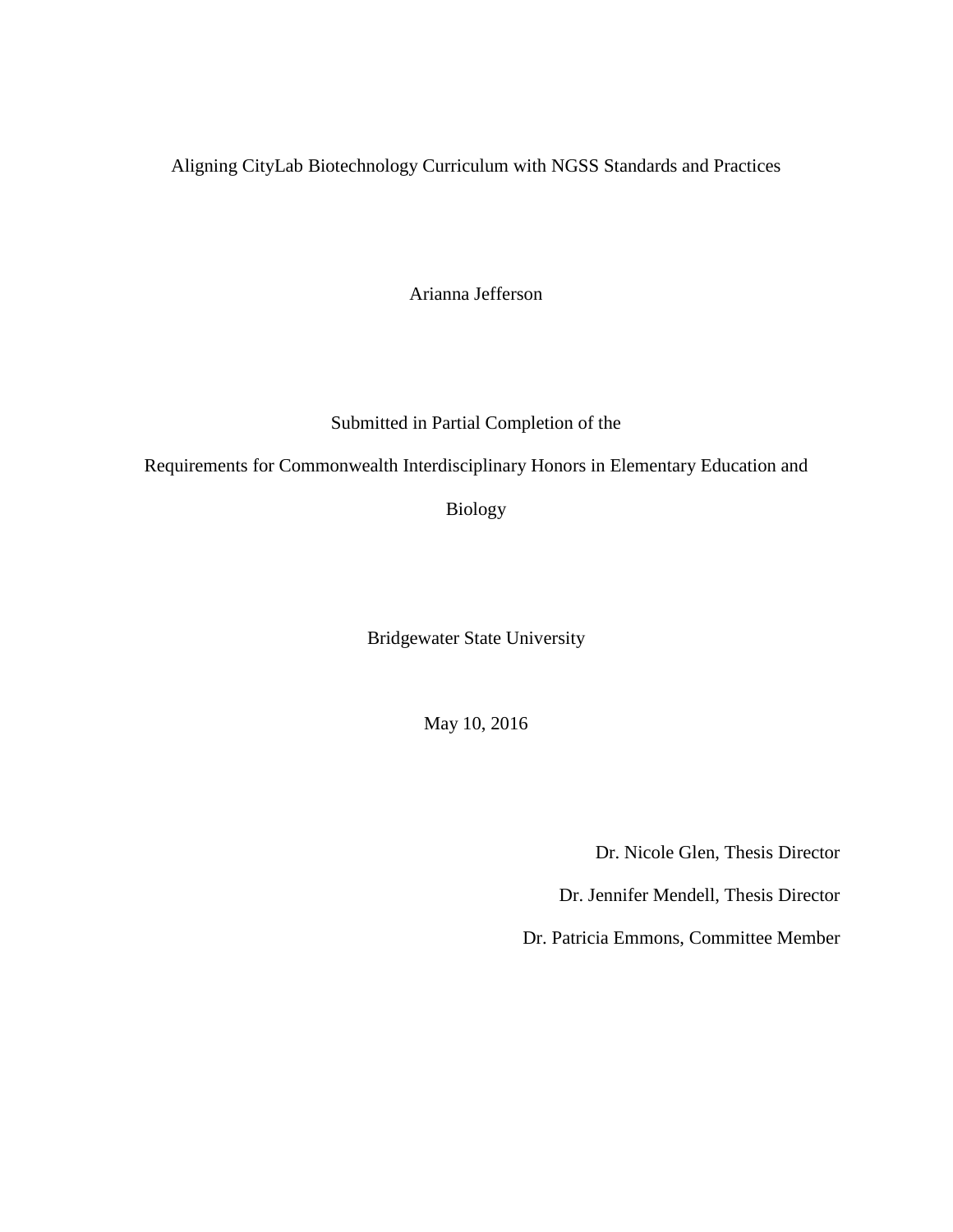# Aligning CityLab Biotechnology Curriculum with NGSS Standards and Practices Arianna Jefferson

## **Introduction**

I am currently pursuing Biology and Elementary Education degrees at Bridgewater State University with the hope that I will increase future students' excitement and desire to learn about science. I am interested in curriculum realignment as a way to utilize my knowledge from both of my majors in my honors thesis. I want my thesis to help me learn about the Next Generation Science Standards, NGSS. As a new teacher I am going to have to teach the standards, and therefore have to be comfortable and understand them. My research started as a way for me to learn the standards, participate in teaching science to students, and practice aligning standards with existing educational programs, or modules. As my time working on my thesis progressed, I realized the importance of this realignment because it provides CityLab with educational programs that are aligned to the new standards.

CityLab is part of Bridgewater State University's Center for the Advancement of STEM Education, CASE. CityLab is an outreach biotechnology laboratory for middle and high school students at Bridgewater State University. Biotechnology is the use of techniques from genetics in order to combine inherited characteristics from different organisms into one organism to produce helpful products (Merriam-Webster's online dictionary, n.d.). It is also the use of genetics to help create advantageous products, for example DNA. DNA fingerprinting is used to help identify people from their fingerprints. CityLab is presented in modules and incorporates activities for students to complete prior to and after visiting CityLab. A module is an educational program that includes laboratory experience in a simulated real world environment, along with content that helps to enhance the laboratory experience. CityLab has three existing modules: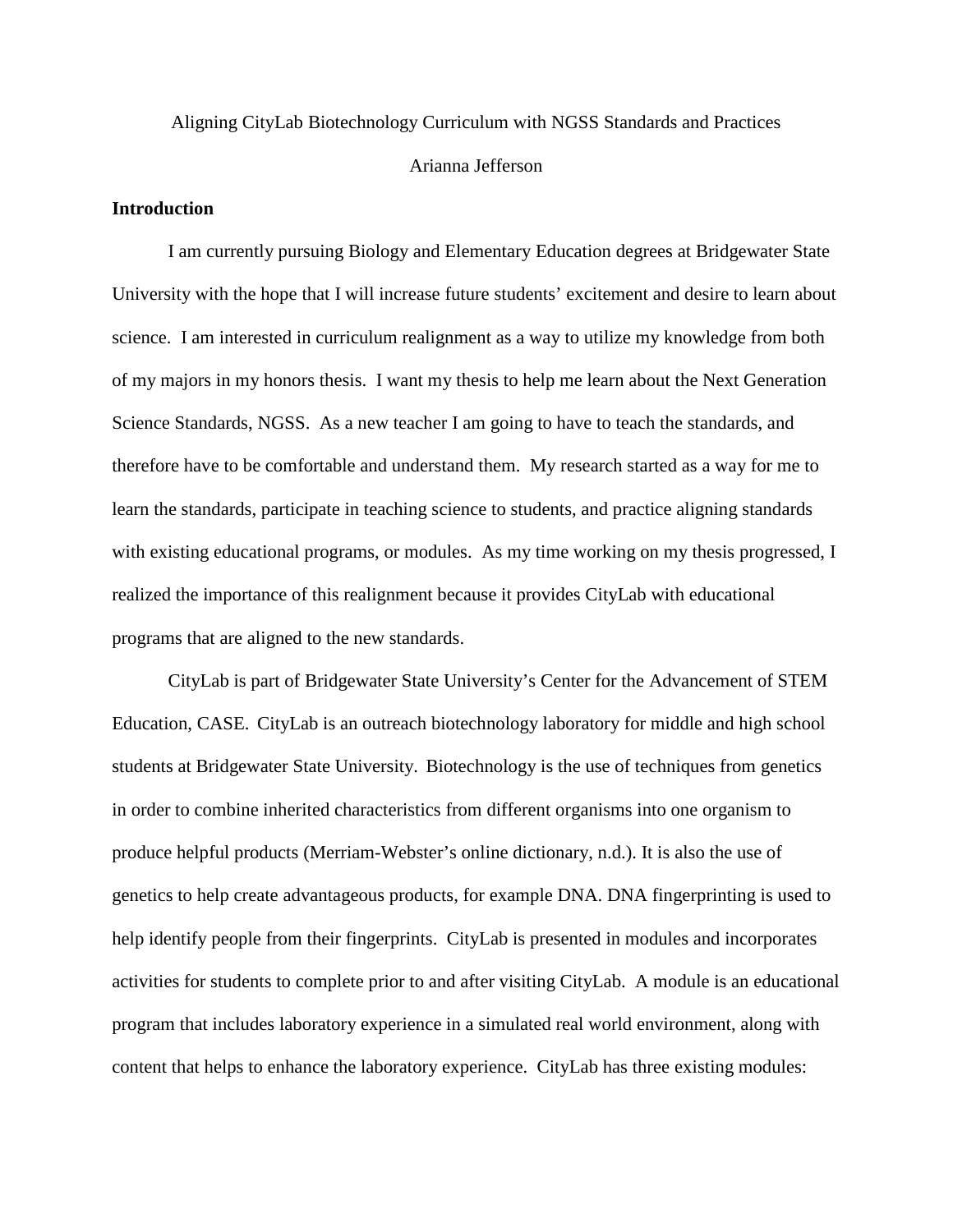Crucial Concentration, Lab Larceny, and Crooked Cell. One goal is to integrate the CityLab laboratory module into the students' existing school curriculum so that the experience builds upon students' knowledge.

The NGSS is broken up into three parts: Disciplinary Core Idea, Science and Engineering Practices, and Crosscutting Concepts. Disciplinary Core Ideas guide K-12 science curriculum, instruction and assessments toward the most important aspects of science. They are broad and cover multiple subjects or a crucial topic in a single subject, such as heredity in life science that does not necessarily relate to other ideas in physical science or earth and space science. In addition, the Disciplinary Core Ideas can be taught over multiple grade-levels to increase the depth of knowledge needed to understand more complex ideas and problem solving. They relate to life experiences of students or have societal or personal concerns. Science and Engineering Practices are behaviors that scientists engage in in the real world during investigations and engineers engage in as they design and build models. Finally, crosscutting concepts are used across multiple disciplines in science. These crosscutting concepts are concepts that are taught in multiple grade-levels and disciplines. They are not limited to one discipline and can even relate to English Language Arts or Mathematics.

#### **Literature Review**

Inquiry-based science education has been examined as a way to engage students in science. Colson and Colson (2016) report that in 1986, teacher Mary Colson noticed that her students appeared engaged in the lesson but did not want to explore the lesson further than what was assigned. This made her curious as to why her students only wanted to get the right answer. She thought it might be because there was no driving force (question) behind the activity, or that the focus was on what people already knew instead of discovering how they knew the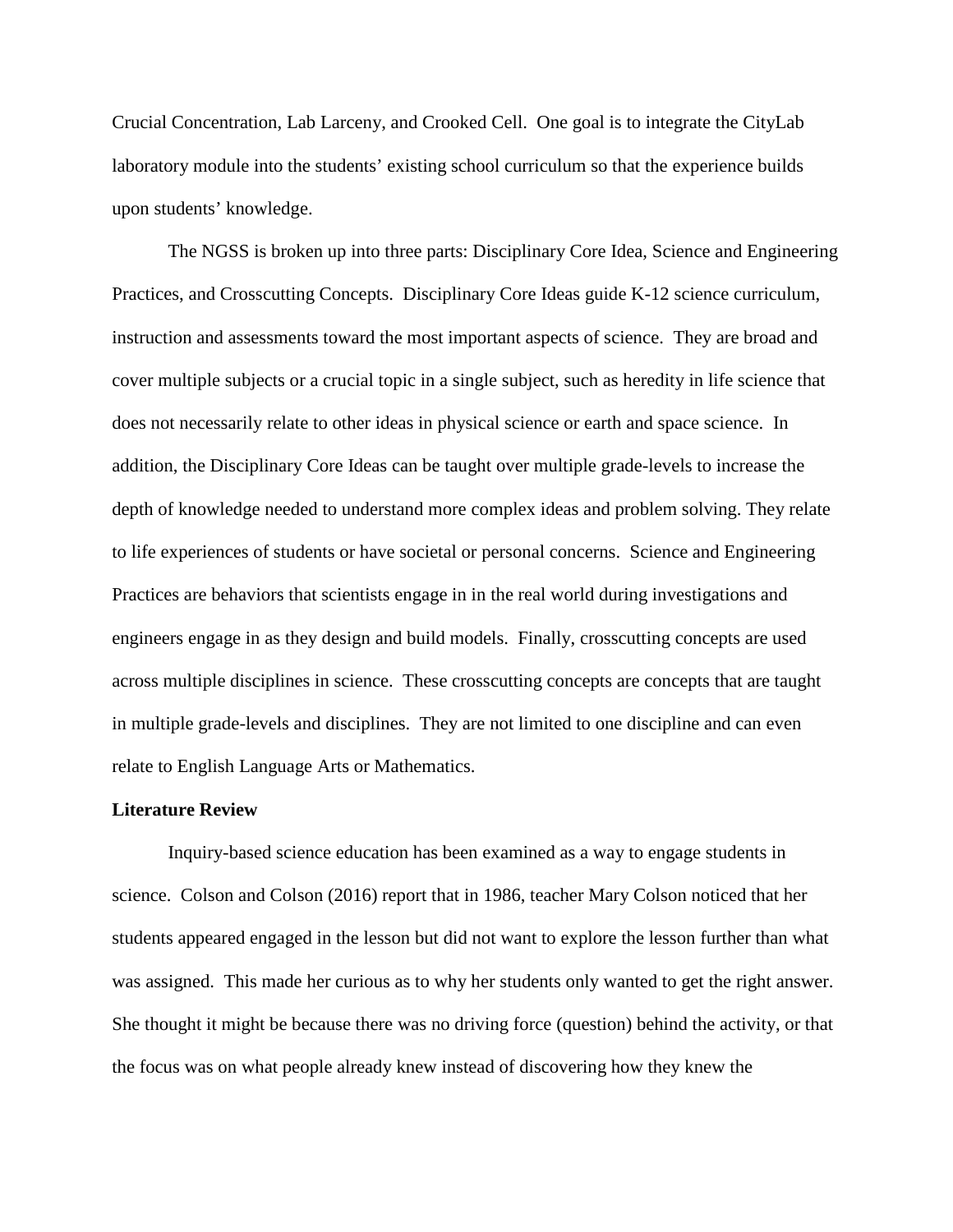information. The activity provided only information and not insight, and it did not engage students authentically in science.

Science is changing from rote learning to inquiry learning. Ediger (2014) stated that in inquiry science, students gain more in-depth facts, concepts, and generalizations because of the inquiry process. Science lessons and units need to focus on experimentation and students need to be involved in setting up and doing the experiments. Observations, creating and testing hypotheses, and reaching accurate conclusions are all parts of inquiry based learning.

National education standards have been debated for decades. Barton (2010) examined how people have varying opinions on what national education standards are, who should create and enforce them, and if the United States should have national standards. Previous attempts at national standards include No Child Left Behind (NCLB), the National Council on Education Standards and Tests, and the National Education Standards and Assessment Council, along with other policies and administrative legislation, such as Clinton's Goals 2000. People often say they are for or against national standards; however, there are three different beliefs on what national standards are. National standards could be the content standards of what is taught at any grade in any school, establishing content standards as a way to increase rigor, or a way of "standardizing" what is taught in schools. All of these include nationally learning the same content but differ in how content is taught or the timeframe for content to be taught. Some national standards supporters argue for a national test that all students would have to take, whereas others want specific course content and a national test, yet others want the national standards to be optional and others who want all teachers to adhere to the standards. Finally, people differ on how national education standards should be created: should the government create and monitor the implementation of the standards, should the government create the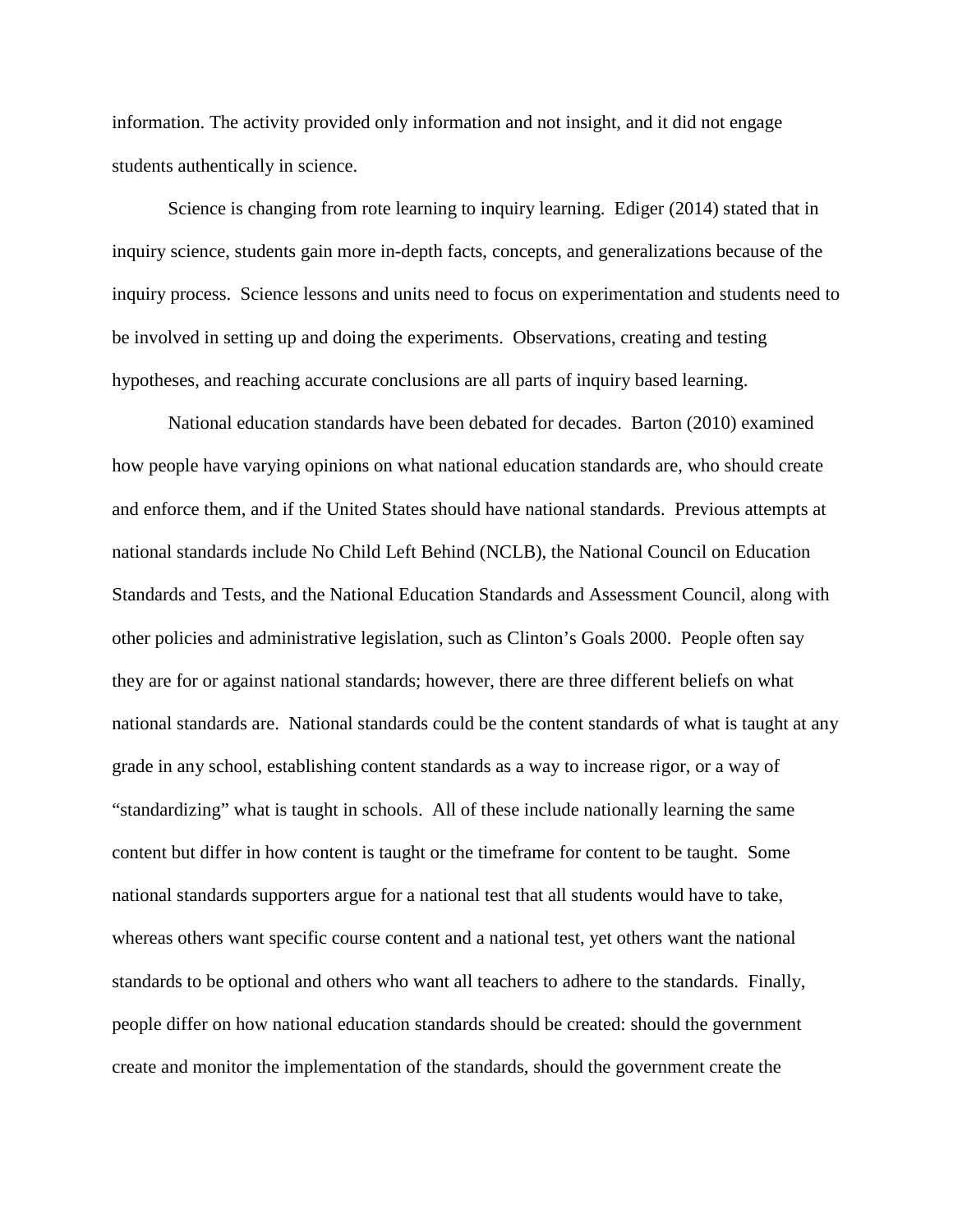standards and then an external body monitor the enforcement of the standards or should an external body create the standards and tests and the federal government enforce them?

Next Generation Science Standards (NGSS, 2013) is the new national (?) science standards developed by twenty-six states and their teams along with a forty member writing team and their partners. NGSS is based upon *A Framework for K-12 Science Education* which was developed by the National Research Council (NRC, 2011). *A Framework for K-12 Science Education* was developed to provide an evidence-based foundation for standards, and it examined current scientific research and identified what students should know in K-12 education (NRC 2011). NGSS standards were developed by states in collaboration using *A Framework for K-12 Science Education*. Thus far, very few states have adopted the standards and as stated on the NGSS website (2013), it was designed "for states, by states" which makes it state standards and not national standards. The federal government was not involved in the creation of the standards and is not requiring states to adopt NGSS. As of February 2016, 17 states have adopted the standards as is. They are Arkansas, California, Connecticut, Delaware, Hawaii, Illinois, Iowa, Kansas, Kentucky, Maryland, Michigan, Nevada, New Jersey, Oregon, Rhode Island, Vermont and Washington (Workosky, 2016). Massachusetts, which was part of developing the NGSS standards, has adopted similar science standards to NGSS (Best & Dunlap, 2014). West Virginia, which was part of the development of NGSS, rejected implementing NGSS because it teaches that global warming is a man-made event, but they have since adopted similar standards (Geiling, 2016). Nevada, which was not part of the creation of NGSS, adopted similar standards to NGSS (Best & Dunlap, 2014). Wyoming lawmakers banned the review and adoption of NGSS based on standards about climate science (Best & Dunlap, 2014). Each NGSS standard is divided into three parts: disciplinary core idea, scientific and engineering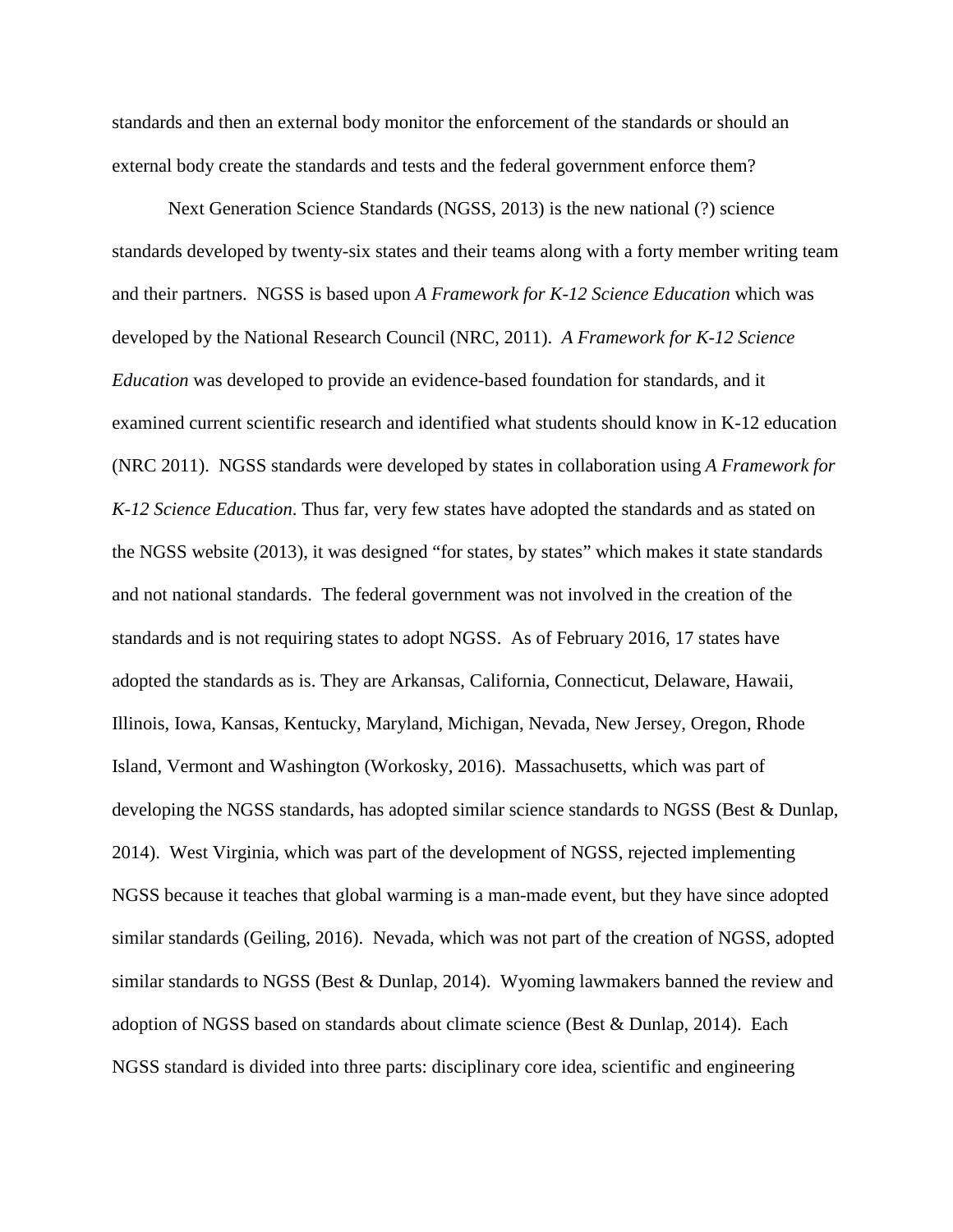practices, and cross-cutting concepts (NGSS, 2013). NGSS was designed to be taught in context with concepts building throughout the grade levels coherently instead of topics being taught in isolation (NGSS, 2013). It is a dynamic growth process through students' K-12 science education (NGSS, 2013). Engineering is included in the science standards as an equal part of science education along with science inquiry and is used to emphasize science disciplinary core ideas in science and technology (NGSS, 2013).

NGSS standards are aligned with English Language Arts (ELA) and Mathematics Common Core Standards in terms of cognitive demand and help students become college and career ready (NGSS, 2013). Appendix F of NGSS describes the eight science and engineering practices that scientists and engineers engage in while investigating and building models and theories about the natural world. The eight science and engineering practices include: asking questions and defining problems, developing and using models, planning and carrying out investigations, analyzing and interpreting data, using mathematics and computational thinking, constructing explanations and designing solutions, engaging in argument from evidence, and obtaining, evaluating, and communicating information (NGSS, 2013). Also included in NGSS in Appendix G is the seven cross-cutting concepts, which are interdisciplinary concepts that help students connect knowledge from various disciplines. These include: patterns, cause and effect, scale, proportion, and quantity, systems and system models, energy and matter in systems, structure and function, and stability and change of systems (NGSS, 2013).

Previous science standards assessed content and application separately, but this is not how real world science application occurs (NGSS, 2013). The National Science Education Standards (NSES) were the precursor of NGSS and were written in 1996 (Stern & Roseman, 2001). NSES was divided into eight categories for knowledge, including unifying concepts and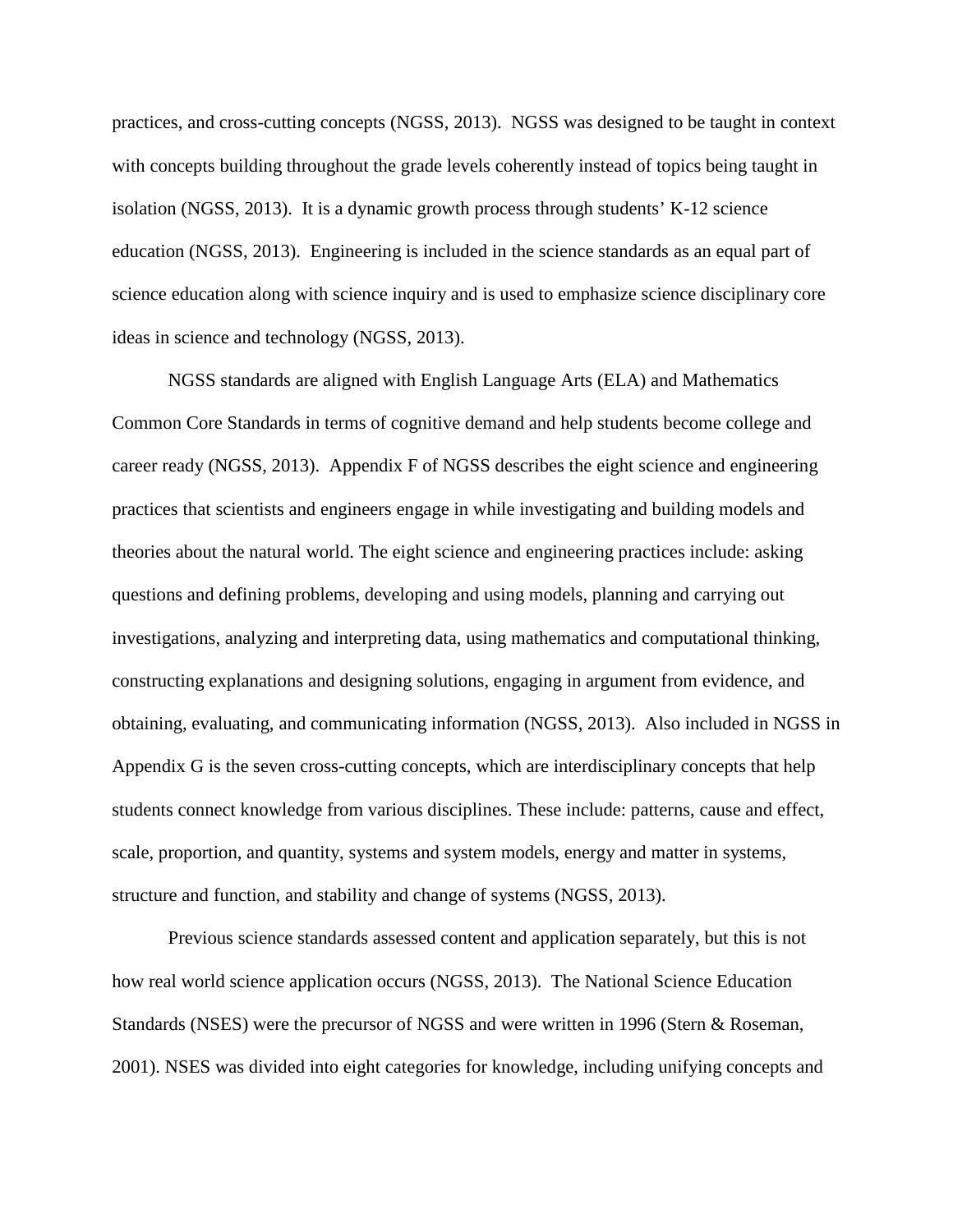processes in science, science as inquiry, physical science, life science, earth and space science, science and technology, science in social and personal perspective, and history and nature of science (National Academy Press, 1996).

Prior to the release of NGSS, MA had adopted the Massachusetts Science and Technology/Engineering Framework in 1995 with a full revision in 2001 and revisions in 2006 at the high school level. These standards focused on earth and space sciences, life science (biology), physical science (chemistry and physics), and technology/engineering. The standards were focused on inquiry-based instruction, experimentation, and design which should be taught together. Specific skills were expected to be taught during certain grade bands. The standards provided ideas for teaching the standard as well as how to incorporate technology.

Liftig (2014) noted that NSES and previous Massachusetts Science and Technology/Engineering Framework lesson plans cannot necessarily change to NGSS lesson plans by adding lessons to the existing curriculum. With NGSS focusing on cross-cutting concepts and science and engineering practices in addition to the disciplinary core ideas, most lessons need to be realigned. In addition, engineering and technology need to be incorporated into the science curriculum and students need to use them as much as inquiry in science education (Liftig, 2014).

Stern and Roseman (2001) described the process of ensuring textbook alignment, which can be used to align curriculum as well, in middle and high school. When beginning textbook, curriculum, or lesson alignment it is important to ensure that the ideas the standards cover and not the topics are included in the table of contents. The headings in a chapter do not guarantee that the material in the chapter is what is included in the standard and could instead be material that is too hard, easy, or irrelevant to the standards. It is important to know what the standards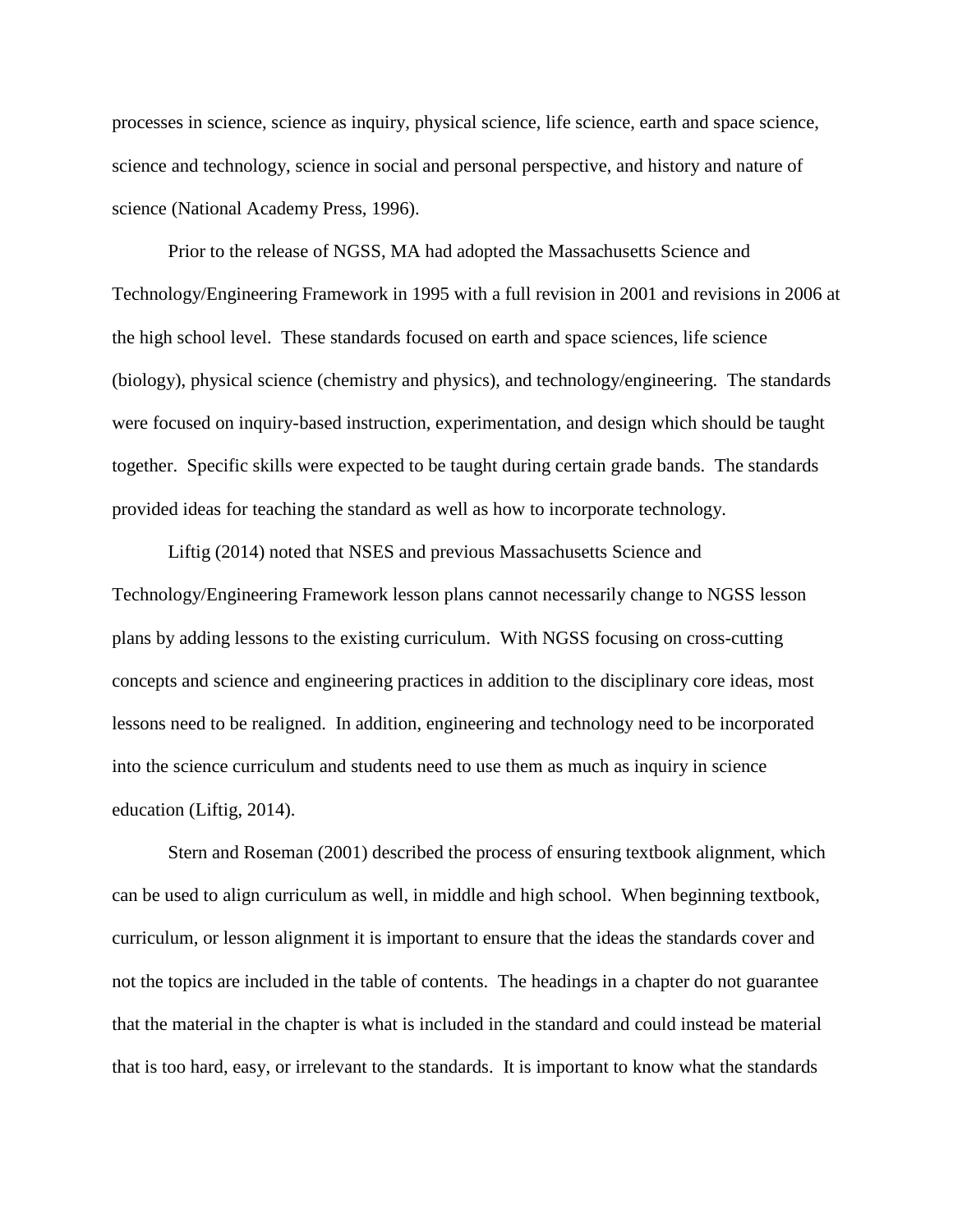are expecting students to know prior to determining if a textbook or lesson is aligned to determine if relevant material is covered. However, there are always some exceptions to the rule, for example when a lesson helps students understand a prerequisite idea or address student misconceptions.

Teachers and school districts are incorporating NGSS standards into their classrooms and through a variety of ways. Some teachers are using science activities as enrichment activities because of the lack of time during the day (Fruen, 2001). Others are incorporating inquiry based science into their classrooms (Colson & Colson, 2016). Another way teachers are incorporating science standards is through technology (Miller, 2011). Jeffrey Miller (2011) uses an online curriculum to meet the needs of students by using a digital library and traditional learning material. The curriculum allows for a collaborative learning community to develop. Some teachers are teaching integrated science in which discipline boundaries are ignored in favor of students making connections between subjects (Van Scooter et,al., 2000). When planning integrated science, it is important to focus on the coherence and quality of the material (Van Scotter et. al., 2000). Science is only required for two years at the high school level in many states (Van Scotter, et. al., 2000). Many schools in MA it is required for three years. Therefore, by integrating science schools are able to teach multiple subjects through one science course. Some districts are using curriculum mapping as a way to ensure that all standards are taught in a student's K-12 education (DeClark, 2002).

One method that some school districts have implemented is curriculum mapping. DeClark (2012) found curriculum mapping ensured that national and state standards were included in the curriculum and help avoid unnecessary repetition. In this process, teachers and administrators were actively involved in the mapping in every step. Curriculum mapping was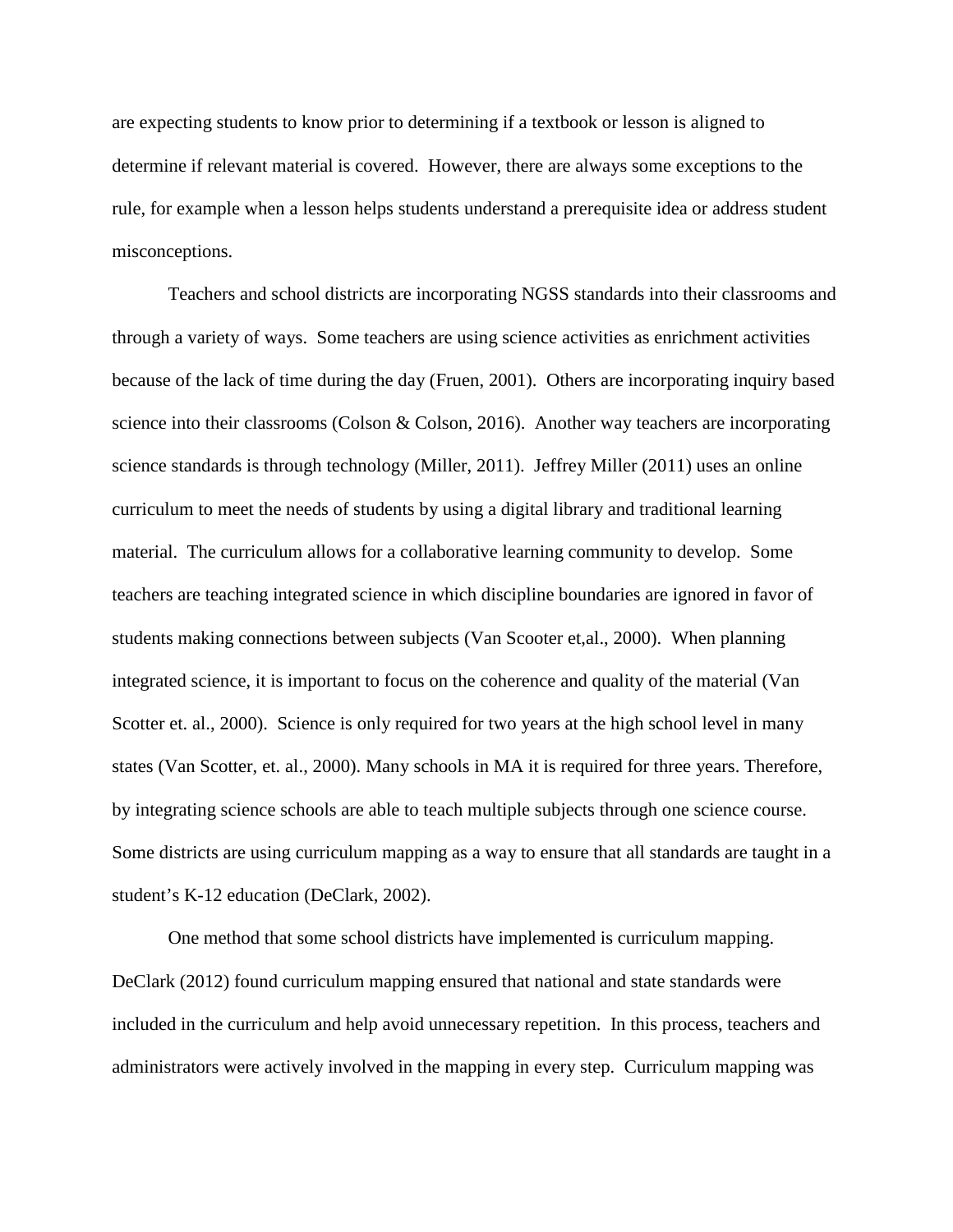designed so that students could see the big picture about what they are learning. Also, the possibility for cross-curricular integration developed because curriculum maps were planned months in advance and give teachers a chance to compare maps in different subjects and plan for possible projects. In order for curriculum mapping to be successful, teachers need to be honest about what they were teaching and what they were skipping and discuss suggestions from others in their department and district. The district needed to allow the teachers at multiple grade-levels time to discuss what was taught in each grade level. When changes were made, teachers need to be reflective and analyze the use of their individualized maps in terms of writing or removing lessons, and then share lessons, labs, or units with teachers who were assigned a topic they previously taught.

Lois Fruen (2001) from Breck School in Minneapolis, Minnesota used enrichment activities, which are done outside of class and receive a grade, as a means of covering science standards and meeting the diverse interests of students. Students use a menu approach and are able to select activities to complete by doing experiments, reading books and articles, watching videos, or researching questions. Each activity is designed to complement and enhance the curriculum because they have limited time to spend on science. Fruen also included that the enrichment activities are 10% of students' grades and that students can complete additional enrichment work for up to 10% of their grade as extra credit that benefits the entire class because students need to present their work to the class. The enrichment activities allow students to use their strengths when engaging in science, and inquiry or take-home experiments and parent supervision is sometimes required. Enrichment work is one way teachers are able to incorporate the science standards into their classroom.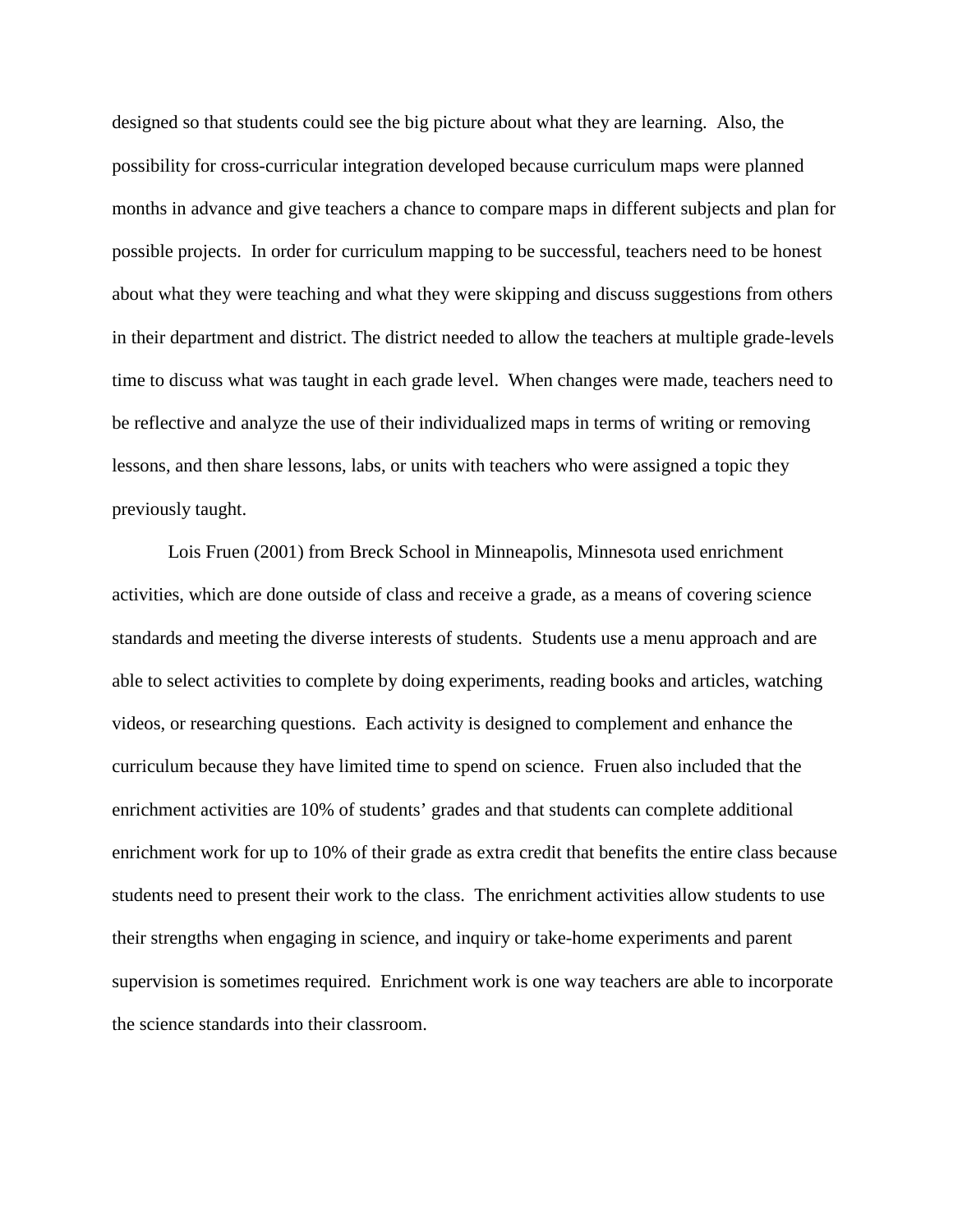In addition, science standards can be taught by incorporating reading and writing. When writing in science, the focus should be on writing like a scientist. English Language Arts (ELA) standards can be incorporated into a lesson or science unit, and NGSS incorporates possible connections to Common Core Standards, such as ELA and Mathematics (NGSS, 2013). Students can benefit greatly from learning how ELA writing and reading skills are found in different subject matter, especially science (Merten, 2015). Therefore, both standards can be taught and essential questions can be focused on. Afterward students can answer the questions after completing experiments (Merten, 2015).

Reflection is a critical aspect in teaching and enables a teacher to modify and refine lessons. By reflecting, Mary Colson (2016) was able to assess her students' lack of curiosity in the classroom and take steps to remedy the situation. A lesson might already involve inquiry based science but reflection is required to determine if it aligns with NGSS (Hunter, 2014). As teachers reflect on a lesson, they can determine why a lesson is being taught, if the order of the lessons is coherent, and how their enthusiasm for the material being taught effects how they teach the material to students (Schwoyer, 2002). Reflective questioning is one way to determine needed adaptations to existing curriculum (Hunter, 2014). Reflective practice could also lead to increased student engagement with the content (Hunter, 2014). Similarly, with curriculum alignment after realigning existing curriculum, the alignment should be reflected upon. Blank and Hill (2004) examined how students' achievement improves, especially in urban districts, when the teachers were able to reflect on their practices and beliefs.

#### **Methods**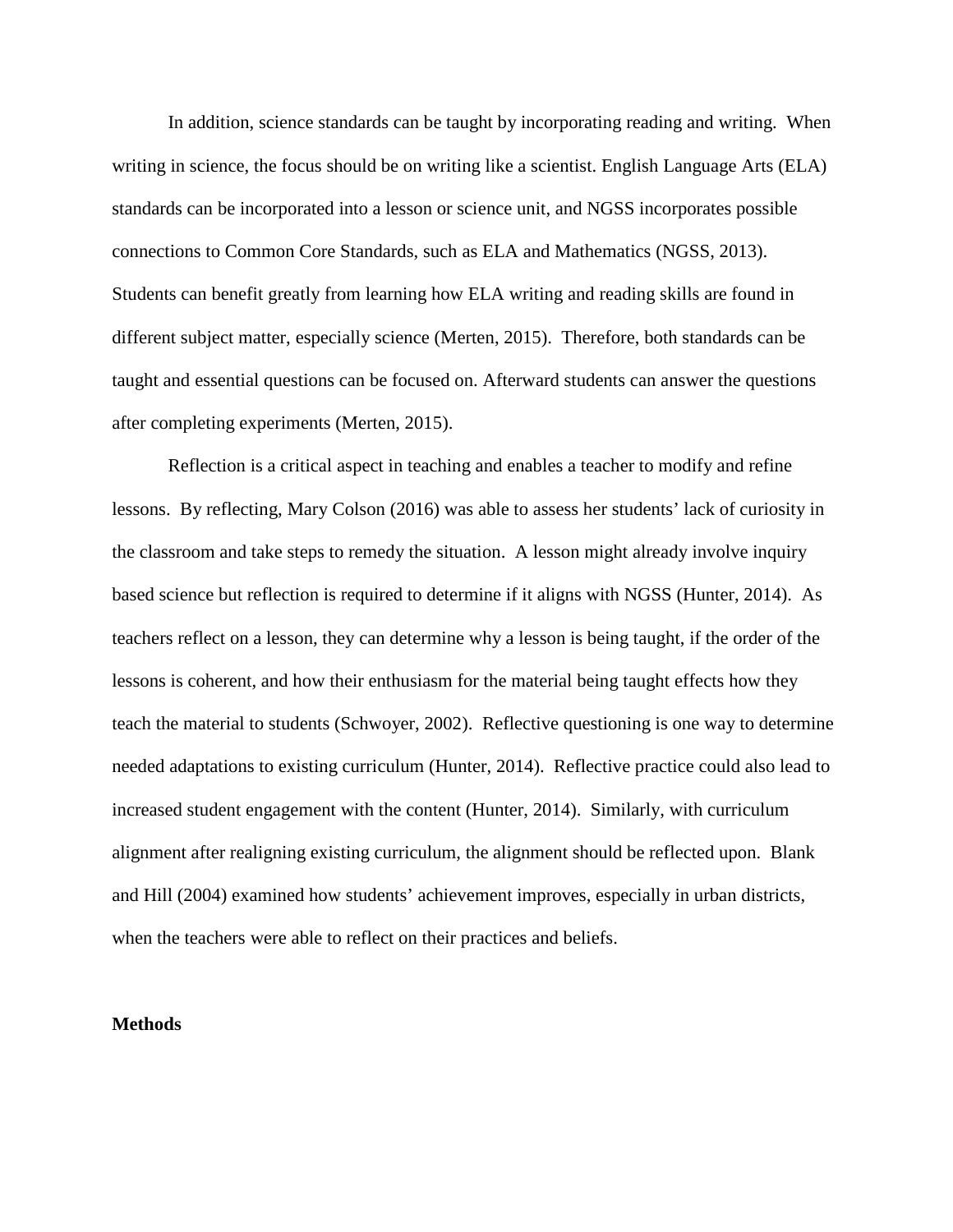In this research study I aligned three modules, Crooked Cell, Crucial Concentration, and Lab Larceny, from Bridgewater State University's CityLab. CityLab is an outreach biotechnology laboratory for middle and high school students. The students visit for one day and complete pre-visit and post-visit activities. It is located in the new Dana Mohler-Faria Science and Mathematics at Bridgewater State University, BSU, in a laboratory specifically for CityLab. CityLab is part of Bridgewater State University's Center for the Advancement of STEM Education, CASE. In addition to offering modules for students, professional development is offered for teachers through CASE. Some of the professional development opportunities available include: a) Probability: A Games Teachers Play Workshop, which is a workshop about using games that incorporate probability for preschool through  $12<sup>th</sup>$  grade math educators; b) Discover the Microbes Within, which is a workshop in conjunction with Marine Biological Institute about bringing inquiry based learning into a high school classroom; and c) Earthview Institute for Educators, which is a 2-morning workshop about incorporating geography in the classroom using Earthview for kindergarten through  $12<sup>th</sup>$  grade educators. In addition, there is Watershed Access Laboratory, which is an outreach laboratory for middle and high school students, next to CityLab.

One module that I worked with, Crucial Concentration, has students taking on the role of a scientist working to determine which drink has the highest protein concentration using a spectrophotometer. Another module that I worked with, Crooked Cell, has students taking on the role of a doctor. Students then have to diagnosis a patient as either having sickle cell disease, being a carrier, or having normal cells, using gel electrophoresis. The final module that I worked with, Lab Larceny, has students taking on the role of a forensic scientist to discover who was at the potential crime scene by using gel electrophoresis.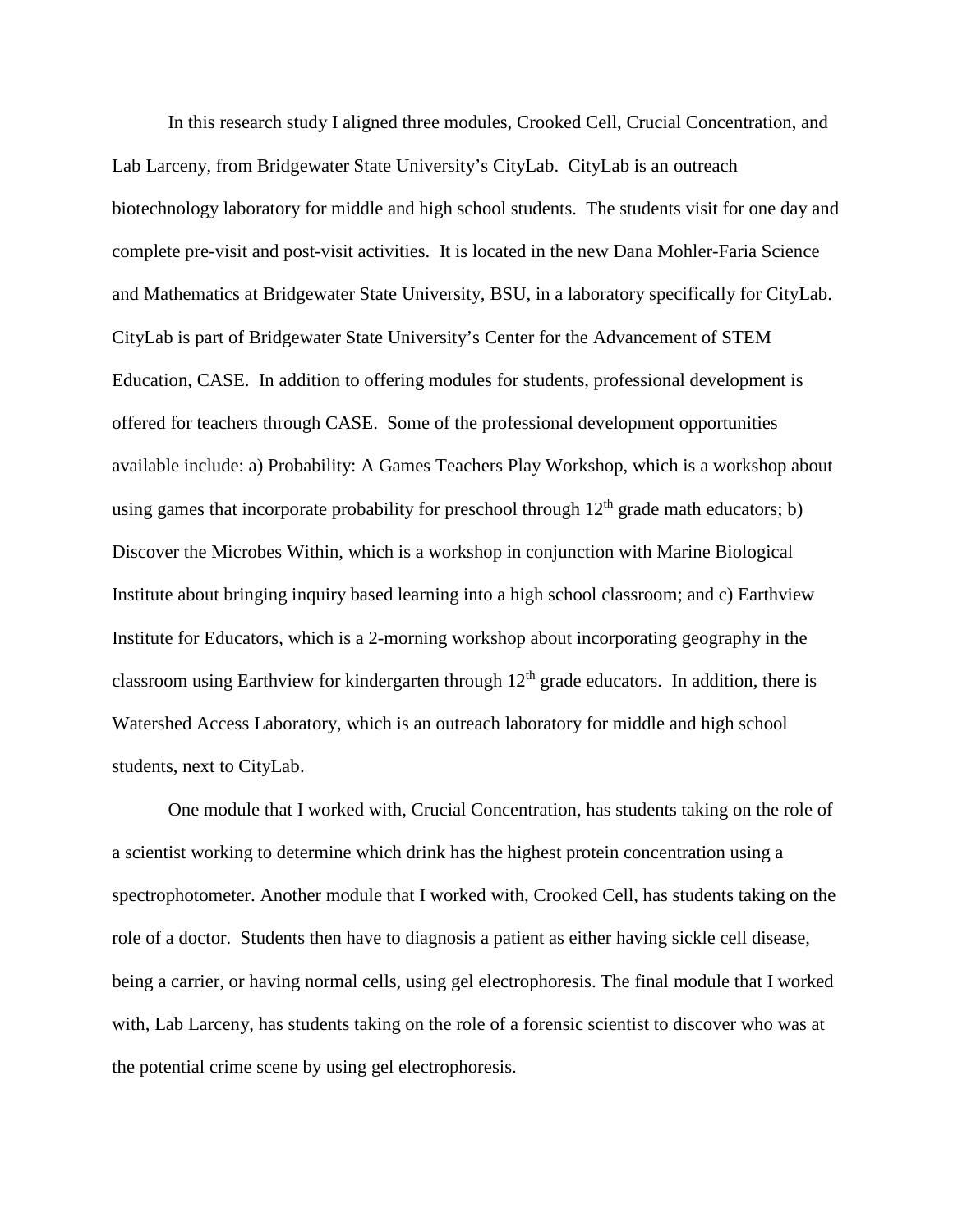I began the alignment process first with Crucial Concentration, then Crooked Cell, and finally Lab Larceny. The first step for aligning the modules was to become familiar with the module I was aligning. Prior to beginning my curriculum alignment, I had observed and taught the modules in order to be familiar with the material and any modifications that educators had made since the lesson was originally written. This way I knew the concepts and the order as well as parts of the lesson that could potentially be modified or could not be removed because they were critical to the success of the module. I helped and taught for two semesters in CityLab in the Fall of 2014 for one day a week, and in the Spring of 2015 for two days a week. After I was confident in the material as well as what each educator added, I began to examine the NGSS standards and practices.

While helping during the Fall 2014 semester, I focused on learning and aligning Crucial Concentration to NGSS standards and practices since the new MA science standards had not been released. Since Crucial Concentration is a module that middle school students usually complete, I focused on that grade level in the standards. I broke down each section of the module and went line by line to determine if it could be aligned to a standard or practice. After I aligned the module with NGSS, I aligned it with MA ELA and Mathematics Curriculum Frameworks and noted, by describing why the material aligned to the standard and possible changes to help the modules align better with the standards in the table. Next, I aligned Crooked Cell following the same procedures as Crucial Concentration during the Spring 2015 semester. Crooked Cell is taught to middle and high school students and therefore needed to be aligned accordingly. Since I was already familiar with the standards it was easier and faster to complete this alignment because I did not need to read and search the standards for each line of the module. Finally, towards the end of the semester, I focused on aligning Lab Larceny using the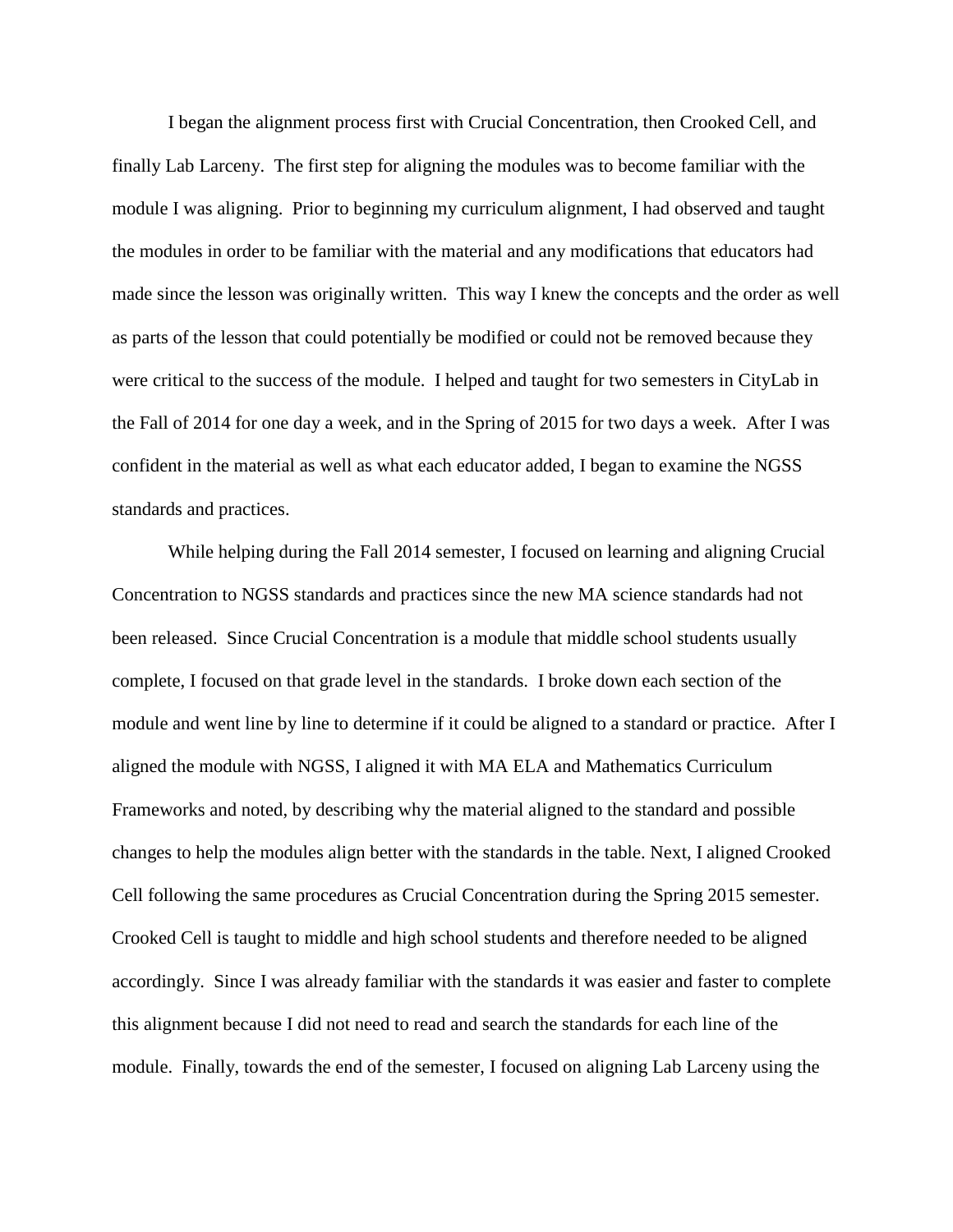same procedure. Lab Larceny is mainly taught to high school students and therefore I focused on aligning it with those standards. This module was the easiest to align because I was the most familiar with the standards and it was a module that I had taught the most. In the Fall of 2015, I presented the alignments and the methodology at the Massachusetts Association for Science Teachers, MAST, annual conference.

## **Examples of Alignment**

For the full alignment of each of the modules please see the appendix.

## **Crucial Concentration Examples:**

Students are shown the chemical reaction when protein interacts with BCA Assay. A spectrophotometer is then used to identify concentration of protein.

| Scientists are often faced with the challenge | $MS-LS1-7.$                                     |
|-----------------------------------------------|-------------------------------------------------|
| of determining the concentration of a         | Develop a model to describe how food is         |
| substance in solution. For example, they may  | rearranged through chemical reactions forming   |
| need to measure levels of proteins,           | new molecules that support growth and/or        |
| cholesterol, glucose or the rate of enzymatic | release energy as this matter moves through an  |
| activity. This investigation will focus on a  | organism. [Clarification Statement: Emphasis    |
| colorimetric assay commonly used to           | is on describing that molecules are broken      |
| measure protein concentrations called the     | apart and put back together and that in this    |
| Bicinchoninic Acid (BCA) Assay. It requires   | process, energy is released.] [Assessment       |
| the students to incorporate several concepts  | Boundary: Assessment does not include details   |
| and skills commonly used in a bioscience      | of the chemical reactions for photosynthesis or |
| laboratory.                                   | respiration.]                                   |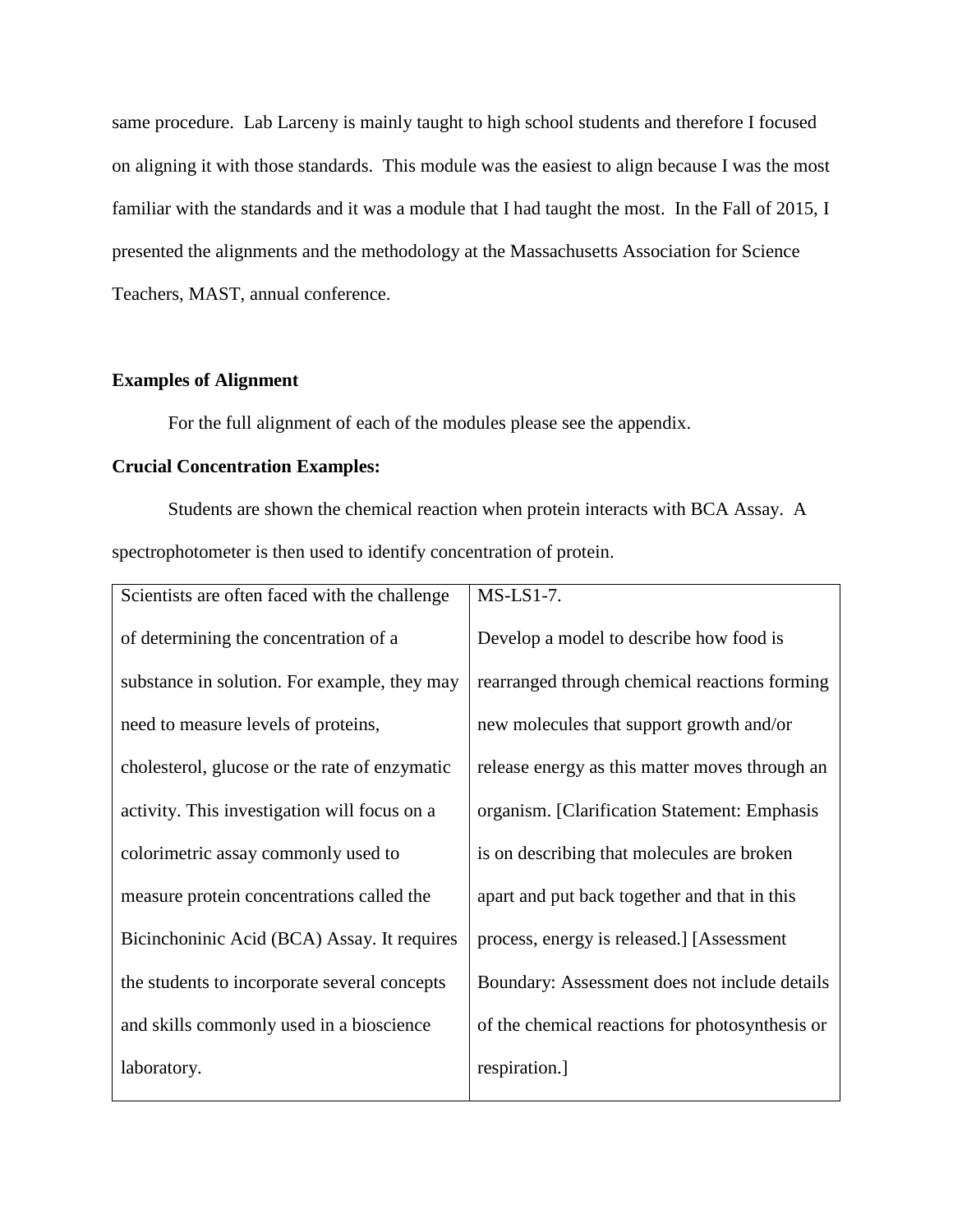In Grades 6-8, students help to formulate ideas on how they could measure protein concentrations and then complete an experiment to determine the unknown protein solutions concentration. Students then explain why the data would be adequate to determine the protein concentrations. In Grades 9-12, students learn that the protein concentration is independent of the absorbencies reading on the spectrophotometer while the absorbencies reading is dependent on the protein concentration. They are able to discuss the relationship between the two variables.

| Students are encouraged to share information and    | Practice 6, grade 6-8                      |
|-----------------------------------------------------|--------------------------------------------|
| ideas. In attempting to solve the problem they will | -Apply scientific reasoning to show why    |
| find that that they need to make a standard of      | the data or evidence is adequate for the   |
| known concentration be used to compare with the     | explanation or conclusion                  |
| unknowns. By doing so the concepts of variables     | - Construct a scientific explanation based |
| and constants must be observed. The instructor's    | on valid and reliable evidence obtained    |
| role is one of a coach leading the students by      | from sources (including the students'      |
| inquiry where necessary, and making them aware      | own experiments) and the assumption        |
| of the concepts that they have applied such as the  | that theories and laws that describe the   |
| creation of a standard and the use of constants and | natural world operate today as they did in |
| variables. Thus the students will be challenged by  | the past and will continue to do so in the |
| problem solving skills at the start of the lesson.  | future                                     |
| The concepts they "discover" will then be applied   | Practice 6 grade 9-12                      |
| to a laboratory situation to measure an unknown     | - Make a quantitative and/or qualitative   |
| amount of protein. Hence there is a bridge from     | claim regarding the relationship between   |
| the familiar to the unfamiliar.                     | dependent and independent variables.       |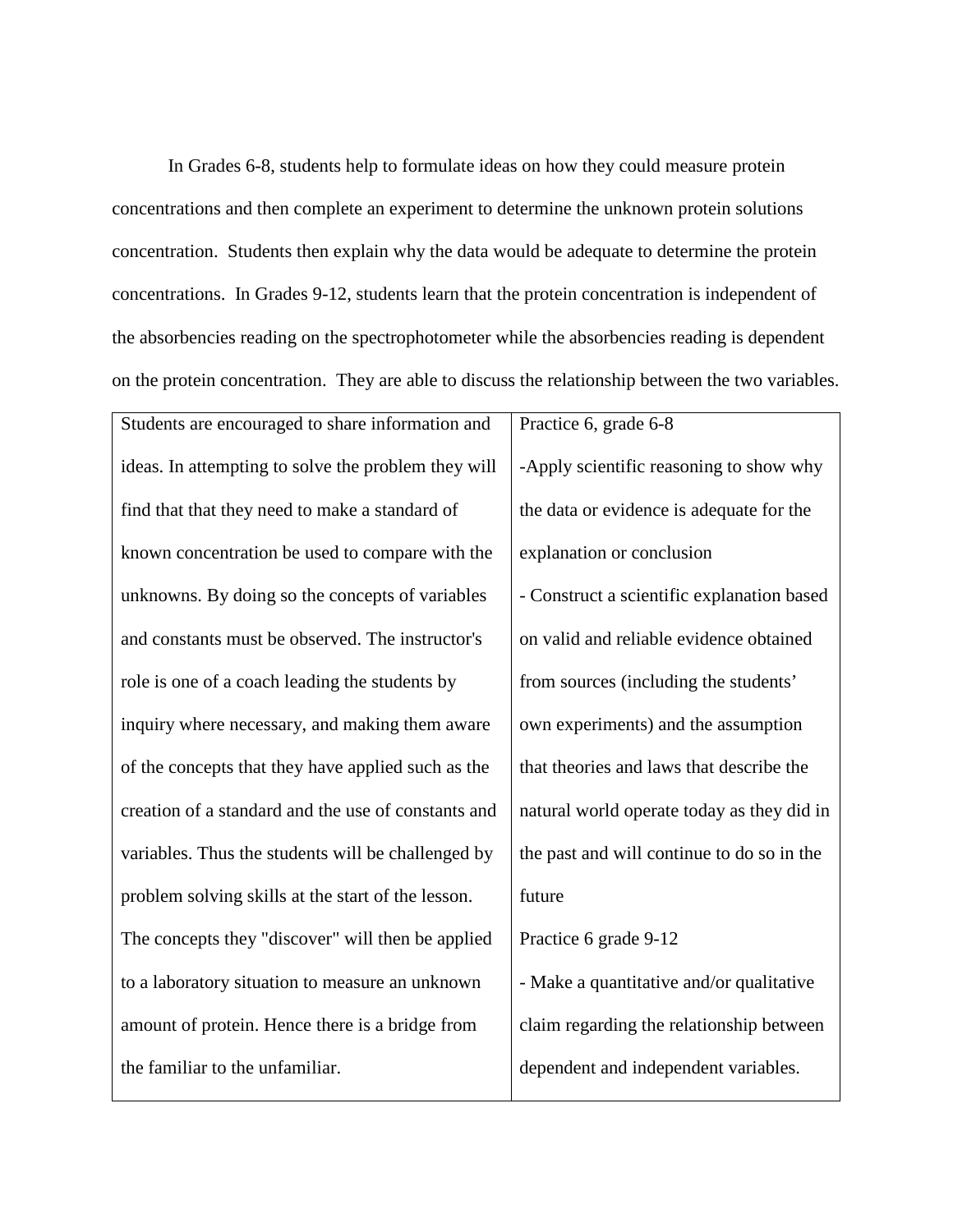Students are asked to place bottles with food coloring in the correct order from lightest to darkest color. The students then have to describe why they ordered the bottles in that order. This provides the introduction as to why a spectrophotometer is needed to quantify protein concentration later in the laboratory.

| Pipetting             | Practice 5: Using Mathematics and Computational Thinking               |
|-----------------------|------------------------------------------------------------------------|
| Introduction: bottles | Mathematical and computational thinking in $6-8$ builds on K-5         |
| with food coloring    | Experiences and progresses to identifying patterns in large data sets  |
|                       | and using mathematical concepts to support explanations and            |
|                       | arguments.                                                             |
|                       | Apply mathematical concepts and/or processes (e.g., ratio, rate,       |
|                       | percent, basic operations, simple algebra) to scientific and           |
|                       | engineering                                                            |
|                       | 6.RP.A.3 (math) Use ratio and rate reasoning to solve real-world and   |
|                       | mathematical problems. (MS-PS1-1), (MS-PS1-2), (MS-PS1-5)              |
|                       | 6.RP.A.1 (math) Understand the concept of ratio and use ratio language |
|                       | to describe a ratio relationship between two quantities                |
|                       |                                                                        |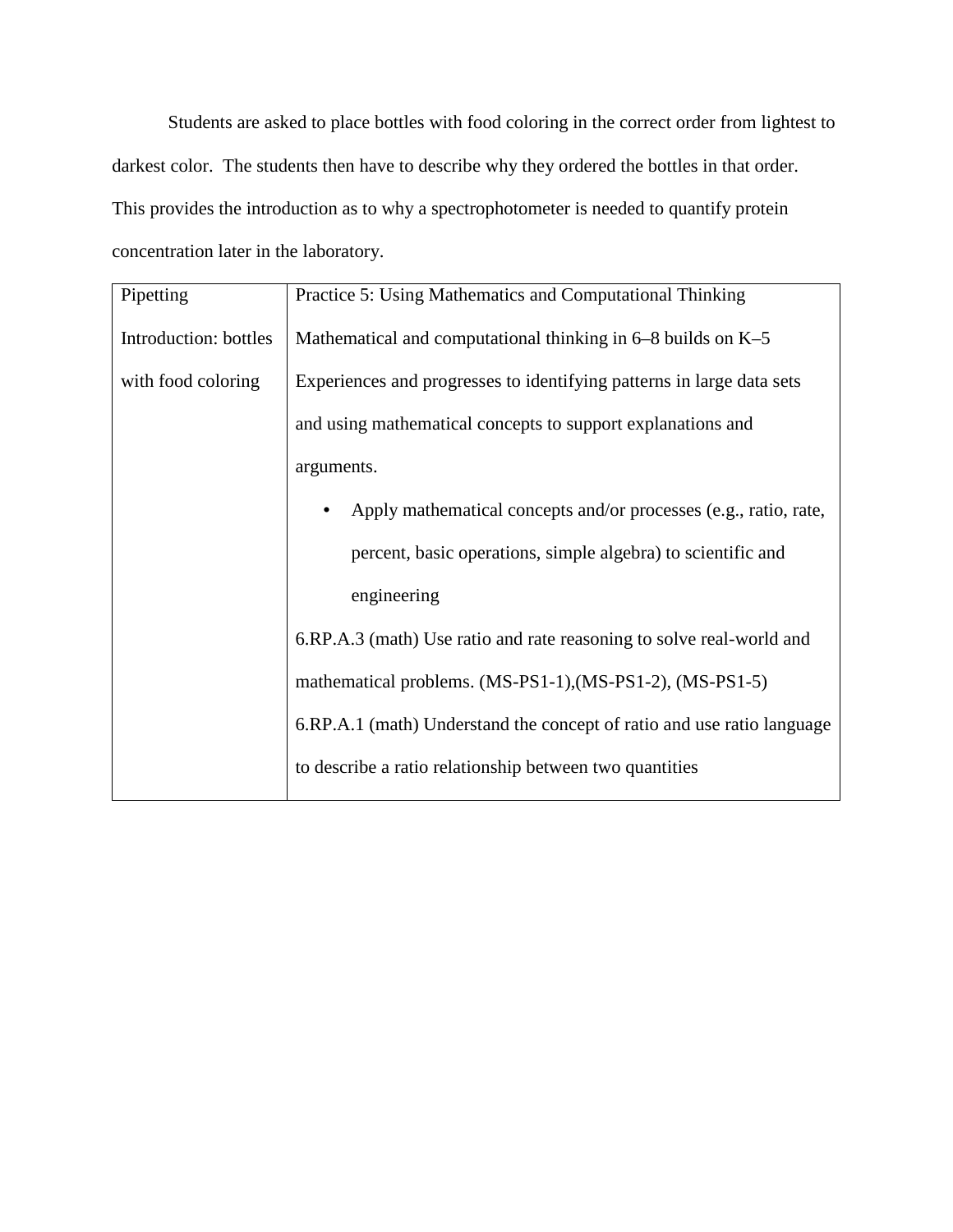It is at the beginning of the laboratory when the educator is explaining chemical reactions and how the students can use the chemical reaction to determine if protein is present in a solution. The purple color is then quantified using a spectrophotometer to determine the protein concentration.

| Figure 1. Simplified chemical equations of                | $MS-PS1-2.$                                   |
|-----------------------------------------------------------|-----------------------------------------------|
| <b>BCA</b> assay                                          | Analyze and interpret data on the properties  |
| Protein + Cu <sup>+2</sup> $\rightarrow$ Cu <sup>+1</sup> | of substances before and after the            |
|                                                           | substances interact to determine if a         |
| $Cu$ <sup>+1</sup> + 2BCA $\rightarrow$ Purple color      | chemical reaction has occurred.               |
|                                                           | [Clarification Statement: Examples of         |
| Protein when mixed with bicinchoninic acid                | reactions could include burning sugar or      |
| assay (BCA) changes the solution from                     | steel wool, fat reacting with sodium          |
| green to purple when heated. The darkness                 | hydroxide, and mixing zinc with hydrogen      |
| of the color change is dependent on the                   | chloride.] [Assessment Boundary:              |
| concentration of protein. BCA has copper                  | Assessment is limited to analysis of the      |
| ions which start the reaction with protein.               | following properties: density, melting point, |
|                                                           | boiling point, solubility, flammability, and  |
|                                                           | odor.                                         |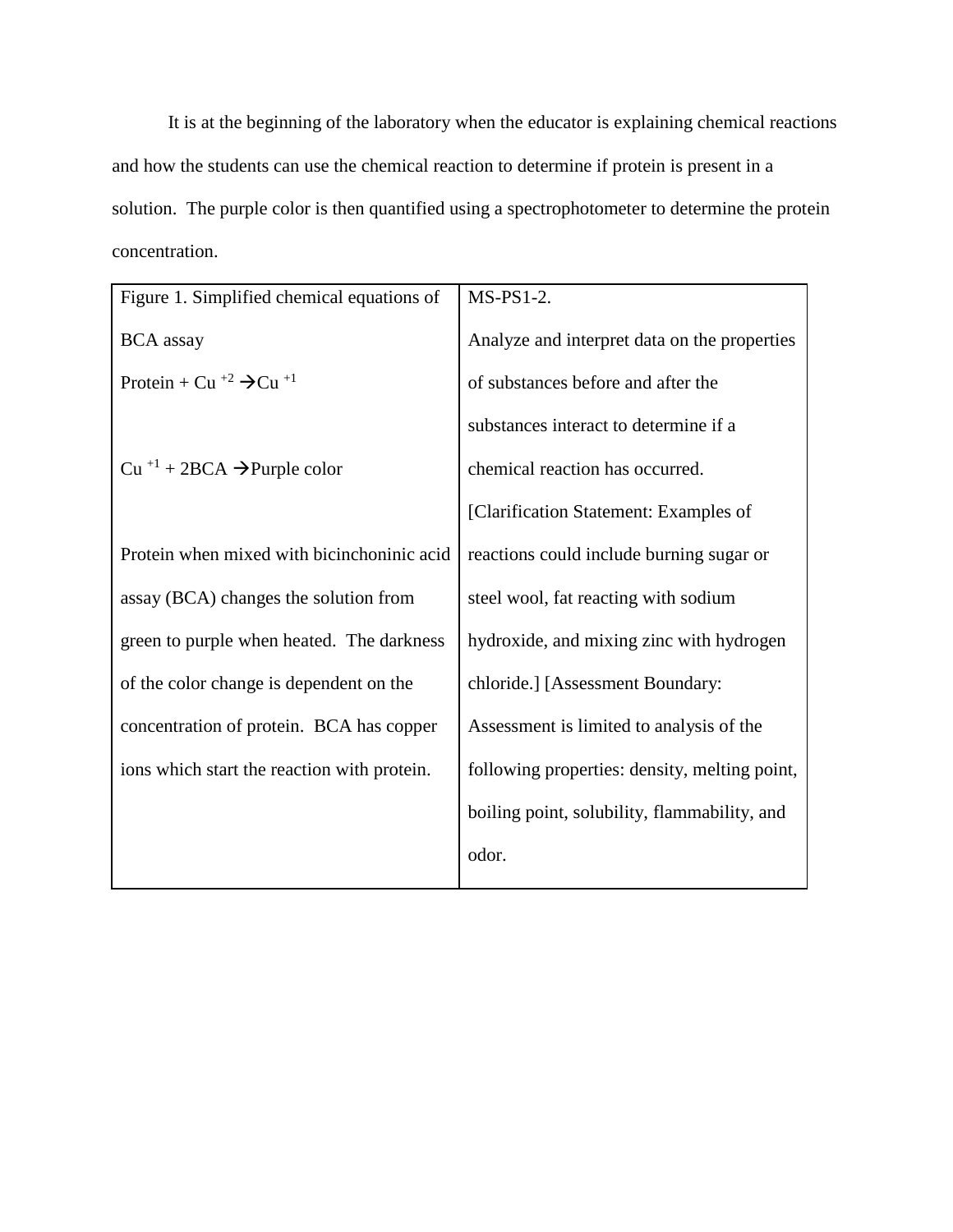The discussion allows students to discuss why food labels can be important in a person's diet and why certain people (people with diabetes, celiac, food allergies, etc.) need to pay more attention to food labels than other people. Students engage in the discussion and it builds upon their ideas while allowing them to express their own ideas.

| SL.8.1 Engage effectively in a range of collaborative<br>Discussion about food labels |
|---------------------------------------------------------------------------------------|
| discussions (one-on-one, in groups, and teacher-led) with                             |
| diverse partners on grade 8 topics, texts, and issues, building                       |
| on others' ideas and expressing their own clearly.                                    |
|                                                                                       |

Students use the information from the table to complete the graph, thus converting words into a visual representation.

| Graphing your    | RST.6-8.7 (ELA: reading)                                                |
|------------------|-------------------------------------------------------------------------|
| data by hand and | Integrate quantitative or technical information expressed in words in a |
| Excel            | text with a version of that information expressed visually (e.g., in a  |
|                  | flowchart, diagram, model, graph, or table). (MS-PS1-1), (MS-PS1-2),    |
|                  | $(MS-PS1-4)$ , $(MS-PS1-5)$                                             |
|                  |                                                                         |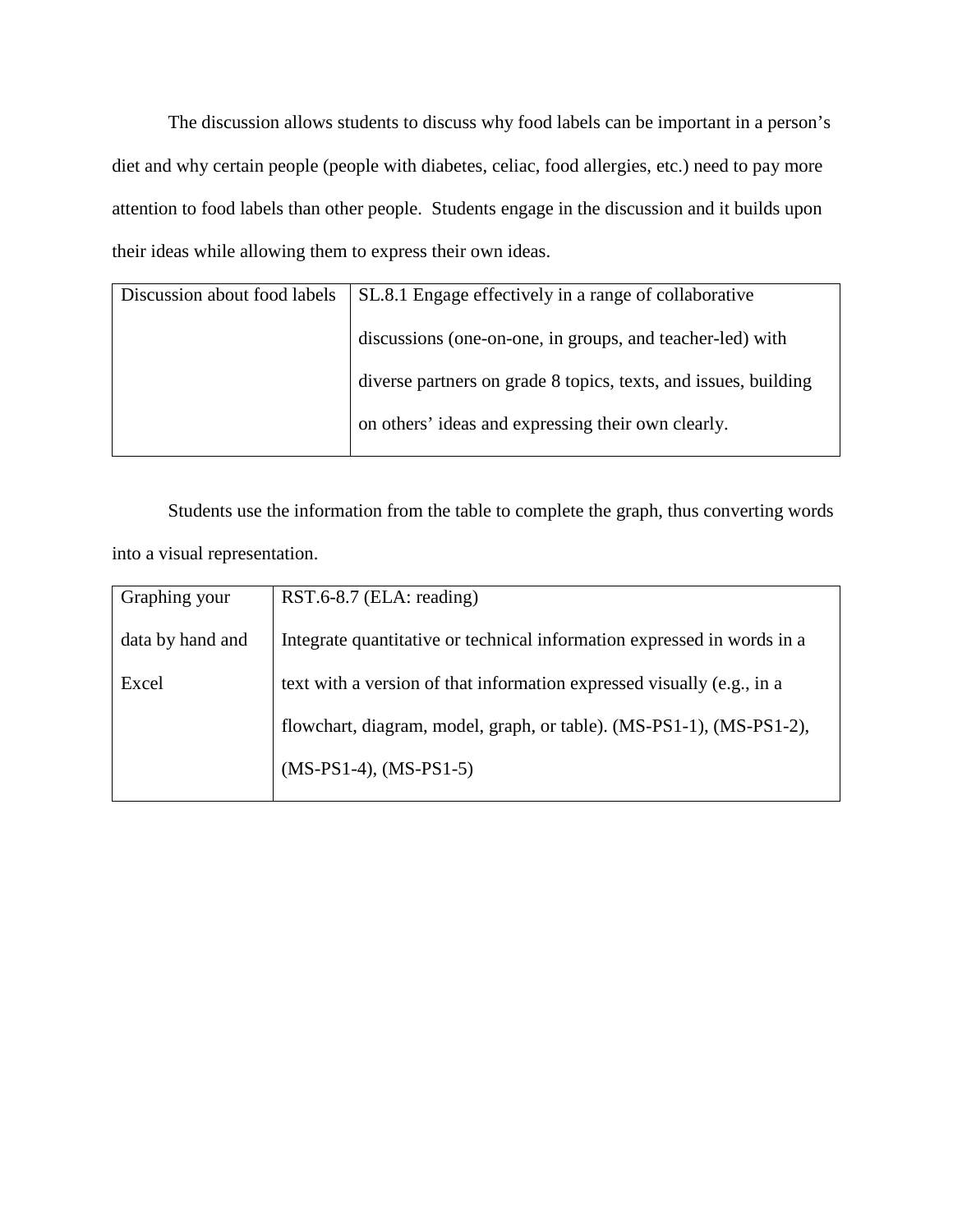Afterwards students complete a letter detailing the supporting evidence and how they followed the procedure. Students include relevant information to support their claims, including the standards and graph, to support their conclusion while answering the question of which sample has the most protein.

| Letter     | WHST.6-8.7: Conduct short research projects to answer a question             |
|------------|------------------------------------------------------------------------------|
| afterwards | (including a self-generated question), drawing on several sources and gene   |
|            | rating additional related, focused questions that allow for multiple avenues |
|            | of exploration.(MS-PS1-6)                                                    |
|            | WHST.6-8.1: Write arguments to support claims with clear reasons and         |
|            | relevant evidence.                                                           |
|            |                                                                              |

## **Crooked Concentration Examples:**

Students identify controls and describe what they are used for once gel electrophoresis is explained. Students learn how controls are needed to support their claims.

| Each student will also be given a          | Planning and Carrying out Investigations:        |
|--------------------------------------------|--------------------------------------------------|
| hemoglobin sample from a person with       | Plan an investigation individually and           |
| normal hemoglobin, and another sample      | collaboratively, and in the design: identify     |
| of a person who definitely has sickle cell | independent and dependent variables and          |
| syndrome to use as controls. They will use | controls, what tools are needed to do the        |
| a technique called protein electrophoresis | gathering, how measurements will be recorded,    |
| to diagnose their patient's hemoglobin.    | and how many data are needed to support a claim. |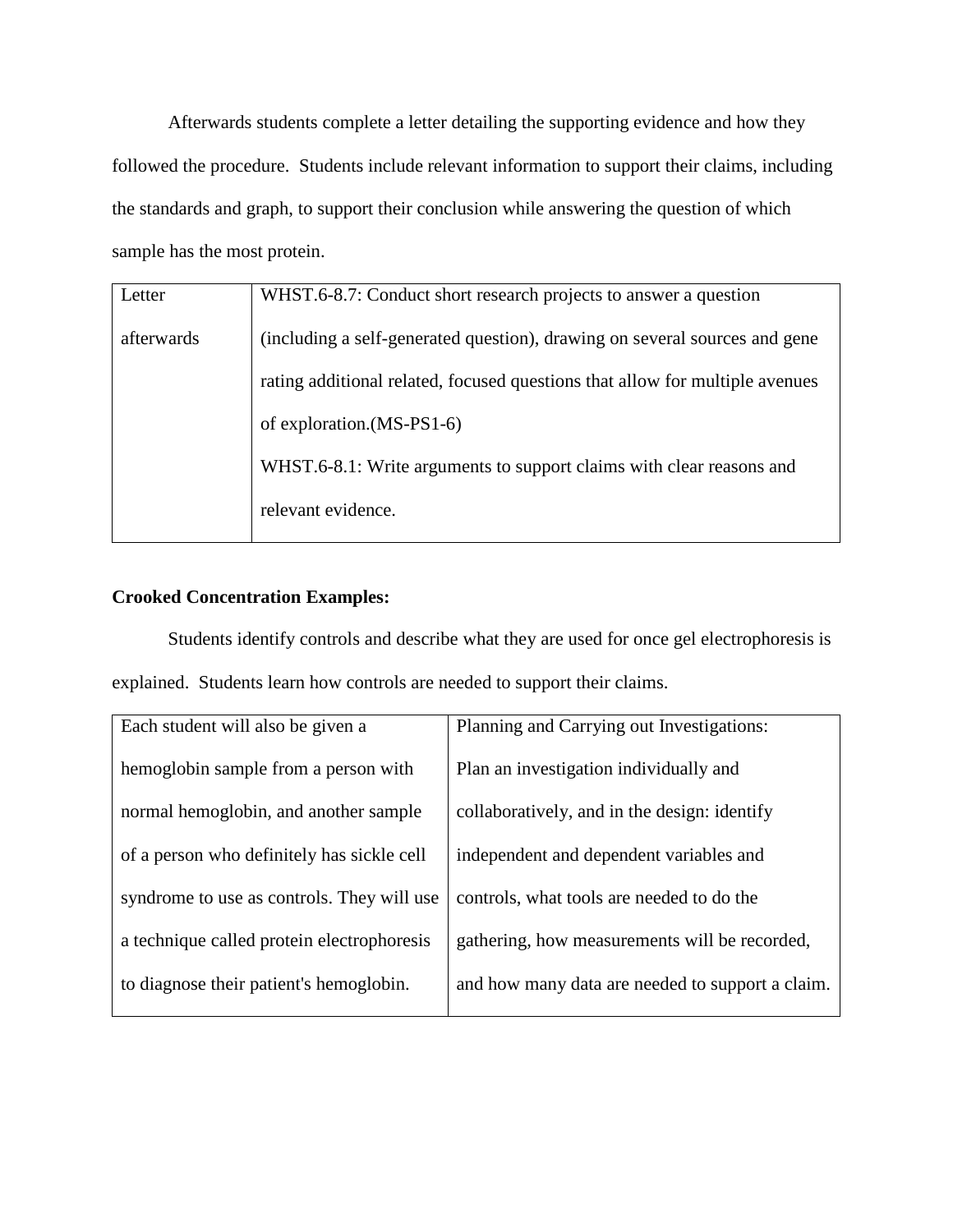Students learn potential symptoms of sickle cell syndrome that can be used to predict if a patient has the disease before completing the experiment. Students list the symptoms present along with the family history before listing potential causes that would produce the symptoms. The natural system is the human body and students have to figure out the potential cause for the symptoms, which is the effect.

| The sickle-shaped red blood cells last only about ten days as       | MS-LS3-2: Cause and      |
|---------------------------------------------------------------------|--------------------------|
|                                                                     |                          |
| opposed to the 120-day cycle of healthy blood cells. The bone       | effect relationships may |
| marrow cannot produce enough red blood cells to keep up with the    | be used to predict       |
| demand, which results in anemia. With an abnormally high            | phenomena in natural     |
| amount of red blood cells breaking down, there is an excess of      | systems.                 |
| bilirubin present (bilirubin is a yellow pigment that results from  |                          |
| the breakdown of hemoglobin). The liver usually removes             |                          |
| bilirubin from the blood. If the liver cannot remove bilirubin fast |                          |
| enough, it builds up and jaundice results. Bilirubin can harden,    |                          |
| causing gallstones.                                                 |                          |
|                                                                     |                          |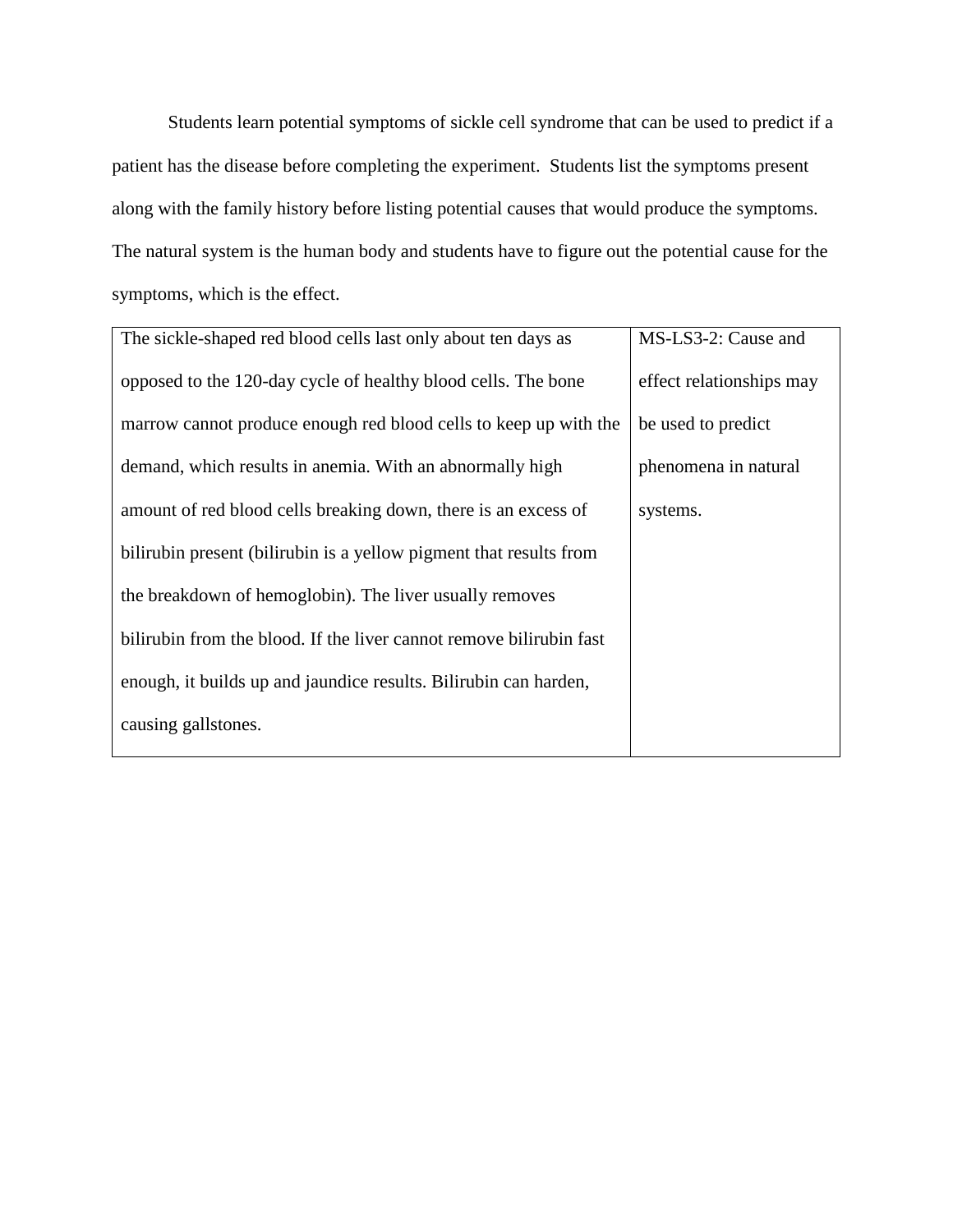Students learn about alleles and how offspring have one chromosome from each biological parent.

| What does this tell you     | MS-LS3-2: Inheritance of traits:                                  |
|-----------------------------|-------------------------------------------------------------------|
| about the inheritance of    | Variations of inherited traits between parent and offspring arise |
| sickle cell syndrome? Is it | from genetic differences that result from the subset of           |
| dominant, recessive, co-    | chromosomes (and therefore genes) inherited.                      |
| dominant, or incompletely   | MS-LS3-2: Variation of traits:                                    |
| dominant?                   | In sexually reproducing organisms, each parent contributes half   |
|                             | of the genes acquired (at random) by the offspring. Individuals   |
|                             | have two of each chromosome and hence two alleles of each         |
|                             | gene, one acquired from each parent. These versions may be        |
|                             | identical or may differ from each other.                          |
|                             |                                                                   |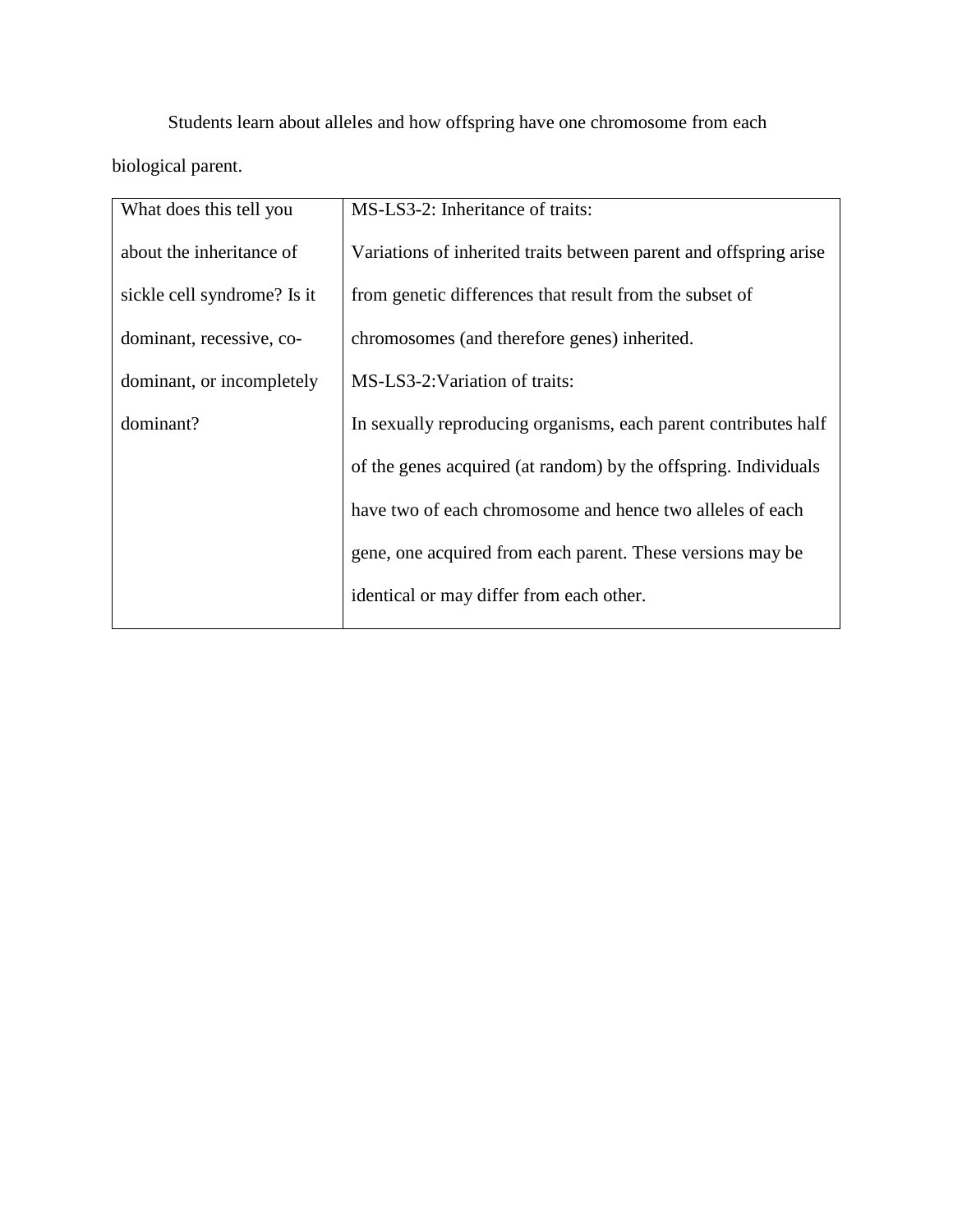Students complete Punnett squares using different sets of parents with different phenotypes thus demonstrating children receive alleles from their parents at random and they have one allele from each parent, which can be the same or different. Students create proportional relationships of the likelihood of a child from the cross being normal, being a carrier, or having sickle cell syndrome. Students complete a ratio and percent for normal, carrier, or sickle cell syndrome in potential offspring dependent on the crosses.

| <b>Completing Punnett</b> | $MS-LS3-2.$                                                          |
|---------------------------|----------------------------------------------------------------------|
| squares with ratios and   | Develop and use a model to describe why asexual reproduction         |
| percentages for           | results in offspring with identical genetic information and sexual   |
| potential offspring       | reproduction results in offspring with genetic variation.            |
| between normal,           | [Clarification Statement: Emphasis is on using models such as        |
| carrier and sickle cell   | Punnett squares, diagrams, and simulations to describe the cause and |
| syndrome.                 | effect relationship of gene transmission from parent(s) to offspring |
|                           | and resulting genetic variation.]                                    |
|                           | 7.RP.A.2 (Mathematics)                                               |
|                           | Recognize and represent proportional relationships between           |
|                           | quantities.                                                          |
|                           | Practice 5 grades 6-8:                                               |
|                           | Apply mathematical concepts and/or processes (e.g., ratio, rate,     |
|                           | percent, basic operations, simple algebra) to scientific and         |
|                           | engineering questions and problems.                                  |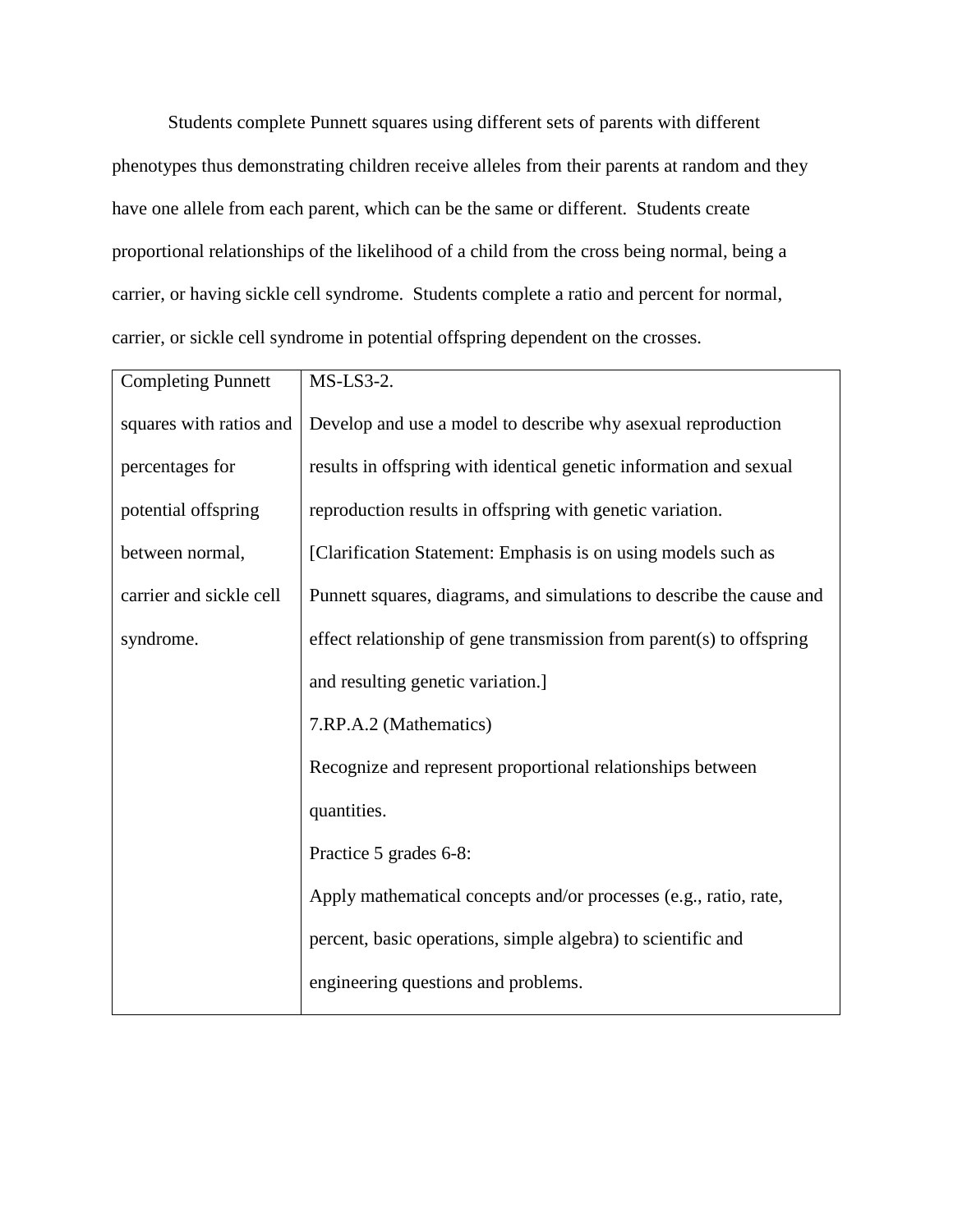## **Lab Larceny**

Effects of mutations at restriction sites are examined when using Restriction Fragment Length Polymorphism to determine fragment length when examining DNA.

| Introduction to restriction  | HS-LS3-2: In sexual reproduction, chromosomes can sometimes          |
|------------------------------|----------------------------------------------------------------------|
| sites of Restriction         | swap sections during the process of meiosis (cell division), thereby |
| <b>Fragment Length</b>       | creating new genetic combinations and thus more genetic              |
| Polymorphisms and            | variation. Although DNA replication is tightly regulated and         |
| effects of mutation at the   | remarkably accurate, errors do occur and result in mutations,        |
| restriction site in terms of | which are also a source of genetic variation. Environmental factors  |
| DNA fragment length.         | can also cause mutations in genes, and viable mutations are          |
|                              | inherited.                                                           |

Students examine crime scene photos and ask questions to determine what could have happened at the crime scene.

| Examination of | Practice 1 Grades 9-12:                                                                  |
|----------------|------------------------------------------------------------------------------------------|
|                | crime scene photos.   Ask questions that arise from careful observation of phenomena, or |
|                | unexpected results, to clarify and/or seek additional information.                       |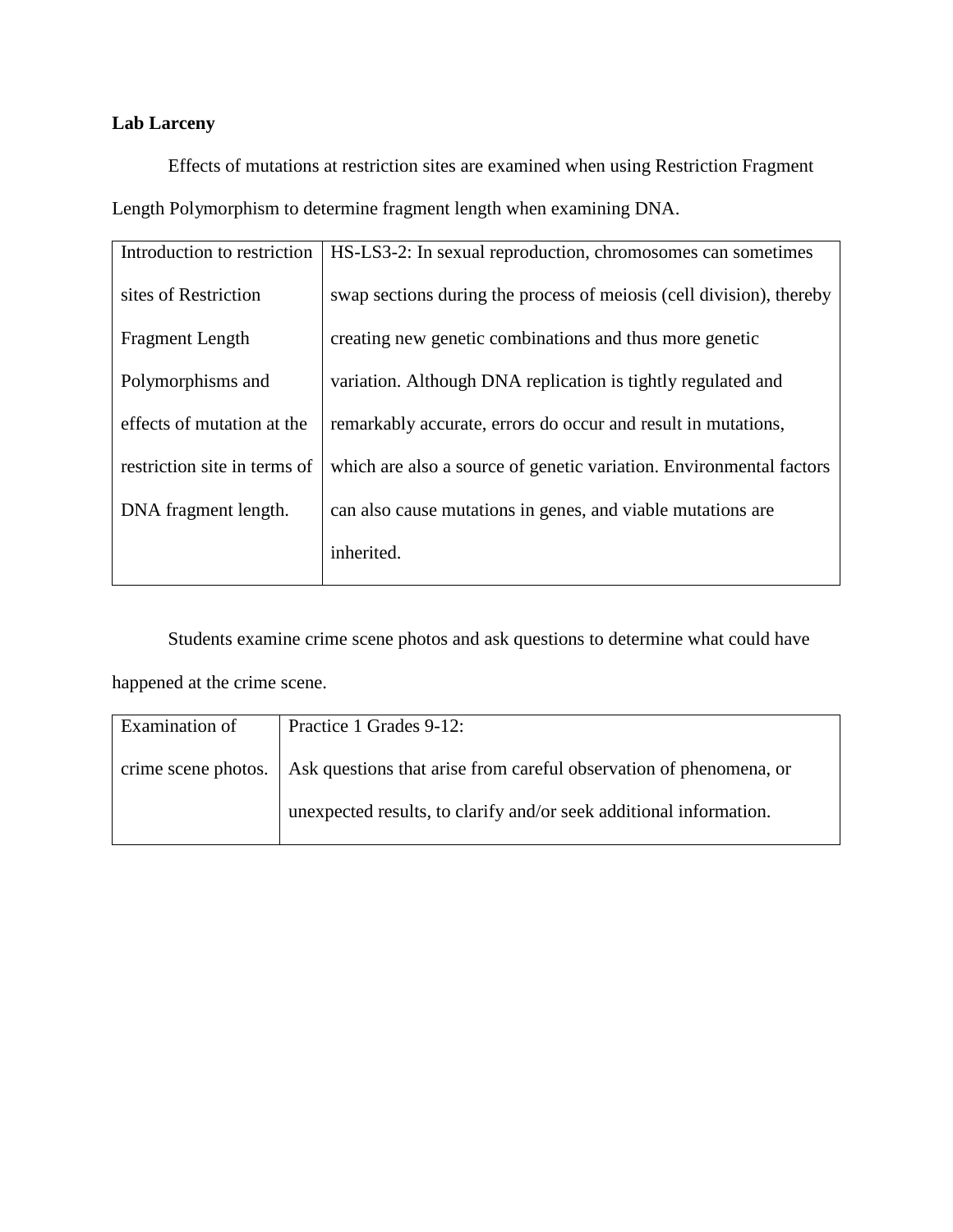In grades 6-8, students determine the source of the blood samples and support it with evidence from DNA fingerprinting when discussing it with classmates. In grades 9-12 students determine the source of the blood samples and support it with evidence from DNA fingerprinting when discussing it with classmates.

| Students work in    | Practice 7 Grades 6-8: Construct, use, and/or present an oral and written |
|---------------------|---------------------------------------------------------------------------|
| groups to determine | argument supported by empirical evidence and scientific reasoning to      |
| who the two blood   | support or refute an explanation or a model for a phenomenon or a         |
| samples came from   | solution to a problem.                                                    |
| and support it with |                                                                           |
| evidence.           | Practice 7 Grades 9-12: Construct, use, and/or present an oral and        |
|                     | written argument or counter-arguments based on data and evidence.         |
|                     |                                                                           |

At the end of the module students analyze the results of their agarose gel that they ran during the module to determine who was at the potential crime scene.

| Analyzing the     | Practice 4 Grades 6-8:                                                  |
|-------------------|-------------------------------------------------------------------------|
| agarose gel to    | Analyze and interpret data to provide evidence for phenomena.           |
| determine who the | Practice 6 Grades 9-12: Apply scientific reasoning, theory, and/or      |
| blood samples at  | models to link evidence to the claims to assess the extent to which the |
| the crime scene   | reasoning and data support the explanation or conclusion.               |
| were from.        |                                                                         |
|                   |                                                                         |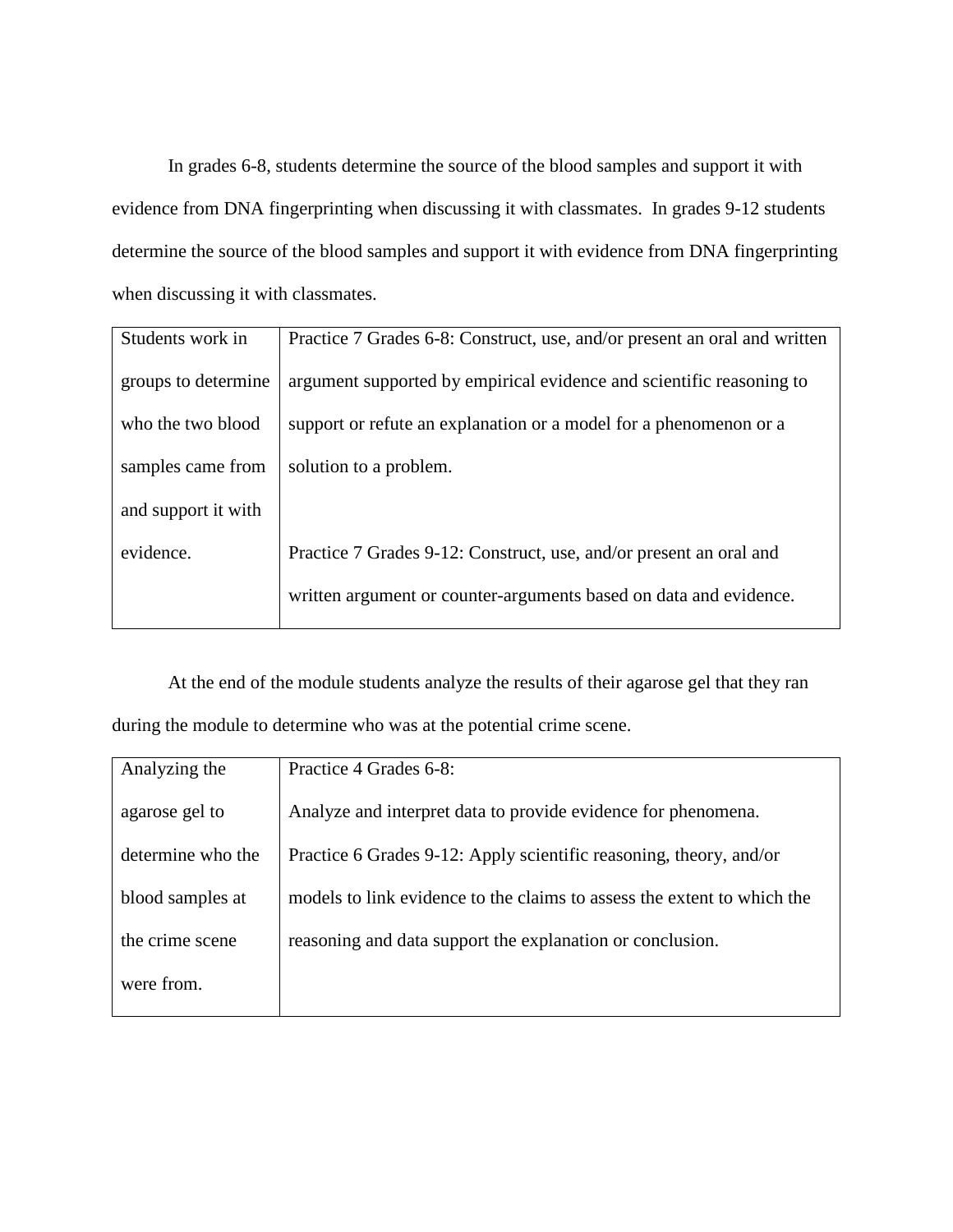#### **Implications**

The new alignments of the CityLab modules allow teachers to justify their visit to CityLab with their principals. Teachers will be able to show their principals which standards the module they wish to cover and how it builds upon what students are learning in their classroom. This way students are able to engage in hands-on science at CityLab that incorporates what they learned in their classroom. Teachers will be able to use the alignments to help determine when to have their class visit CityLab so that the visit coincides with what students are learning in school.

Now that the modules are better aligned, teachers may be more willing to complete preand post-visit activities in their classrooms that extend the learning that the modules promote. This way students' visit to CityLab would build upon what they are learning in the classroom. The pre-visit activities help to build background knowledge for the module. By doing these prior to coming to CityLab, it would help the students to be better prepared and have the background knowledge to help them complete the modules. In addition, since the post-activities align with standards that need to be taught to students, teachers may be more likely to complete the activities.

In the future, modifications can be made to the modules to help them align to NGSS standards and practices better not sure what you mean here. For example, the standards expect students to develop a model to describe why sexual reproduction results in offspring with genetic variation. In Crooked Cell, students use Punnett Squares to show how sexual reproduction creates genetic variation. However, they do not develop a model to describe why it results in offspring with genetic variation. Revisions can be made to parts of the modules to help them align even better with the new standards. Overall the modules align fairly well.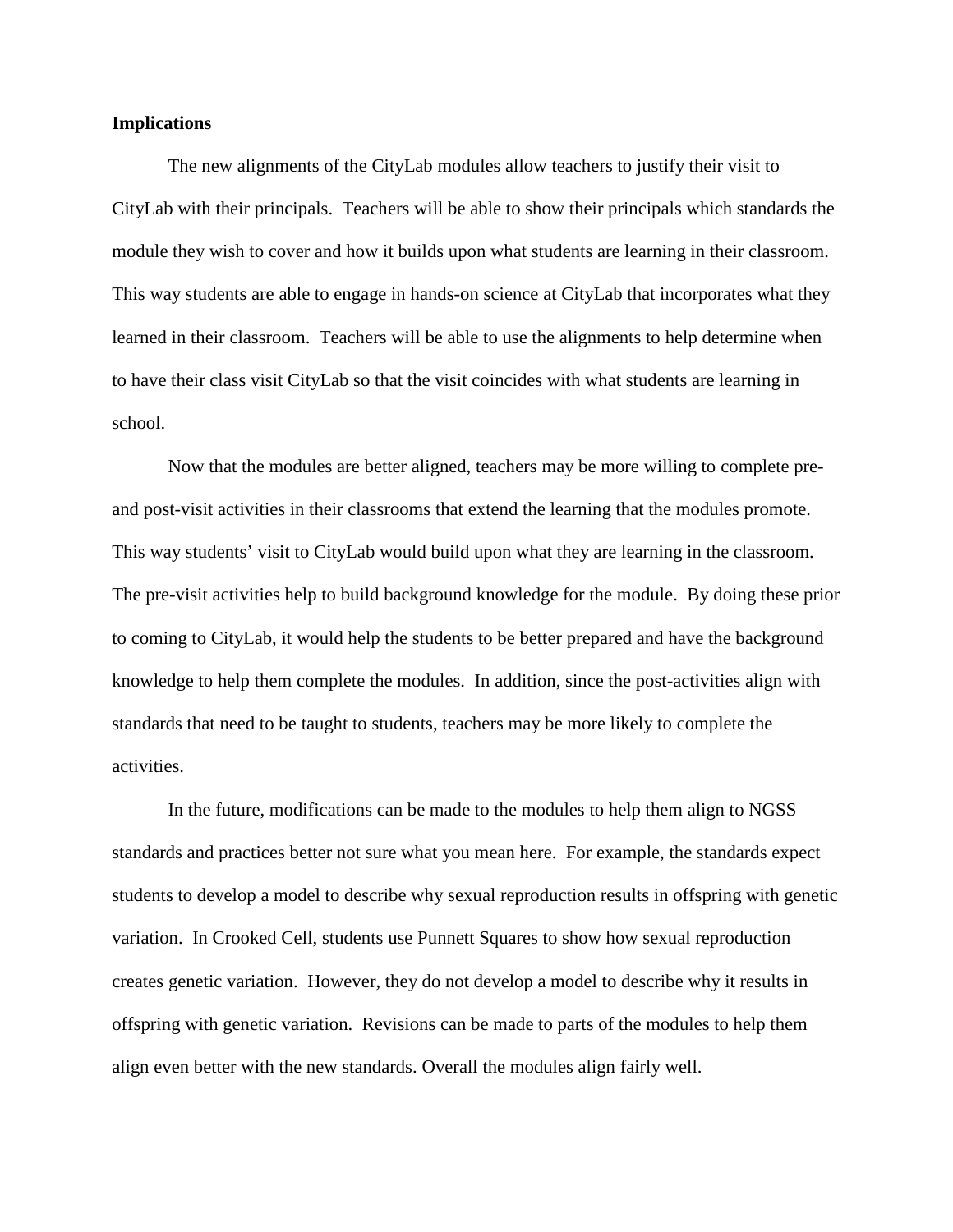## **Conclusion**

Each standard in NGSS is broken into three parts: Disciplinary Core Ideas, Science and Engineering Practices, and Crosscutting Concepts. My thesis work helped me to learn the NGSS standards and practices and also practice aligning the standards to existing curriculum. This will help me when I want to teach something in my classroom in the future that is not already aligned to NGSS. I was also able to see teachers teaching science and become familiar with the standards. My honors thesis also helped to update CityLab's current modules so that they are aligned to NGSS in an effort to help recruit schools to visit.

## **References**

Barton, P. E. (2010). National education standards: To be or not to be? *Educational Leadership,* (April), 22-29.

Best, J., & Dunlap, A. (2014). Next Generation Science Standards: Considerations for curricula, assessments, preparation, and implementation. Retrieved from http://www.ride.ri.gov/Portals/0/Uploads/Documents/Instruction-and-Assessment-World-Class-Standards/Science/NGSS/Policy Brief - NGSS Considerations.pdf

retrieved from http://www.merriam-webster.com/dictionary/biotechnology

- Blank, R., & Hill, S. (2004). Analyzing instructional content & practices using data to improve of science instruction with state and national standards. *The Science Teacher,* (January), 54-58.
- Colson, M., & Colson, R. (2016). Planning NGSS-based instruction do you start? *Science and Children,* (February), 23-25.

Biotechnology. n.d. In Merriam-Webster.com.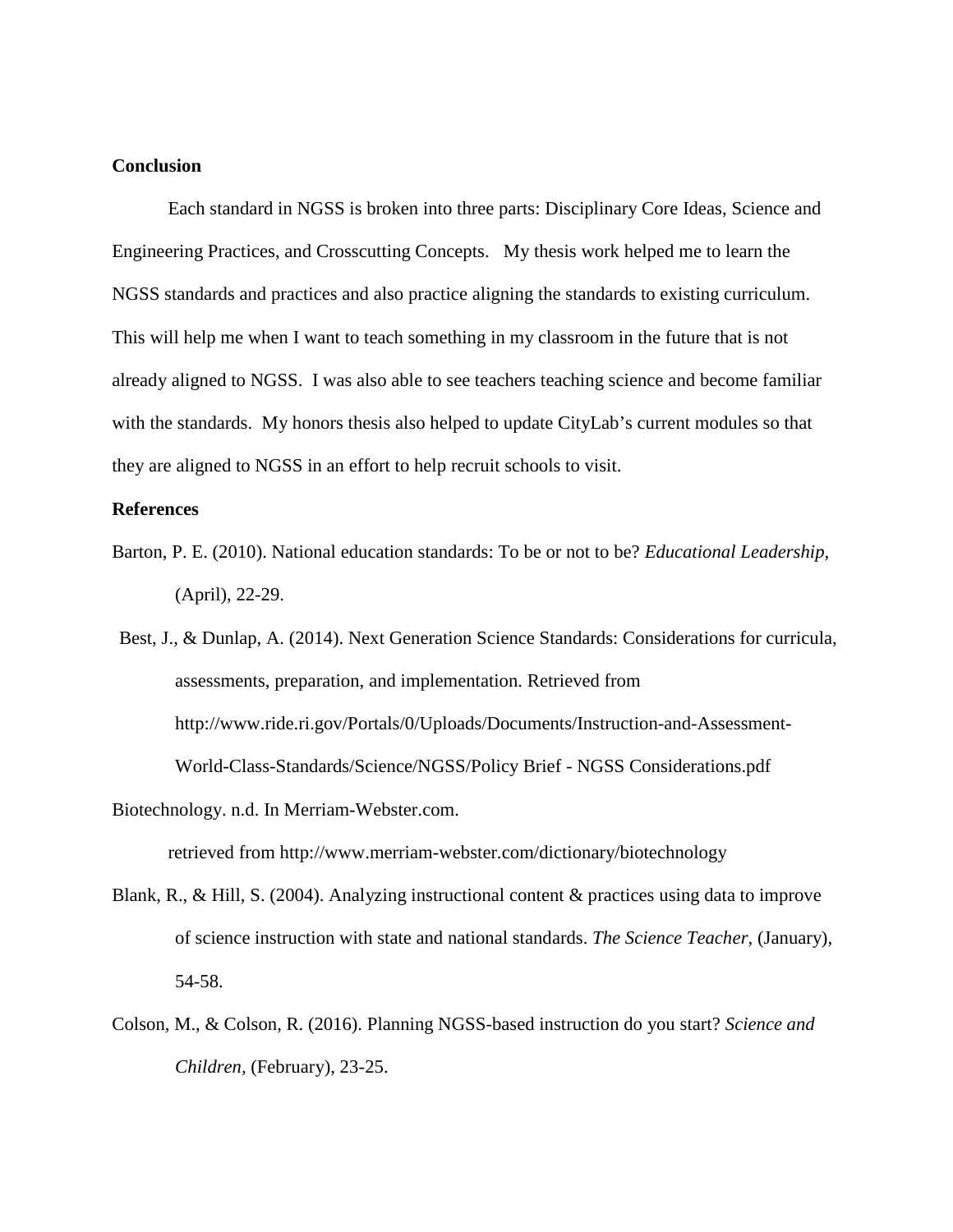- DeClark, T. (2002). Curriculum mapping: A how-to guide using curriculum mapping to align instruction. *The Science Teacher,* (April), 29-31.
- Ediger, M. (2014) The changing science curriculum. *College Student Journal*, *48*(4), 648-650.
- Fruen, L. (2001). Enriching the curriculum. *The Science Teacher,* (January), 8-8.

Geiling, N. (2016, February 29). West Virginia votes to block science standards because they teach global warming. Retrieved March 14, 2016, from [http://thinkprogress.org/climate/2016/02/29/3754731/west-virginia-house-halts](http://thinkprogress.org/climate/2016/02/29/3754731/west-virginia-house-halts-science-standards-over-climate/)[science-standards-over-climate/](http://thinkprogress.org/climate/2016/02/29/3754731/west-virginia-house-halts-science-standards-over-climate/)

- Hunter, J. C. (2014). Reflecting on lab practices. *Education Research Complete, 134*(3), 380- 383.
- Kromphout, O. M., & Butzin, S. M. (1993). Integrating computers into the elementary school curriculum: An evaluation of nine project child model Sschools. *Education Research Complete, 26*(1).

- Merten, S. (2015). Reading and writing alignment across content areas. *Science Scope,* (February), 12-18.
- Miller, J. (2011). Customizing curriculum with digital resources. *The Science Teacher,* (October), 46-50.
- National Academy Press. (1996). *National Science Education Standards: Observe, interact, change, learn* (5th ed.).
- Schwoyer, M. C. (2002). Finding a purpose: Reflecting on curriculum and assessment. *The Science Teacher,* (November), 12-12.

Liftig, I. (2014). The NGSS call to reengineer your curriculum. *Science Scope,* (April/May), 1-1.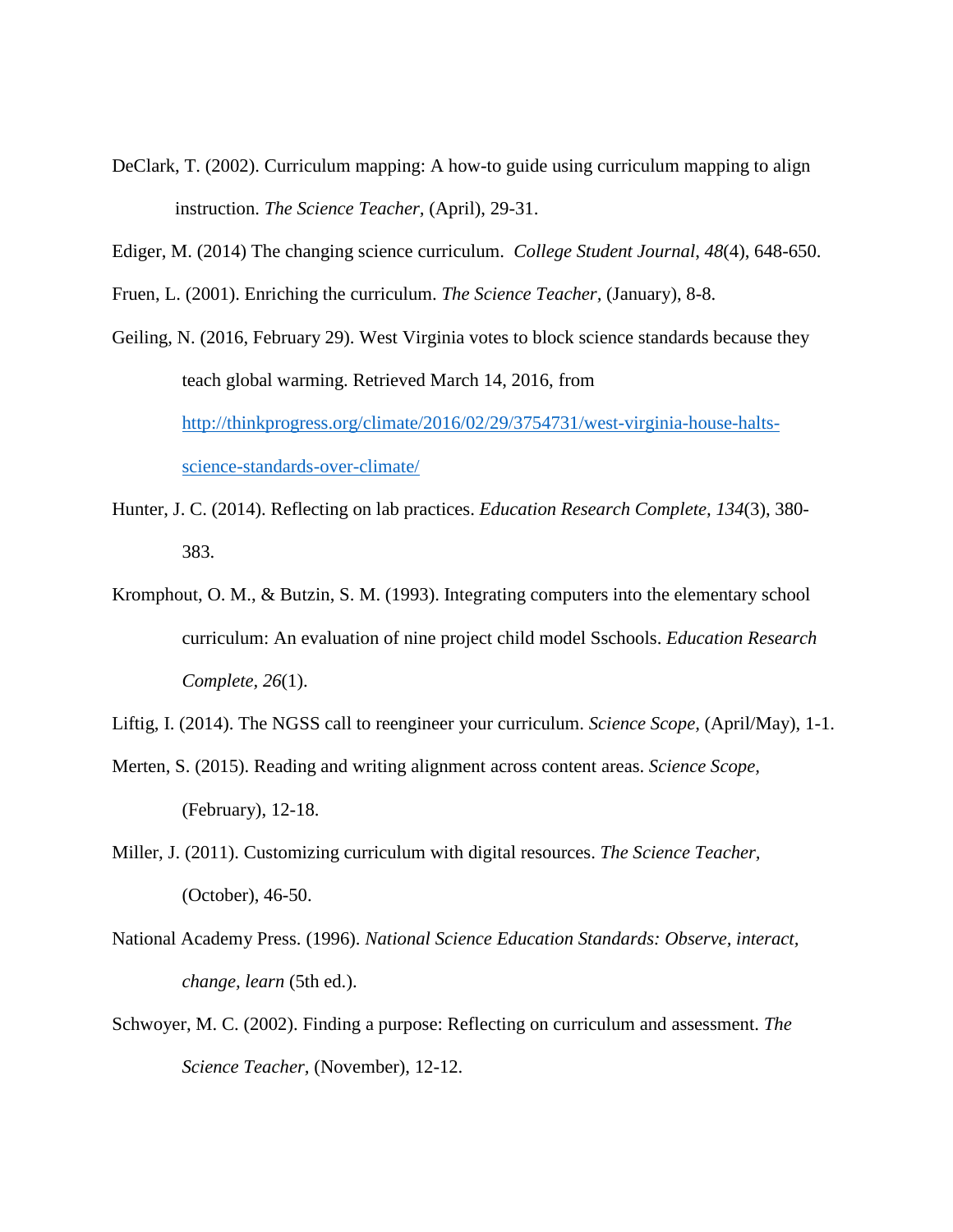Stern, L., & Roseman, J. (2001). Textbook alignment. *The Science Teacher,* (October), 52-56.

- Van Scotter, P., Bybee, R. W., & Dougherty, M. J. (2000). Fundamentals of integrated science what teachers should consider when planning an integrated science curriculum. *The Science Teacher,* (September), 25-28.
- Workosky, C. (2016, February 18). Hawaii adopts the Next Generation Science Standards [Web blog post]. Retrieved from http://ngssblog.nsta.org/latest-news/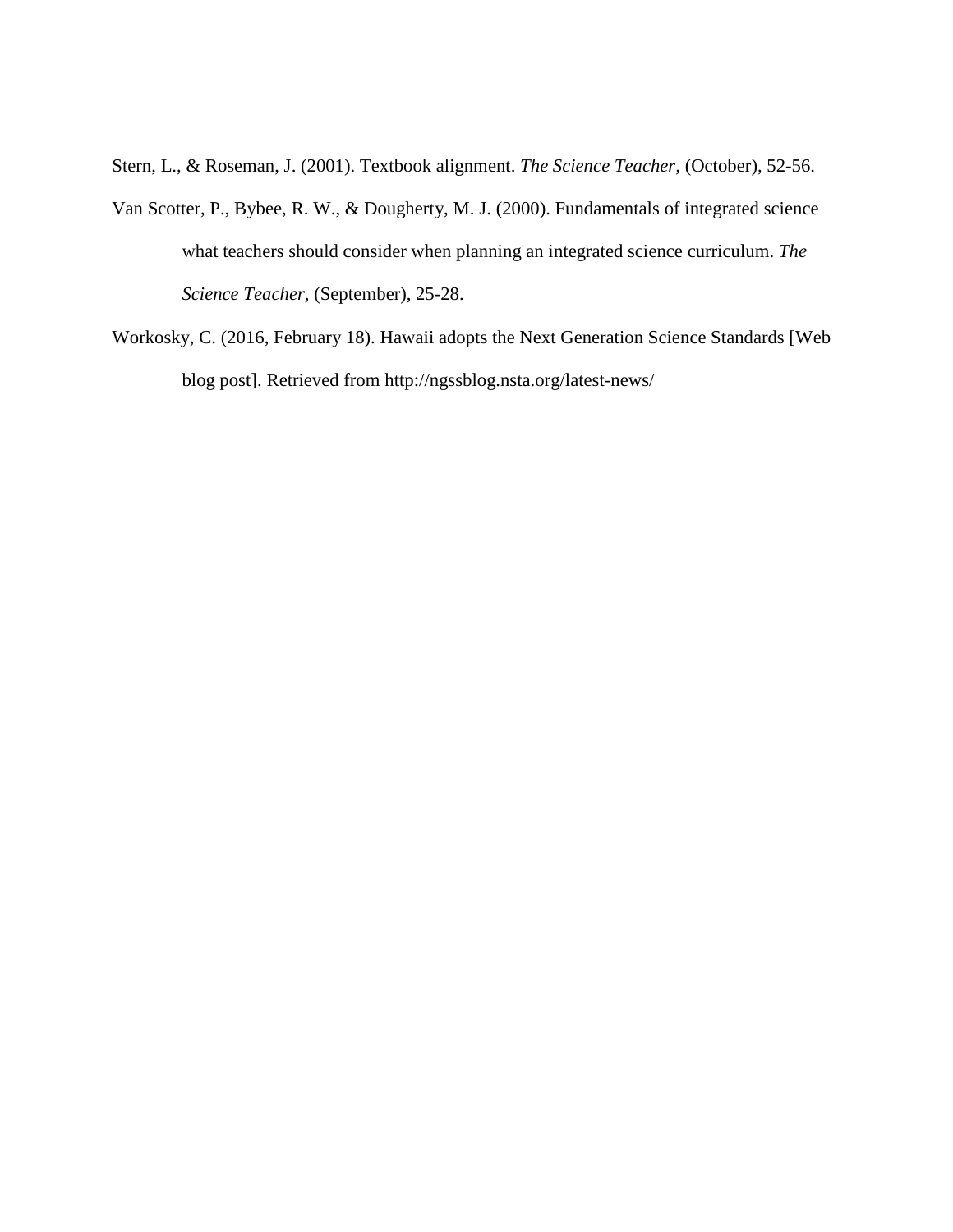## **Appendix**

## **Crucial Concentration**

| Paragraph from Crucial           | Strand/practice                  | Why does it align?             |
|----------------------------------|----------------------------------|--------------------------------|
| Concentration                    |                                  |                                |
| Scientists are often faced with  | MS-LS1-7.                        | Students are shown the         |
| the challenge of determining     | Develop a model to describe      | chemical reaction when protein |
| the concentration of a           | how food is rearranged           | interacts with BCA Assay. A    |
| substance in solution. For       | through chemical reactions       | spectrophotometer is then used |
| example, they may need to        | forming new molecules that       | to identify concentration of   |
| measure levels of proteins,      | support growth and/or release    | protein.                       |
| cholesterol, glucose or the rate | energy as this matter moves      |                                |
| of enzymatic activity. This      | through an organism.             |                                |
| investigation will focus on a    | [Clarification Statement:        |                                |
| colorimetric assay commonly      | Emphasis is on describing that   |                                |
| used to measure protein          | molecules are broken apart and   |                                |
| concentrations called the        | put back together and that in    |                                |
| Bicinchoninic Acid (BCA)         | this process, energy is          |                                |
| Assay. It requires the students  | released.] [Assessment           |                                |
| to incorporate several concepts  | <b>Boundary: Assessment does</b> |                                |
| and skills commonly used in a    | not include details of the       |                                |
| bioscience laboratory.           | chemical reactions for           |                                |
|                                  | photosynthesis or respiration.]  |                                |
| To do the BCA Assay a series     | Practice 5 grades 6-8            | Grades 6-8:                    |
| of standard protein solutions    | Apply mathematical concepts      |                                |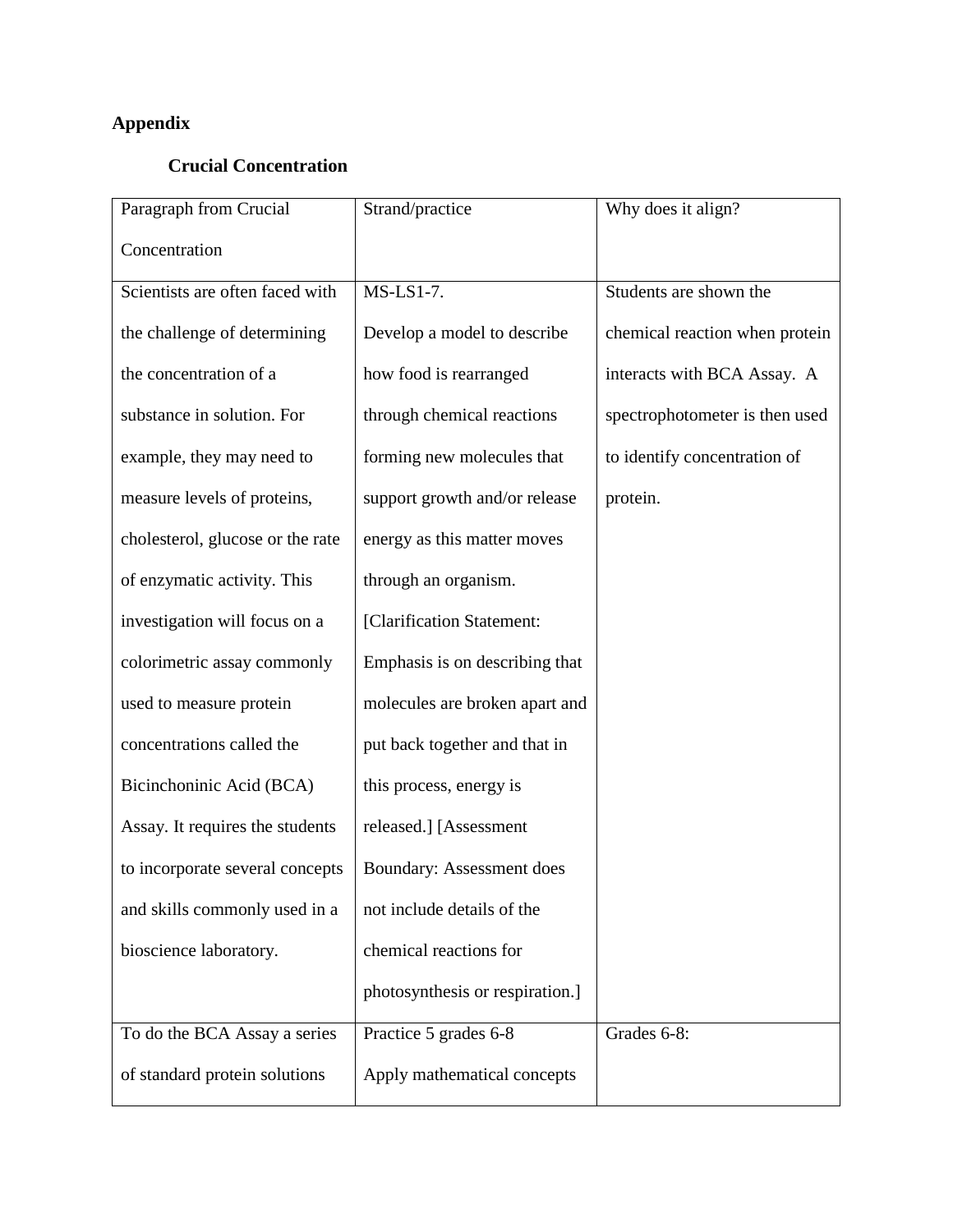| are made to create a standard   | and/or processes (e.g., ratio,   | By creating a standard curve,  |
|---------------------------------|----------------------------------|--------------------------------|
| curve. The standard curve is    | rate, percent, basic operations, | students are examining the     |
| then used to measure the        | simple algebra) to scientific    | ratio of protein concentration |
| quantity of protein in an       | and engineering                  | and the absorbencies reading   |
| unknown solution that the       |                                  | produced by the                |
| students will be given. Since   |                                  | spectrophotometer. They can    |
| the protein is colorless, a     |                                  | then determine the unknown     |
| chemical reaction will be used  |                                  | concentrations.                |
| to produce a purple color the   | Practice 5 grades 9-12           | Grades 9-12:                   |
| intensity of which is in direct | Use mathematical,                | By having known protein        |
| proportion to the amount of     | computational, and/or            | concentrations students are    |
| protein present. The reaction   | algorithmic representations of   | able to use the standard curve |
| requires the use of copper II   | phenomena or design solutions    | to estimate the concentrations |
| $(Cu+2)$ and BCA. The           | to describe and/or support       | of the unknown. They are then  |
| chemical structures of          | claims and/or explanations       | able to describe and support   |
| bicinchoninic acid and the      |                                  | their conclusions using the    |
| color producing product, as     |                                  | graph.                         |
| well as a simplified reaction   |                                  |                                |
| are diagrammed below.           |                                  |                                |
| The concept of developing a     | Practice 5 grades 6-8            | Grades 6-8:                    |
| standard for measurement is     | Apply mathematical concepts      | The food coloring drops added  |
| frequently applied to solve     | and/or processes (e.g., ratio,   | to the bottle go up in         |
| quantitation problems. This     | rate, percent, basic operations, | increments of five for the     |
| concept is often familiar to    |                                  | knowns and are labeled on the  |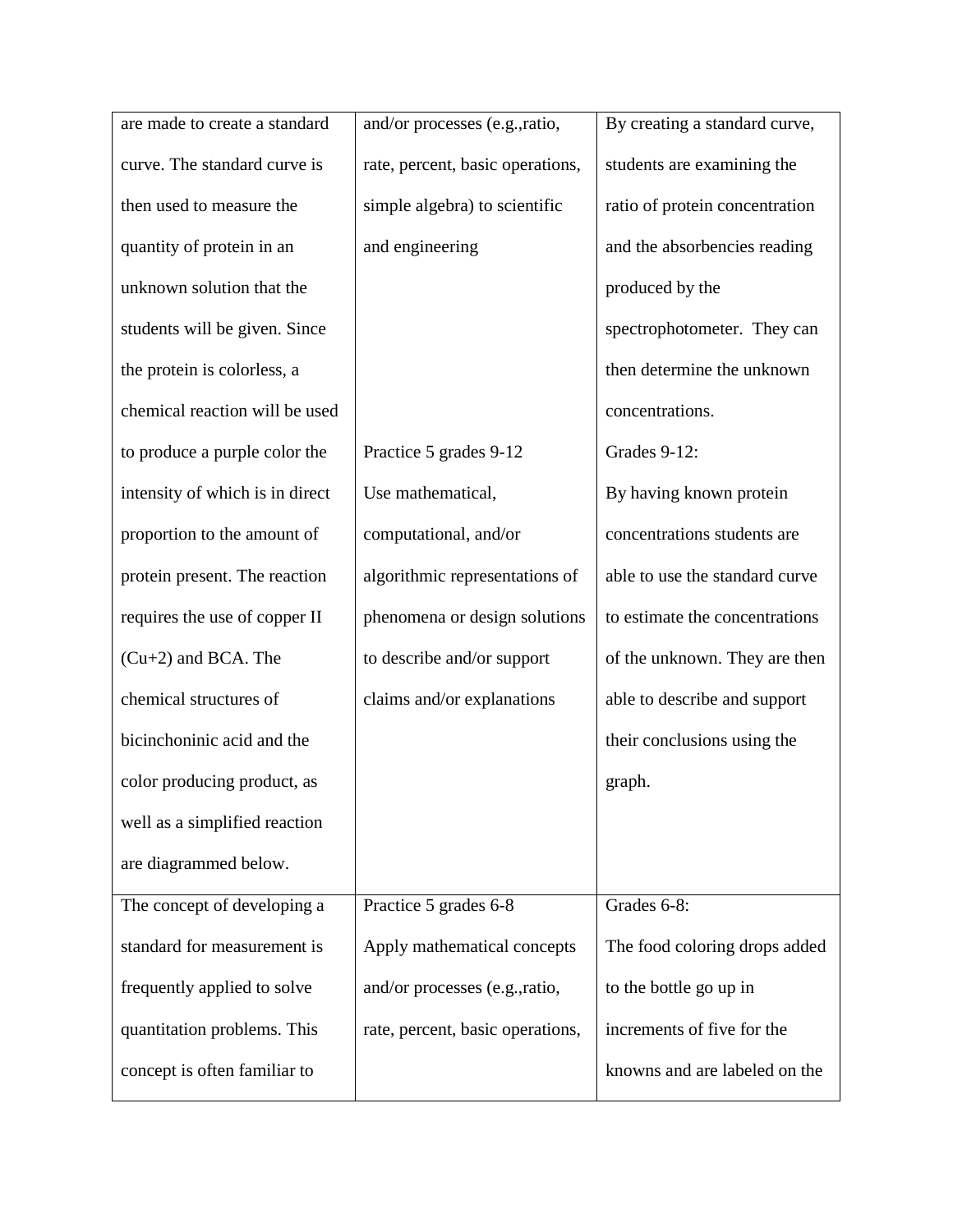| students although they may not   | simple algebra) to scientific   | top. Students then can see a    |
|----------------------------------|---------------------------------|---------------------------------|
| recognize it as such. The        | and engineering                 | ratio between them and then     |
| students will be introduced to   |                                 | have to compare the unknowns    |
| the concept of measuring         |                                 | which are unknown.              |
| concentrations by starting off   |                                 |                                 |
| with a problem using soda        |                                 | Grades 9-12                     |
| bottles, water and food          | Practice 5 grades 9-12          | Students are unable to support  |
| coloring. In this exercise       | Use mathematical,               | claims of where the unknowns    |
| students will be challenged to   | computational, and/or           | go because they are unable to   |
| determine the number of drops    | algorithmic representations of  | support their claims with data. |
| of food coloring in a bottle of  | phenomena or design solutions   | This leads to a discussion on   |
| water. Resources will be         | to describe and/or support      | how it could be quantified.     |
| provided for students to use as  | claims and/or explanations      |                                 |
| they find necessary.             |                                 |                                 |
| Students are encouraged to       | Practice 6, grade 6-8           | Grades 6-8:                     |
| share information and ideas. In  | -Apply scientific reasoning to  | Students help to formulate      |
| attempting to solve the          | show why the data or evidence   | ideas on how they could         |
| problem they will find that that | is adequate for the explanation | measure protein concentrations  |
| they need to make a standard     | or conclusion                   | and then complete an            |
| of known concentration be        | - Construct a scientific        | experiment to determine the     |
| used to compare with the         | explanation based on valid and  | unknown protein solutions       |
| unknowns. By doing so the        | reliable evidence obtained      | concentration. Students can     |
| concepts of variables and        | from sources (including the     | then explain why the data       |
| constants must be observed.      | students' own experiments)      | would be adequate to            |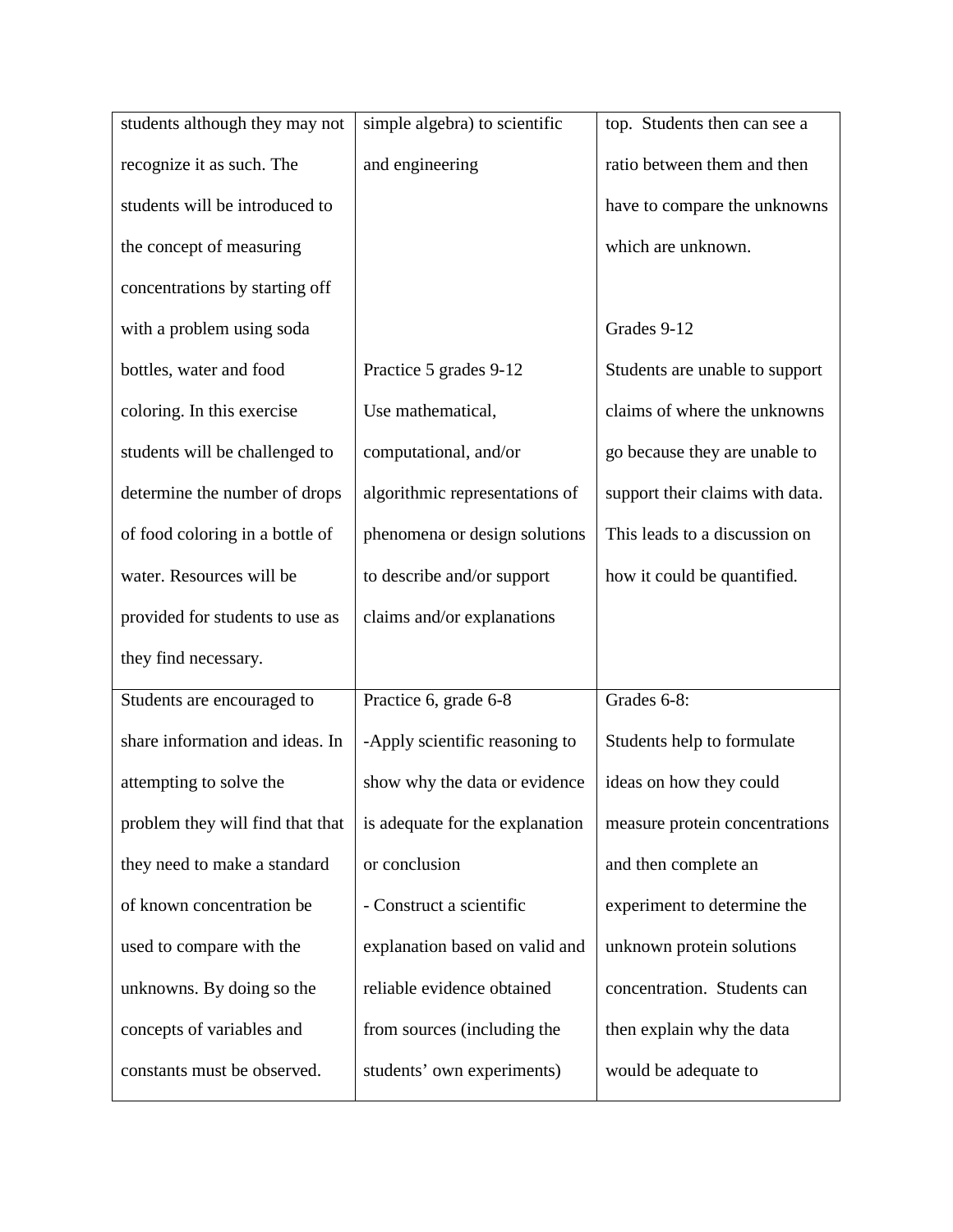| and the assumption that          | determine the protein            |
|----------------------------------|----------------------------------|
| theories and laws that describe  | concentrations.                  |
| the natural world operate today  |                                  |
| as they did in the past and will |                                  |
| continue to do so in the future  |                                  |
|                                  |                                  |
| Practice 6 grade 9-12            | Grades 9-12:                     |
| - Make a quantitative and/or     | Students learn that the protein  |
| qualitative claim regarding the  | concentration is independent of  |
| relationship between             | the absorbencies reading on the  |
| dependent and independent        | spectrophotometer while the      |
| variables.                       | absorbencies reading is          |
|                                  | dependent on the protein         |
|                                  | concentration. They are able     |
|                                  | to discuss the relationship      |
|                                  | between the two variables.       |
|                                  |                                  |
| MS-PS4-2.                        | The first activity demonstrates  |
| Develop and use a model to       | visually what is occurring       |
| describe that waves are          | inside of the                    |
| reflected, absorbed, or          | spectrophotometer which is       |
| transmitted through various      | unable to be seen. Students      |
| materials. [Clarification        | can witness what happens         |
| Statement: Emphasis is on        | when light is reflected onto the |
|                                  |                                  |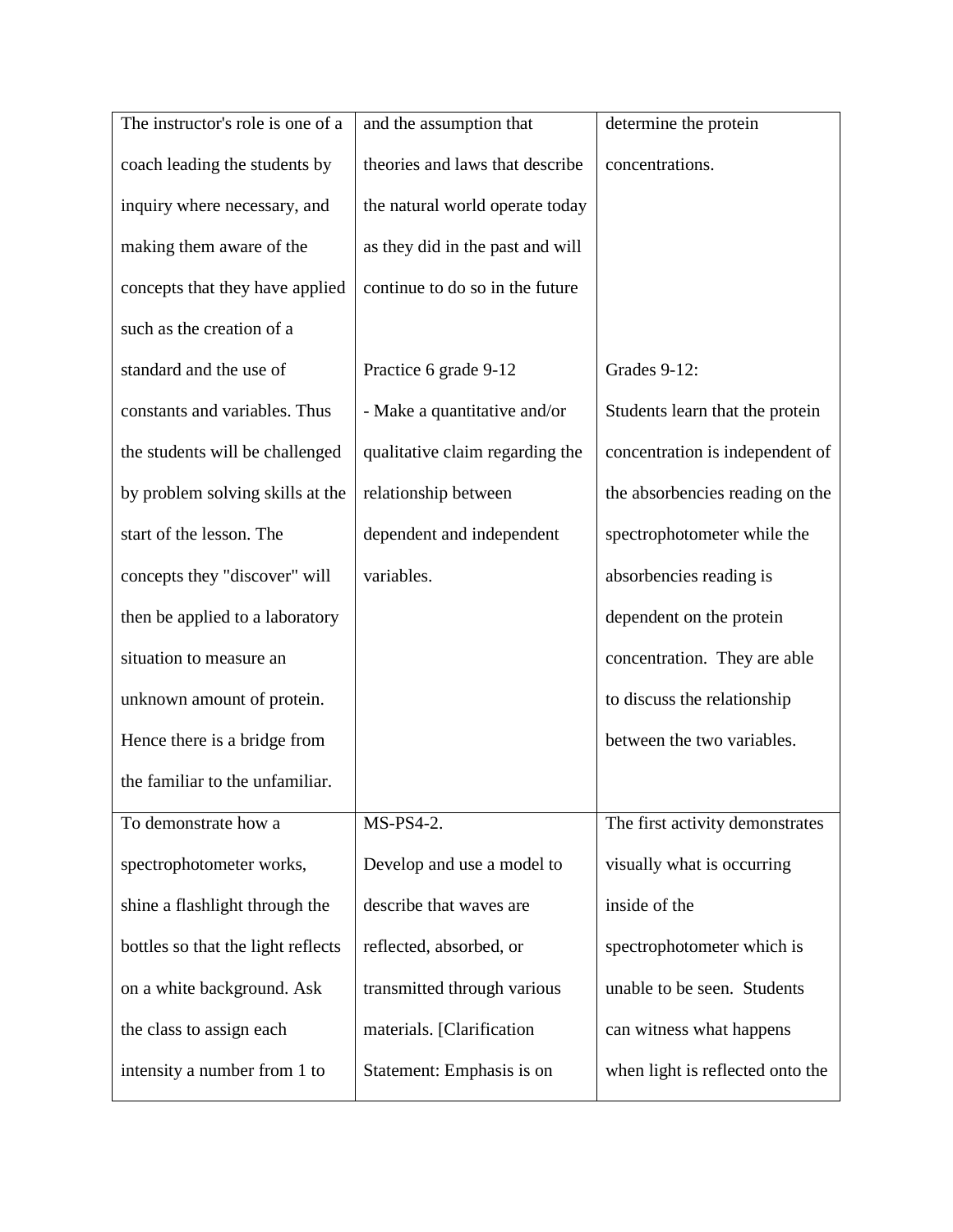| 10, one being the lightest and   | both light and mechanical        | paper and then identify which   |
|----------------------------------|----------------------------------|---------------------------------|
| 10 being the darkest. Record     | waves. Examples of models        | one produces the darkest        |
| the values assigned by the       | could include drawings,          | reflection. Students use the    |
| class for each standard. This is | simulations, and written         | model of the bottles and the    |
| what a spectrophotometer         | descriptions.] [Assessment       | light reflected as a comparison |
| does. Next have the students     | Boundary: Assessment is          | to the spectrophotometer.       |
| graph the results of with the    | limited to qualitative           |                                 |
| concentration on the             | applications pertaining to light |                                 |
| concentration on the x-axis and  | and mechanical waves.            |                                 |
| the number assigned on the y-    |                                  |                                 |
| axis. When the best-fit line is  |                                  |                                 |
| drawn they will have             |                                  |                                 |
| constructed a standard curve.    |                                  |                                 |
| After the pipetting practice,    | Practice 1: Grades 6-8           | Grades 6-8:                     |
| each group will be given the     | Asking questions and defining    | Students learn through the      |
| unknown samples of protein in    | problems in $6-8$ builds on K-5  | process of making a standard    |
| order to find the concentration  | experiences and progresses to    | curve that the concentration of |
| of protein in each sample.       | specifying relationships         | protein is independent of the   |
| They will then create an assay   | between variables, and           | absorbency reading. They then   |
| of known protein using bovine    | clarifying arguments and         | use the absorbency of the       |
| serum albumin (BSA), BCA         | models.                          | unknowns to determine the       |
| working reagent and distilled    | to determine                     | protein concentration of the    |
| water. The spectrophotometer     | relationships between            | unknowns.                       |
| will be used to measure the      | independent and dependent        |                                 |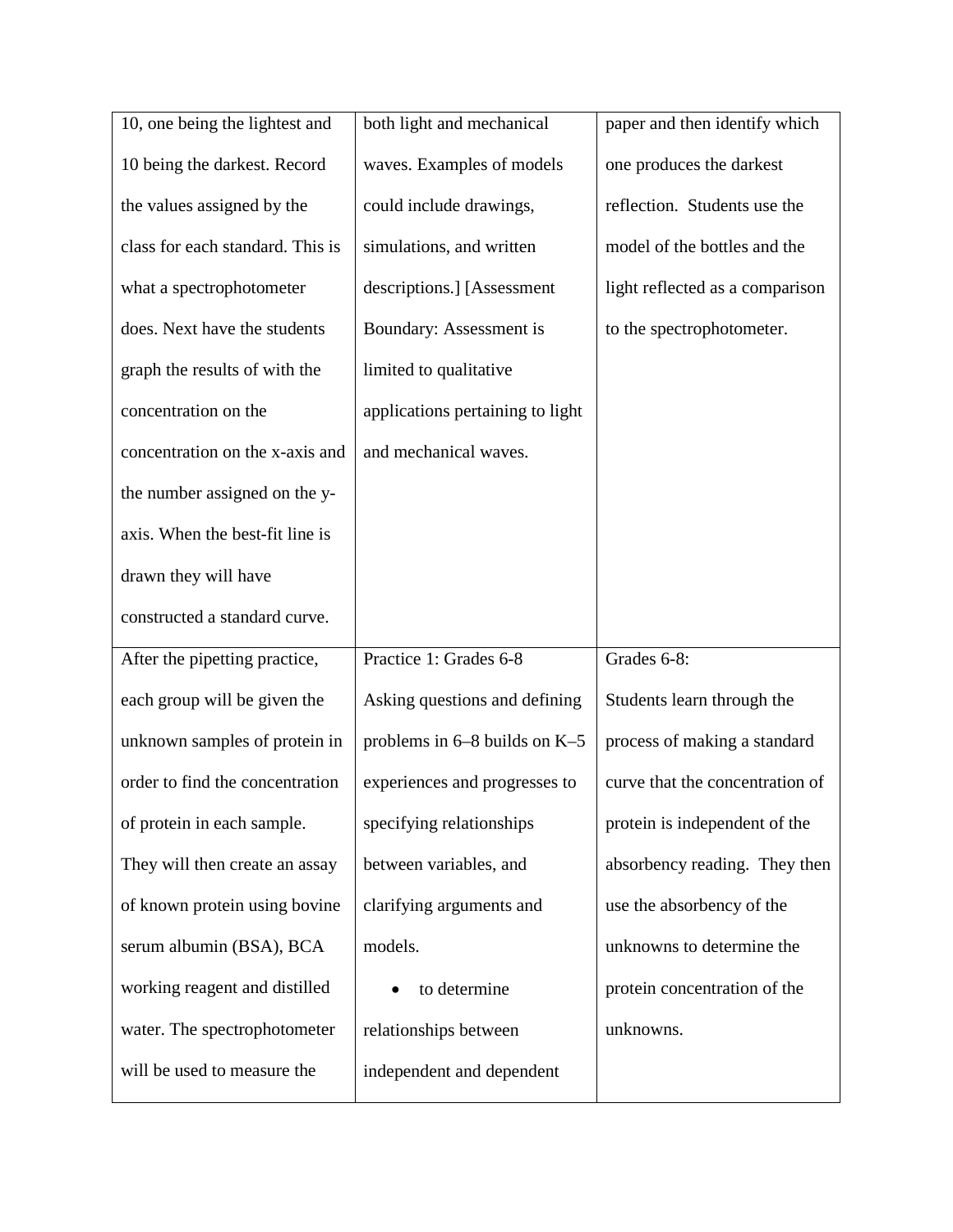| absorbencies, and the data will                           | variables and relationships in   |                                  |
|-----------------------------------------------------------|----------------------------------|----------------------------------|
| be used to develop a standard                             | models                           |                                  |
| curve. Students will use the                              | Practice 1: Grades 9-12          | Grades 9-12:                     |
| standard curve to measure the                             | to determine                     | Continuing from the              |
| concentration in their samples.                           | relationships, including         | understanding students in        |
| You will find the student                                 | quantitative relationships,      | grades 6-8 receive students      |
| manual attached. It includes                              | between independent and          | then use quantitative data to    |
| the procedures and worksheets                             | dependent variables.             | determine the unknown            |
| necessary to complete the                                 |                                  | variables using the dependent    |
| investigation.                                            |                                  | variables. This aligns with      |
|                                                           |                                  | determining relationships.       |
| Figure 1. Simplified chemical                             | $MS-PS1-2.$                      | Students combine protein         |
| equations of BCA assay                                    | Analyze and interpret data on    | along with BCA assay which       |
| Protein + Cu <sup>+2</sup> $\rightarrow$ Cu <sup>+1</sup> | the properties of substances     | then goes into a warm water      |
|                                                           | before and after the substances  | bath. Before BCA assay and       |
| $Cu$ <sup>+1</sup> + 2BCA $\rightarrow$ Purple color      | interact to determine if a       | protein is heated it is a        |
|                                                           | chemical reaction has            | colorless liquid, after it is    |
|                                                           | occurred. [Clarification         | heated it turns a purple color   |
|                                                           | Statement: Examples of           | based on the concentration of    |
|                                                           | reactions could include          | protein. Students can examine    |
|                                                           | burning sugar or steel wool, fat | the test tubes to determine if a |
|                                                           | reacting with sodium             | chemical reaction occurred or    |
|                                                           | hydroxide, and mixing zinc       | did not occur (control with no   |
|                                                           | with hydrogen chloride.]         | protein added).                  |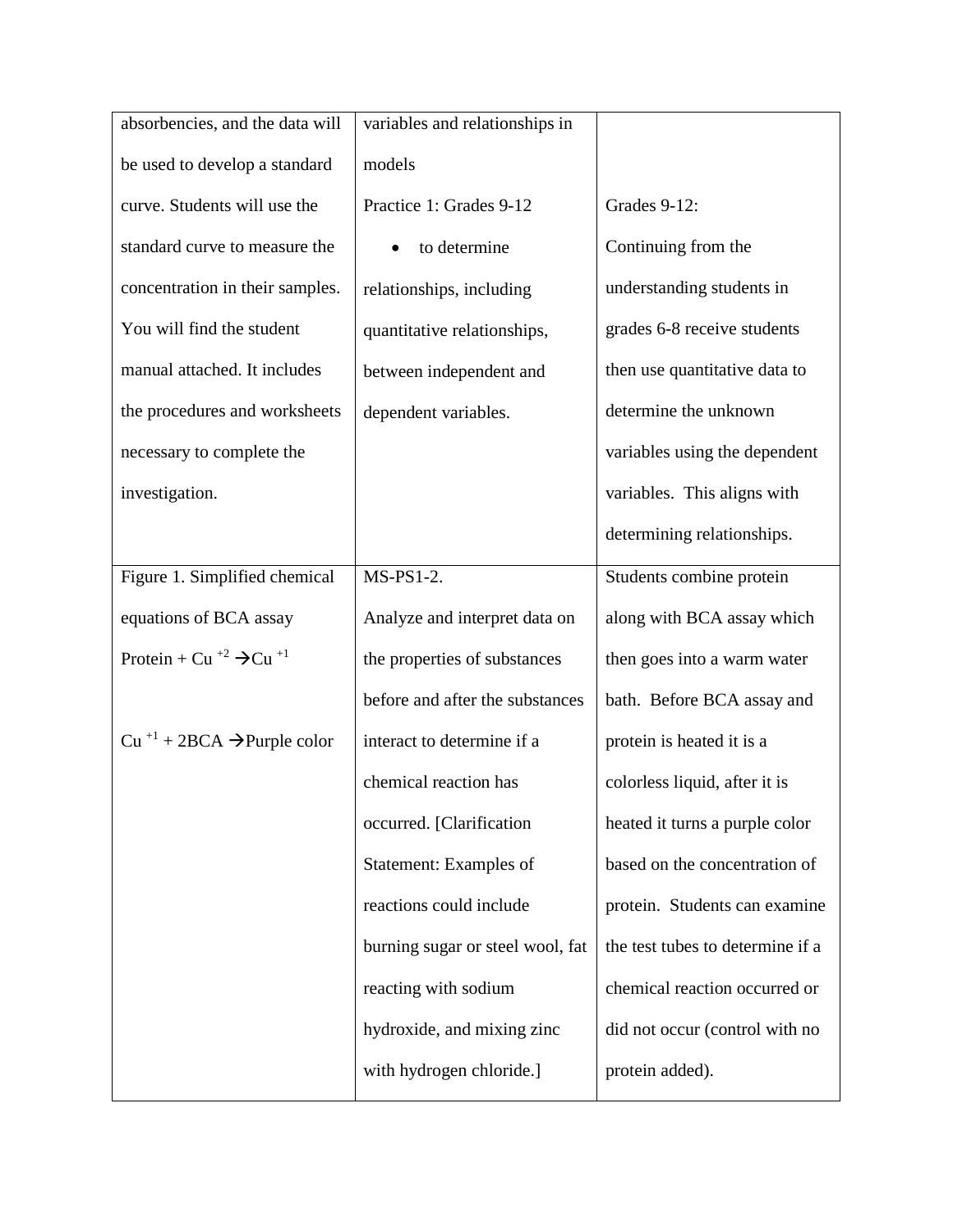|                                 | [Assessment Boundary:             |                                  |
|---------------------------------|-----------------------------------|----------------------------------|
|                                 | Assessment is limited to          |                                  |
|                                 | analysis of the following         |                                  |
|                                 | properties: density, melting      |                                  |
|                                 | point, boiling point, solubility, |                                  |
|                                 | flammability, and odor.           |                                  |
| Pipetting Introduction: bottles | $6.RP.A.3$ (math)                 | Students make standards          |
| with food coloring and mixing   | Use ratio and rate reasoning to   | unknowingly to compare ratios    |
| of samples to demonstrate       | solve real-world and              | between different mixes of       |
| ratios and describe the ratios  | mathematical problems. (MS-       | food coloring in                 |
| between the microcentrifuge     | PS1-1), (MS-PS1-2), (MS-PS1-      | microcentrifuge tubes. After     |
| tubes                           | 5)                                | comparing the standards to the   |
|                                 |                                   | other samples students are       |
|                                 | $6.RP.A.1$ (math)                 | asked why they would have the    |
|                                 | Understand the concept of         | same color and discover that     |
|                                 | ratio and use ratio language to   | all the microcentrifuge tubes    |
|                                 | describe a ratio relationship     | have a 1:1 ratio of the two food |
|                                 | between two quantities            | coloring colors.                 |
|                                 |                                   |                                  |
| Discussion about food labels    | SL.8.1 (ELA: speaking and         | The discussion allows students   |
|                                 | listening)                        | to discuss why food labels can   |
|                                 | Engage effectively in a range     | be important in a person's diet  |
|                                 | of collaborative discussions      | and why certain people (people   |
|                                 | (one-on-one, in groups, and       | with diabetes, celiac, food      |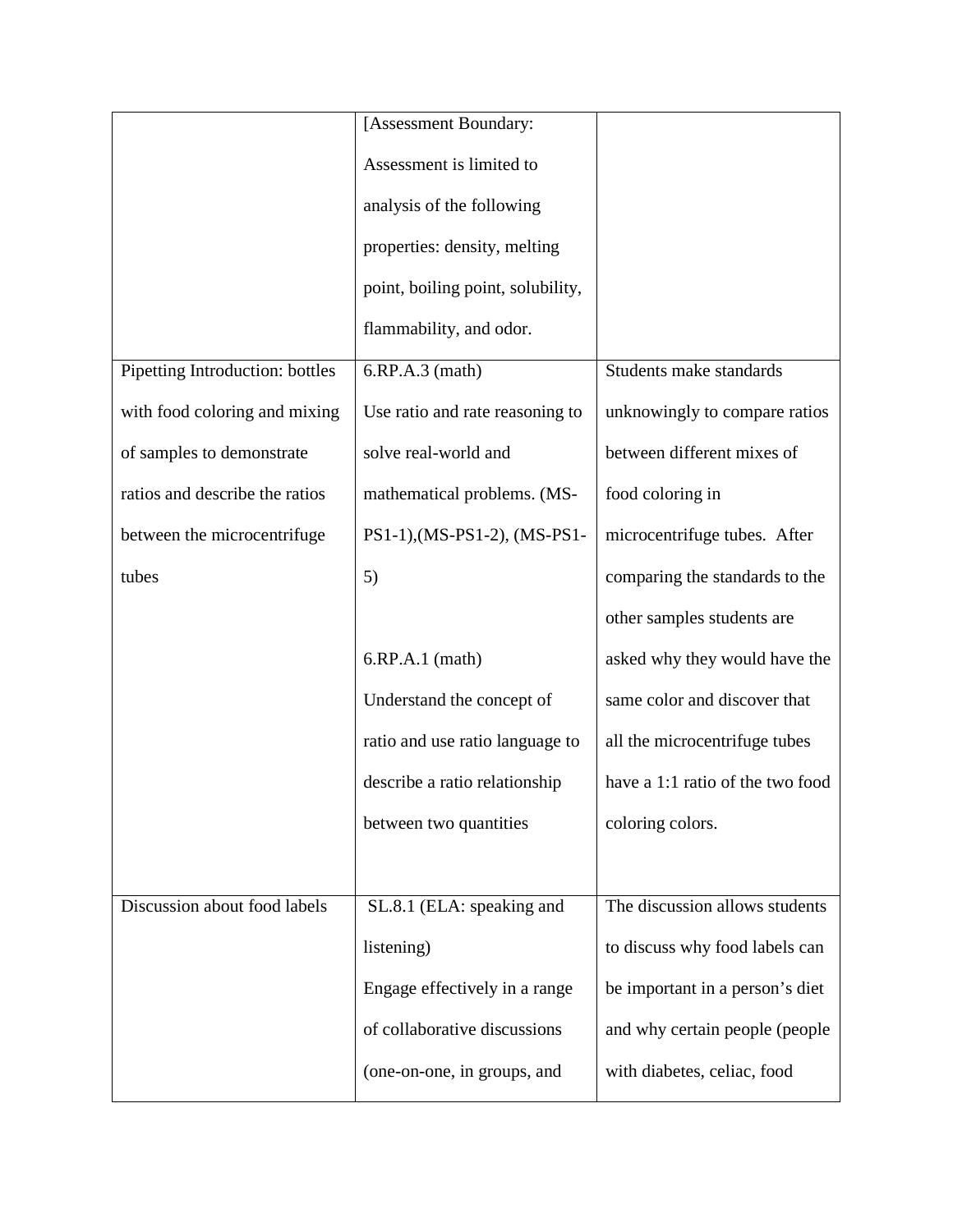|                             | teacher-led) with diverse       | allergies, etc.) need to pay    |
|-----------------------------|---------------------------------|---------------------------------|
|                             | partners on grade 8 topics,     | more attention to food labels   |
|                             | texts, and issues, building on  | than other people. Students     |
|                             | others' ideas and expressing    | engage in the discussion and it |
|                             | their own clearly.              | builds upon their ideas while   |
|                             |                                 | allowing them to express their  |
|                             |                                 | own ideas.                      |
| Following the lab procedure | RST.6-8.3 (ELA: reading)        | By properly reading the lab     |
|                             | Follow precisely a multistep    | procedure, students are able to |
|                             | procedure when carrying out     | follow the lab procedure and    |
|                             | experiments, taking             | are able to complete the lab    |
|                             | measurements, or performing     | experiment and get results.     |
|                             | technical tasks. (MS-PS1-6)     |                                 |
| Graphing your data by hand  | RST.6-8.7 reading               | Students take information in a  |
| and Excel                   | Integrate quantitative or       | table to complete the graph     |
|                             | technical information           | thus converting words into a    |
|                             | expressed in words in a text    | visual representation.          |
|                             | with a version of that          |                                 |
|                             | information expressed visually  |                                 |
|                             | (e.g., in a flowchart, diagram, |                                 |
|                             | model, graph, or table). (MS-   |                                 |
|                             | PS1-1), (MS-PS1-2), (MS-        |                                 |
|                             | $PS1-4$ ), (MS-PS1-5)           |                                 |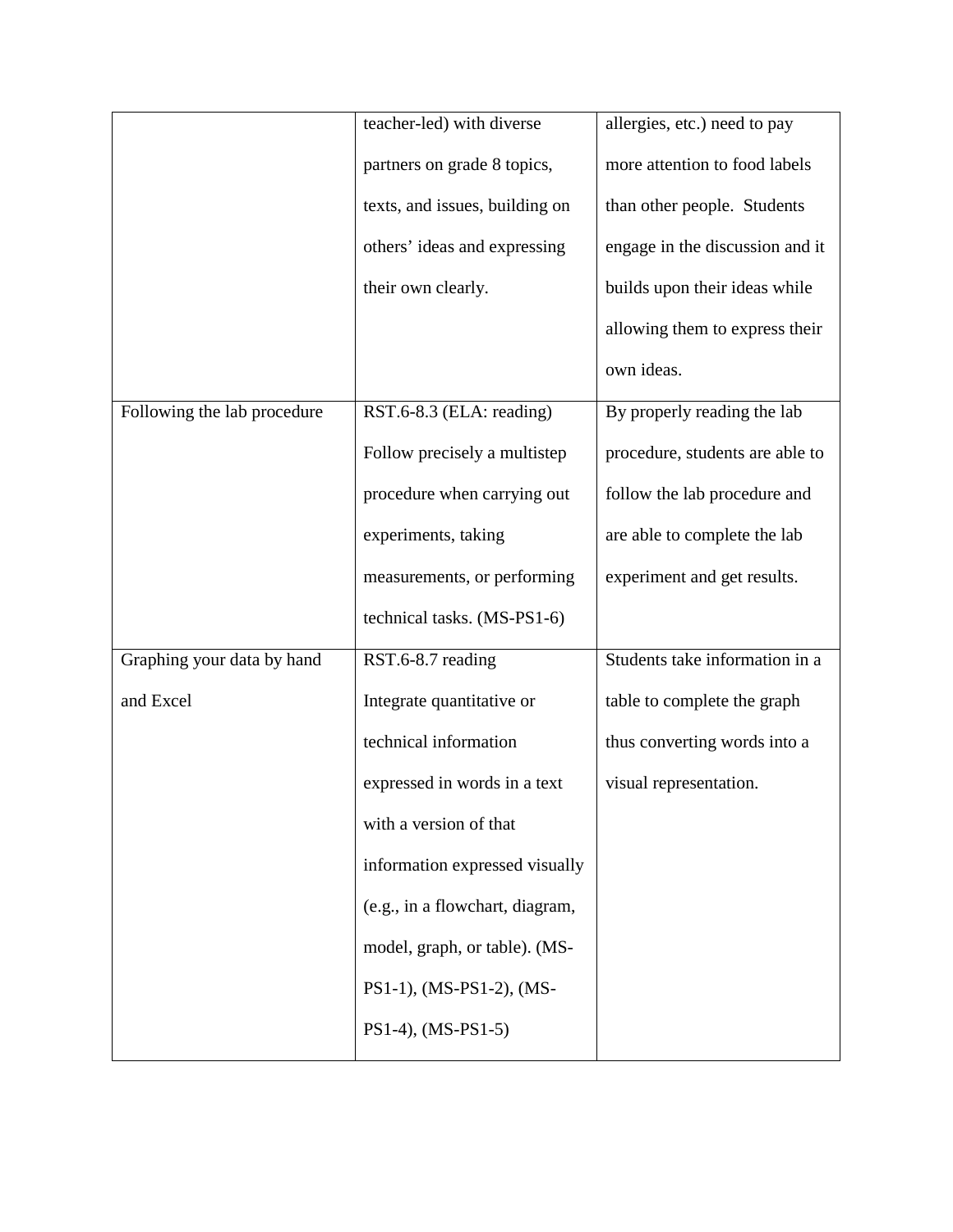| Concluding levels of protein in | $6.RP.A.3$ (math)               | Students determine the            |
|---------------------------------|---------------------------------|-----------------------------------|
| the unknowns based on the       | Use ratio and rate reasoning to | relationship between              |
| graph                           | solve real-world and            | absorbency and protein            |
|                                 | mathematical problems. (MS-     | concentration using the           |
|                                 | PS1-1), (MS-PS1-2),             | knowns and then solve to find     |
|                                 | $(MS-PS1-5)$                    | the unknown protein               |
|                                 |                                 | concentrations. They can          |
|                                 |                                 | solve it using a mathematical     |
|                                 |                                 | ratio.                            |
| Determine the unknowns based    | $6.SP.B.5$ (math)               | After solving how much            |
| on the graph and what the       | Summarize numerical data sets   | protein each unknown              |
| numbers symbolize               | in relation to their context    | contains, students compare the    |
|                                 | $(MS-PS1-2)$                    | samples to determine which        |
|                                 |                                 | sample has the most protein       |
|                                 |                                 | and therefore which company       |
|                                 |                                 | is telling the truth about having |
|                                 |                                 | the most protein in their drink.  |
| Letter afterwards               | WHST.6-8.7 (ELA: writing)       | Afterwards students complete      |
|                                 | Conduct short research          | a letter detailing the supporting |
|                                 | projects to answer a question   | evidence and how they             |
|                                 | (including a self-generated     | followed the procedure.           |
|                                 | question), drawing on several   | Students include relevant         |
|                                 | sources and gene rating         | information to support their      |
|                                 | additional related, focused     | claims, including the standards   |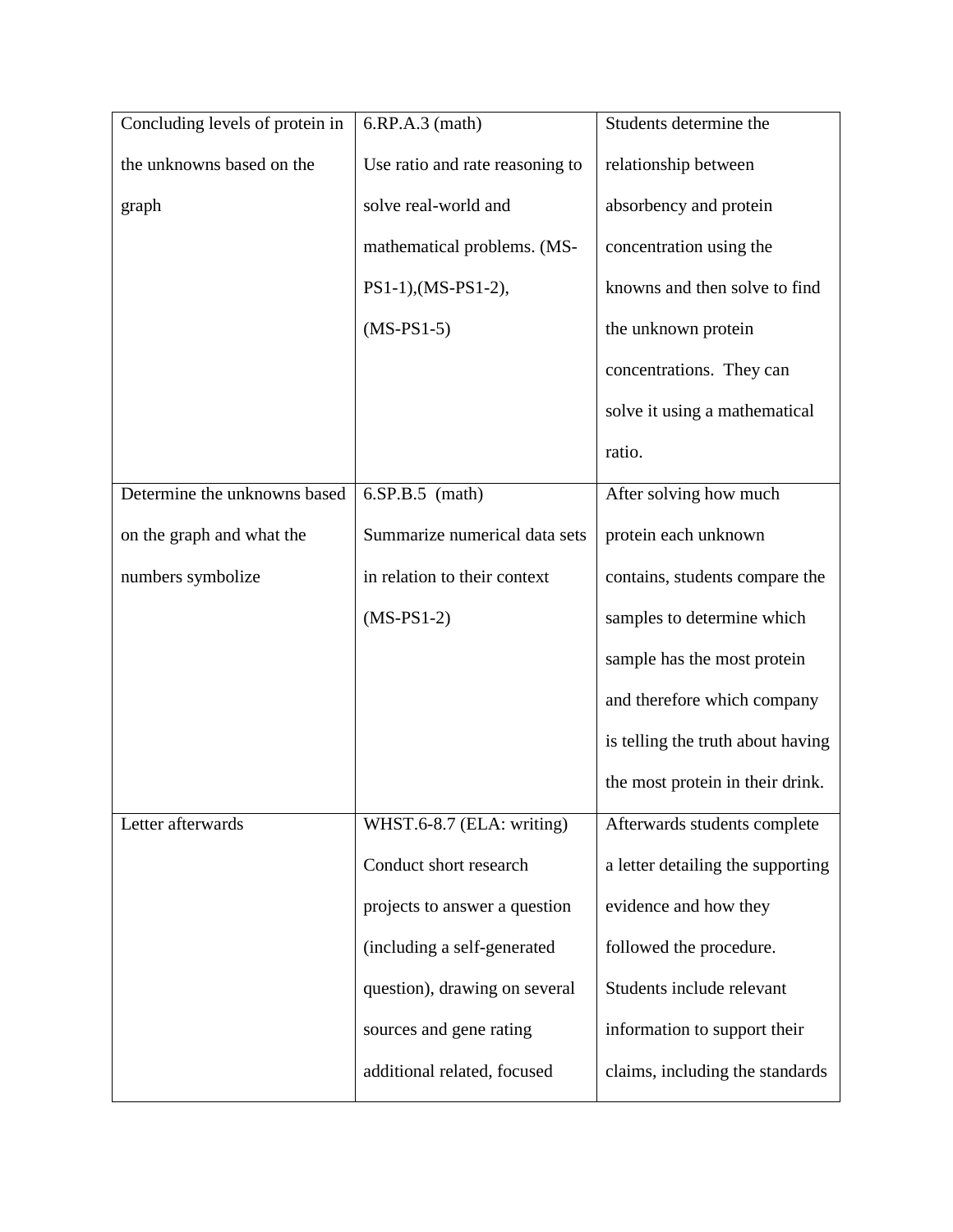| questions that allow for      | and graph, to support their  |
|-------------------------------|------------------------------|
| multiple avenues of           | conclusion while answering   |
| exploration.(MS-PS1-6)        | the question of which sample |
| WHST.6-8.1 (ELA: writing)     | has the most protein.        |
| Write arguments to support    |                              |
| claims with clear reasons and |                              |
| relevant evidence.            |                              |
|                               |                              |

## **Crooked Cell**

| Paragraph from Crooked Cell    | Strand/practice                | Why does it align?            |
|--------------------------------|--------------------------------|-------------------------------|
| The most common adult          | LS3.A: Inheritance of Traits   | There is a discussion about   |
| hemoglobin (hemoglobin A)      | *Genes are located in the      | what happens when a           |
| is comprised of two alpha      | chromosomes of cells, with     | mutation occurs in the beta   |
| chains and two beta chains of  | each chromosome pair           | chain resulting in one amino  |
| amino acids. Sickle cell       | containing two variants of     | acid to change in the protein |
| hemoglobin (hemoglobin S)      | each of many distinct genes.   | and how the structure is      |
| is identical to hemoglobin A   | Each distinct gene chiefly     | altered. The ability for      |
| except the sixth amino acid in | controls the production of     | hemoglobin S to carry         |
| each of the beta chains is     | specific proteins, which in    | oxygen is diminished which    |
| valine instead of glutamic     | turn affects the traits of the | is discussed and covers how   |
| acid. This single change in    | individual. Changes            | protein function is altered   |
| amino acids causes the         | (mutations) to genes can       | because of a gene mutation.   |
| hemoglobin S molecules to      | result in changes to proteins, |                               |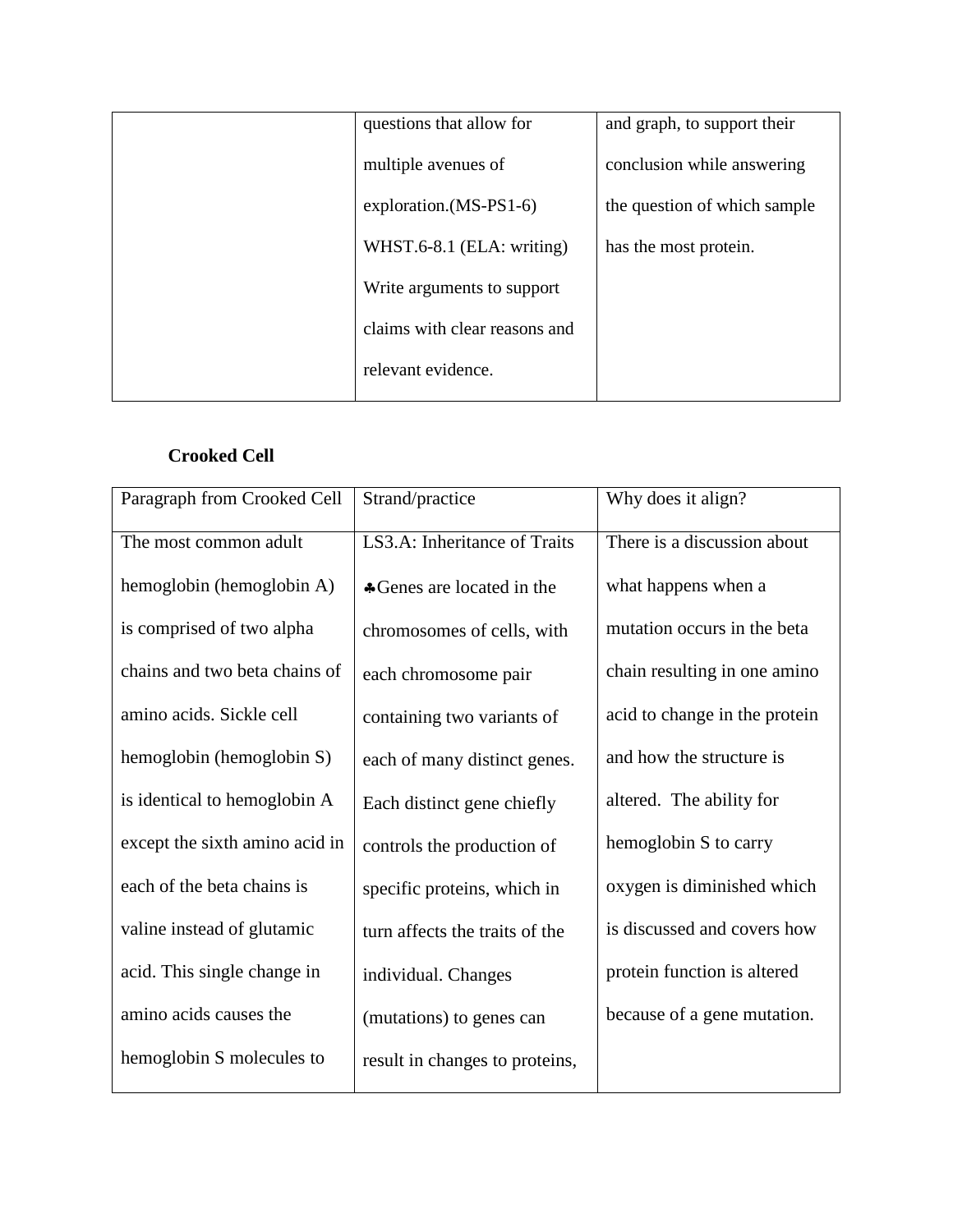| connect to other hemoglobin    | which can affect the            |                               |
|--------------------------------|---------------------------------|-------------------------------|
| S molecules within the RBC.    | structures and functions of the |                               |
| These linked units of          | organism and thereby change     |                               |
| hemoglobin S distort the       | traits. (MS-LS3-1)              |                               |
| shape of the cell, producing a |                                 |                               |
| characteristic sickle shape. A | LS3.B: Variation of Traits      | Variation of traits:          |
| low concentration of oxygen    | In addition to variations that  | Mutations, such as the        |
| contributes to the formation   | arise from sexual               | original change in the amino  |
| of hemoglobin S connections.   | reproduction, genetic           | acid, can be passed down      |
| The switch in amino acids      | information can be altered      | genetically and it can be     |
| also causes hemoglobin S to    | because of mutations.           | harmful to those with the     |
| have a less negative overall   | Though rare, mutations may      | syndrome without medical      |
| charge.                        | result in changes to the        | intervention. Students learn  |
|                                | structure and function of       | about the mutation but also   |
|                                | proteins. Some changes are      | how it is passed on in sexual |
|                                | beneficial, others harmful,     | reproduction.                 |
|                                | and some neutral to the         |                               |
|                                | organism. (MS-LS3-1)            |                               |
| The sickle-shaped red blood    | <b>Cause and Effect</b>         | Students learn potential      |
| cells last only about ten days | *Cause and effect               | symptoms of sickle cell       |
| as opposed to the 120-day      | relationships may be used to    | syndrome that can be used to  |
| cycle of healthy blood cells.  | predict phenomena in natural    | predict if a patient has the  |
| The bone marrow cannot         | systems. (MS-LS3-2)             | disease before completing the |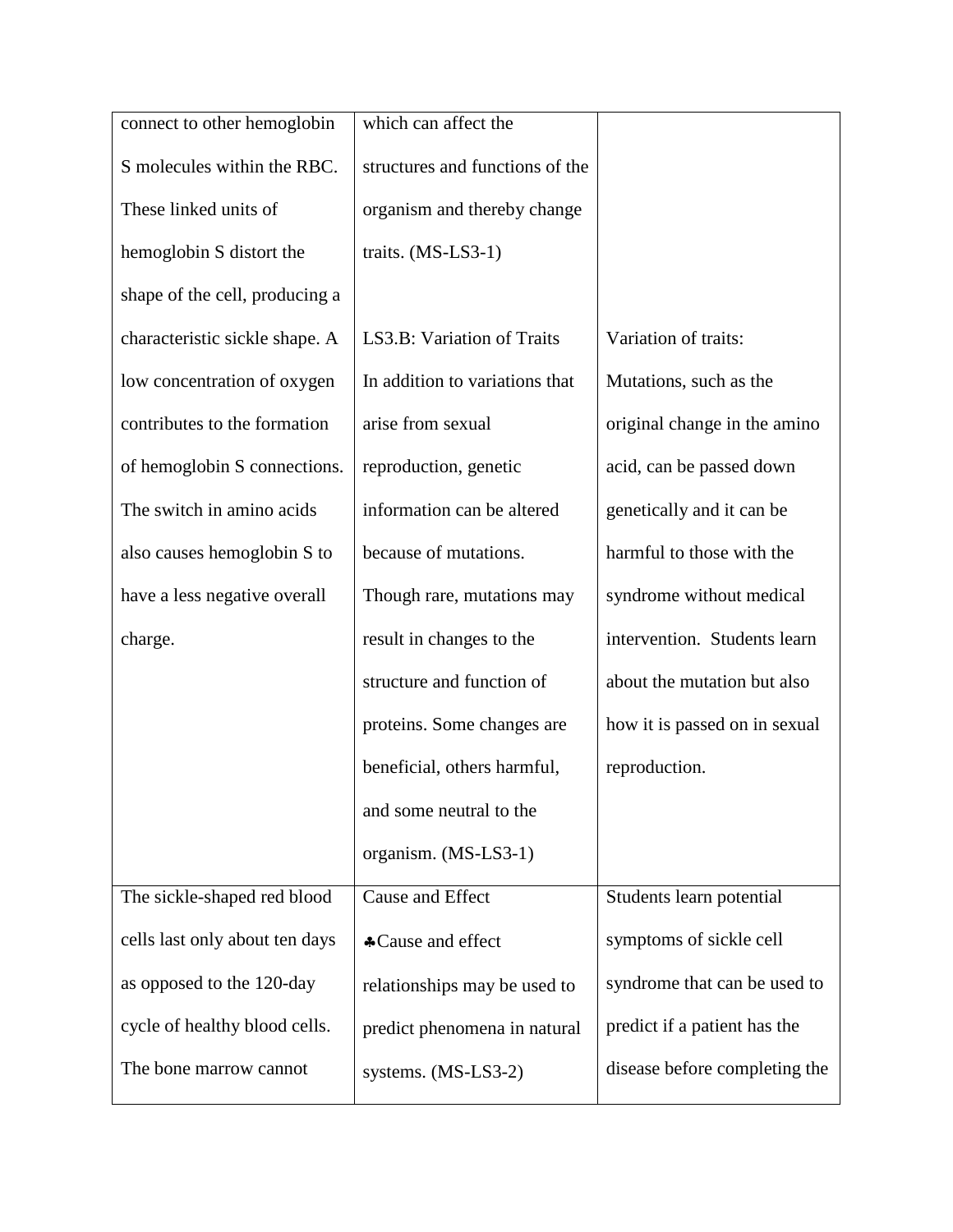| produce enough red blood       |                                | experiment. Students list the |
|--------------------------------|--------------------------------|-------------------------------|
| cells to keep up with the      |                                | symptoms present along with   |
| demand, which results in       |                                | the family history before     |
| anemia. With an abnormally     |                                | listing potential causes that |
| high amount of red blood       |                                | would produce the symptoms.   |
| cells breaking down, there is  |                                | The natural system is the     |
| an excess of bilirubin present |                                | human body and the cause is   |
| (bilirubin is a yellow pigment |                                | what is causing the symptoms  |
| that results from the          |                                | with the effects being the    |
| breakdown of hemoglobin).      |                                | symptoms themselves.          |
| The liver usually removes      |                                |                               |
| bilirubin from the blood. If   |                                |                               |
| the liver cannot remove        |                                |                               |
| bilirubin fast enough, it      |                                |                               |
| builds up and jaundice         |                                |                               |
| results. Bilirubin can harden, |                                |                               |
| causing gallstones.            |                                |                               |
| Pre-visit Station A:           | <b>Structure and Function</b>  | Students use microscopes to   |
| Four microscopes are set up;   | *Complex and microscopic       | view microscopic differences  |
| each with one slide marked     | structures and systems can be  | between patient and normal    |
| either "P" for patient's blood | visualized, modeled, and used  | blood. By examining           |
| or "N" for normal blood.       | to describe how their function | structures under the          |
| Every team member observes     | depends on the shapes,         | microscope students learn     |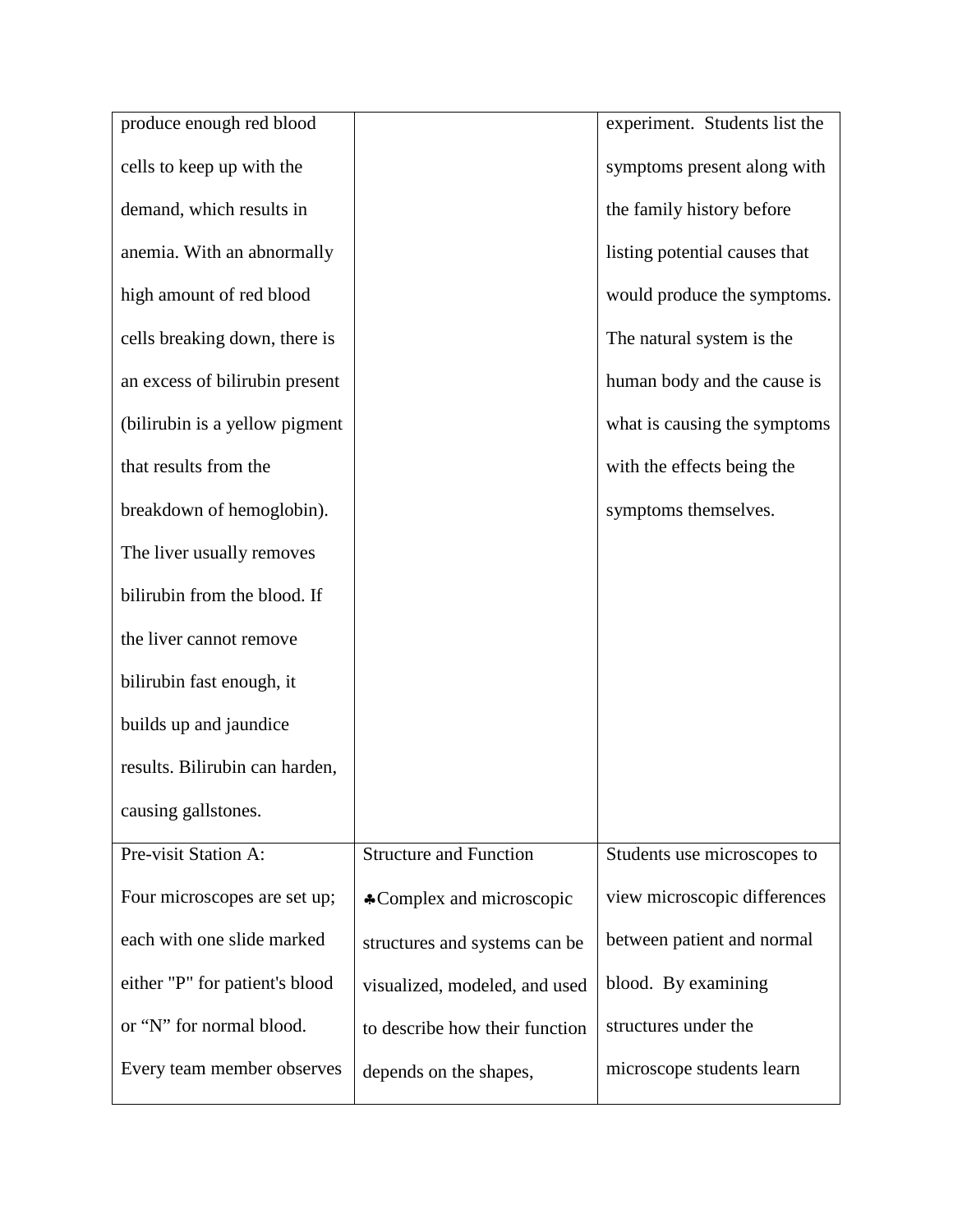| each sample. They are to         | composition, and                | about a natural system and   |
|----------------------------------|---------------------------------|------------------------------|
| draw and describe what they      | relationships among its parts,  | how it might potentially     |
| see. When everyone is            | therefore complex natural       | function.                    |
| finished the drawings and        | structures/systems can be       |                              |
| descriptions are compared,       | analyzed to determine how       |                              |
| and the students will            | they function. (MS-LS3-1)       |                              |
| determine how they think the     |                                 |                              |
| patient's blood differs from     |                                 |                              |
| normal blood.                    |                                 |                              |
| Pre-visit Station B:             | Developing and Using            | Using the model students are |
| Students are given models        | Models                          | able to observe the          |
| that represent blood vessels     | Modeling in $6-8$ builds on K-  | phenomena of blood from a    |
| and red blood cells from a       | 5 experiences and progresses    | patient with sickle cell     |
| patient with sickle cell         | to developing, using, and       | syndrome effects the         |
| syndrome. They are asked to      | revising models to describe,    | circulatory system.          |
| find the effect of the patient's | test, and predict more abstract |                              |
| cells on the flow of blood       | phenomena and design            |                              |
| through the circulatory          | systems.                        |                              |
| system. The team will be         | *Develop and use a model to     |                              |
| required to record the           | describe phenomena.             |                              |
| conclusions they have made       | $(MS-LS3-1)$ , $(MS-LS3-2)$     |                              |
| from their observations.         | Practice 8 Grades 6-8:          | Grades 6-8:                  |
|                                  | Communicate scientific          | Students need to             |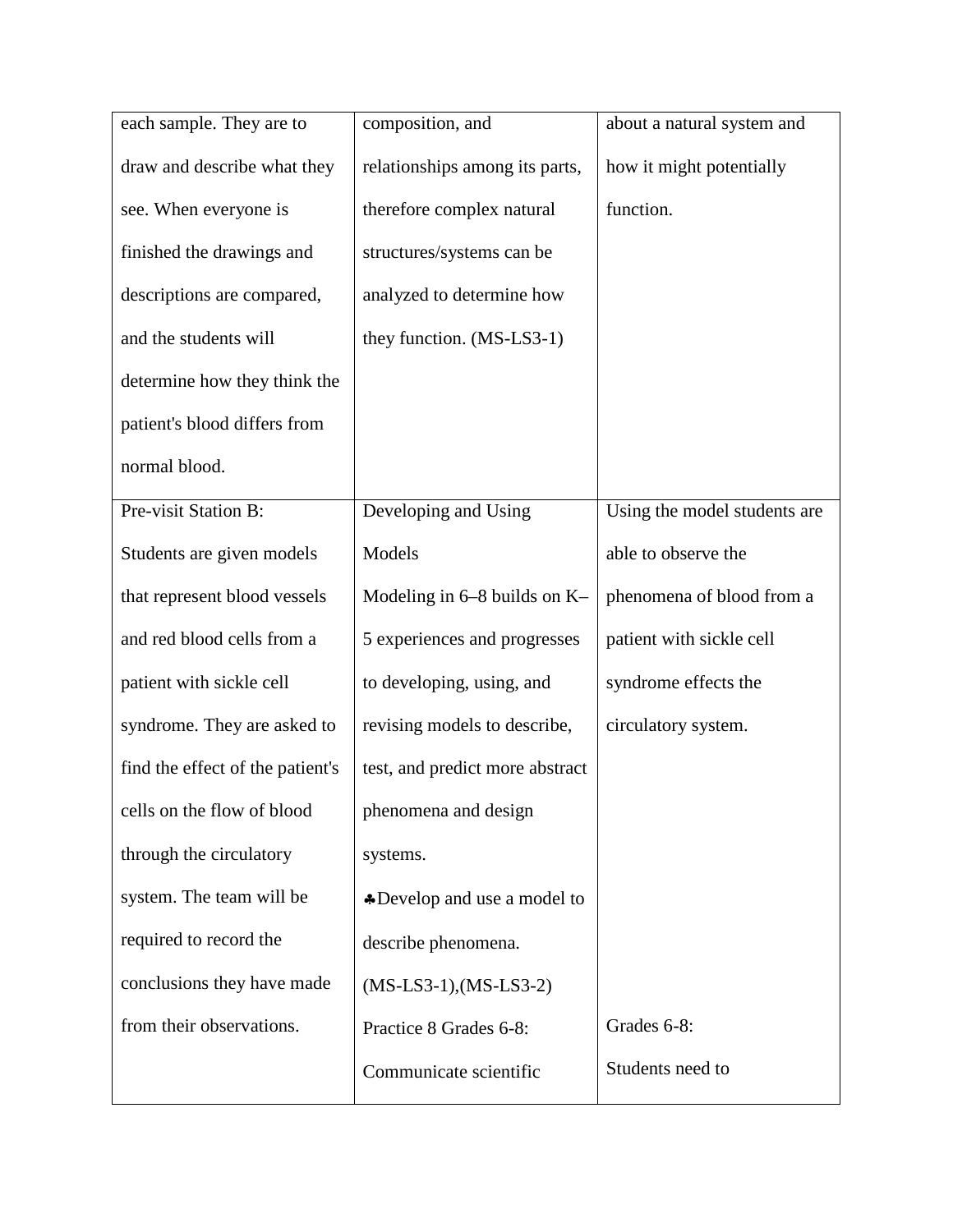|                                  | and/or technical information   | communicate with their       |
|----------------------------------|--------------------------------|------------------------------|
|                                  | (e.g. about a proposed object, | group what they discovered   |
|                                  | tool, process, system) in      | through their observations   |
|                                  | writing and/or through oral    | about sickle cell syndrome   |
|                                  | presentations.                 | and the circulatory system.  |
| <b>Station C:</b>                | Develop and use a model to     | Students use models to       |
| Models representing red          | describe phenomena.            | describe the phenomena of    |
| blood cells are present. One     | $(MS-LS3-1)$ , $(MS-LS3-2)$    | hemoglobin and how normal    |
| set represents the patient's     |                                | and sickle hemoglobin differ |
| blood, and the other set         |                                | in oxygen concentration      |
| represents normal blood.         |                                | based on shape.              |
| Each set contains pieces that    |                                |                              |
| represent hemoglobin. The        |                                |                              |
| response of normal and sickle    |                                |                              |
| cell hemoglobin in conditions    |                                |                              |
| of low oxygen concentration      |                                |                              |
| are described. Based on this     |                                |                              |
| information, students use        |                                |                              |
| the models to determine how      |                                |                              |
| the cell shape is altered by the |                                |                              |
| different hemoglobin             |                                |                              |
| structures.                      |                                |                              |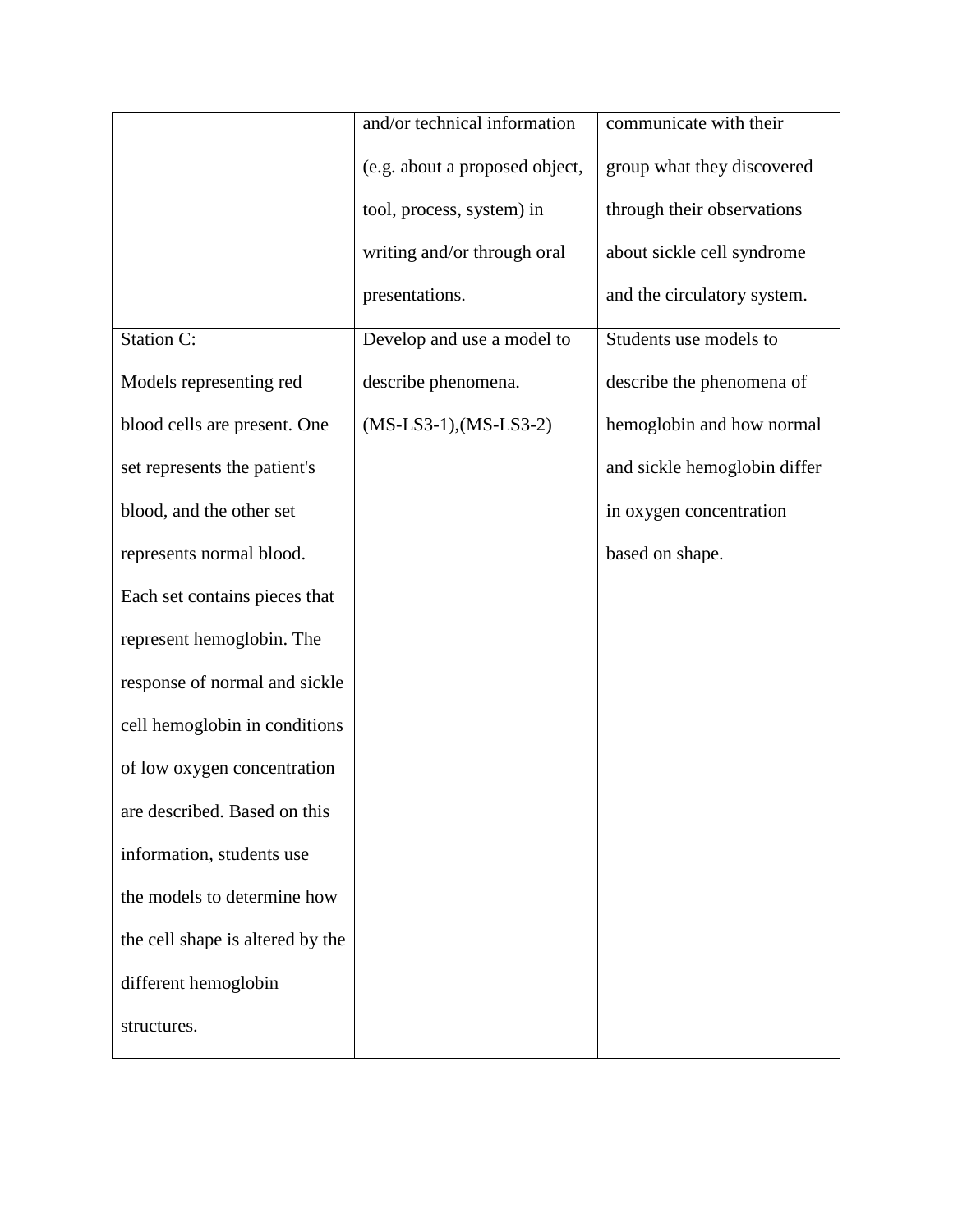| Pre-visit Station D:           | LS3.B: Variation of Traits          | A pedigree depicts how traits  |
|--------------------------------|-------------------------------------|--------------------------------|
| A pedigree of sickle cell      | $\triangle$ In sexually reproducing | can be passed down in a        |
| syndrome in the patient's      | organisms, each parent              | family because of genetics     |
| family will be available.      | contributes half of the genes       | and how half of the genes      |
| Students will use it to        | acquired (at random) by the         | come from each parent.         |
| investigate the pattern of     | offspring. Individuals have         |                                |
| inheritance of the disease.    | two of each chromosome and          |                                |
|                                | hence two alleles of each           |                                |
|                                | gene, one acquired from each        |                                |
|                                | parent. These versions may          |                                |
|                                | be identical or may differ          |                                |
|                                | from each other. (MS-LS3-2)         |                                |
| Pre-visit:                     | SL.8.4 (ELA: speaking and           | Students present to the        |
| After each group completes     | listening strand)                   | remaining groups on the        |
| all four stations, they will   | Present claims and findings,        | evidence they discovered in    |
| have some time (10-15min)      | emphasizing salient points in       | the four stations providing    |
| to get an outline of their     | a focused, coherent manner          | relevant evidence. This        |
| findings on sickle cell        | with relevant evidence, sound       | allows students to present     |
| syndrome together.             | valid reasoning, and well-          | what they feel is important to |
| They will then put an outline  | chosen details; use                 | the rest of the class with     |
| on the board, and give an oral | appropriate eye contact,            | supporting evidence.           |
| presentation explaining these  | adequate volume, and clear          |                                |
| findings.                      | pronunciation.                      |                                |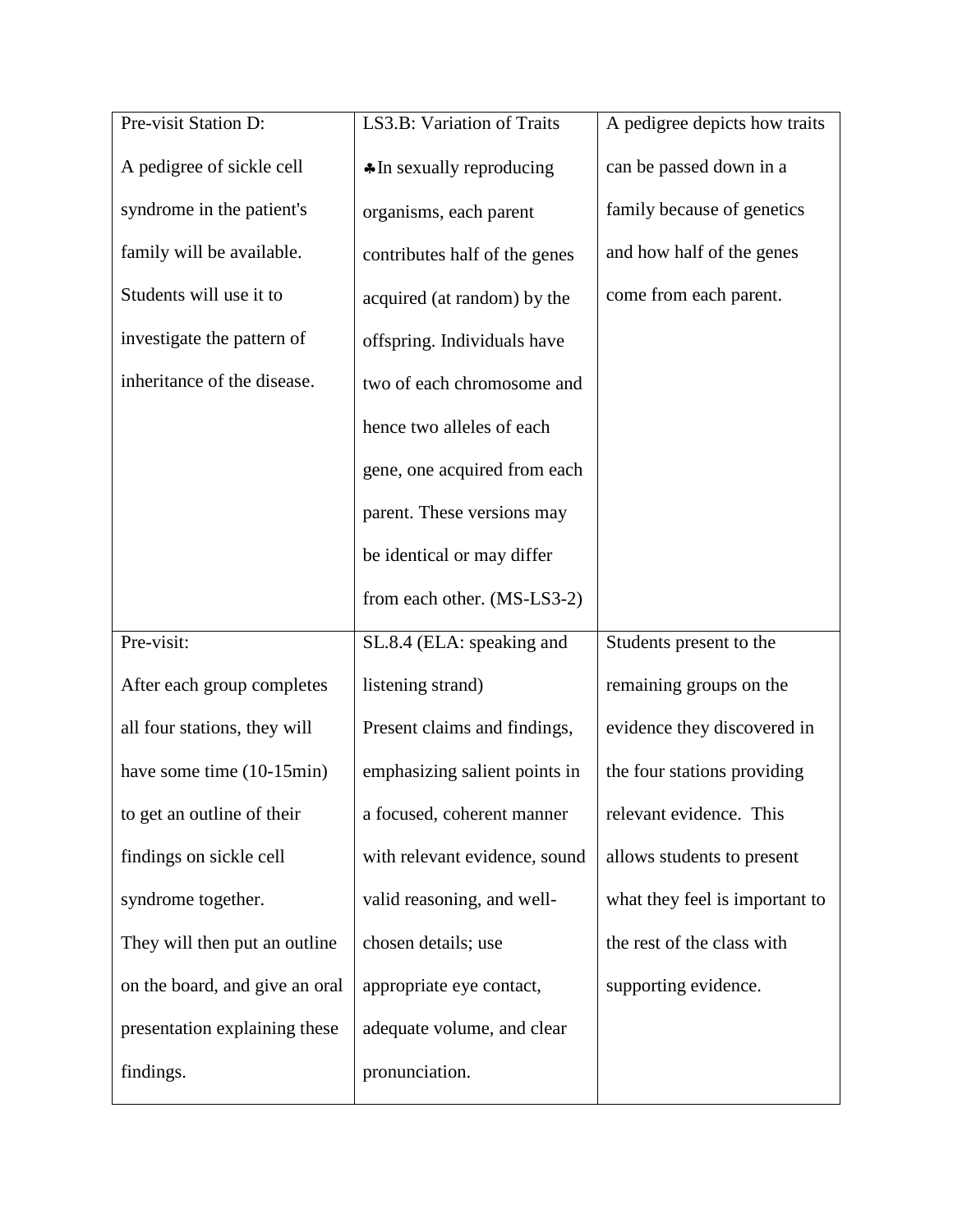| Pre-visit Closure:             | RST.6-8.7 (ELA: reading         | Students are taking written     |
|--------------------------------|---------------------------------|---------------------------------|
| Ask the students to make a     | strand)                         | observations and creating       |
| concept map depicting what     | Integrate quantitative or       | visual representation (concept  |
| they learned today about       | technical information           | map) thus integrating           |
| sickle cell syndrome.          | expressed in words in a text    | quantitative information into   |
|                                | with a version of that          | a simple visual                 |
|                                | information expressed           | representation.                 |
|                                | visually (e.g., in a flowchart, |                                 |
|                                | diagram, model, graph, or       |                                 |
|                                | table).                         |                                 |
| Each student will also be      | Practice 3 Grades 6-8           | Students identify controls and  |
| given a hemoglobin sample      | Plan an investigation           | describe what they are used     |
| from a person with normal      | individually and                | for once gel electrophoresis is |
| hemoglobin, and another        | collaboratively, and in the     | explained. Students learn       |
| sample of a person who         | design: identify independent    | how controls are needed to      |
| definitely has sickle cell     | and dependent variables and     | support their claims.           |
| syndrome to use as controls.   | controls, what tools are        |                                 |
| They will use a technique      | needed to do the gathering,     |                                 |
| called protein electrophoresis | how measurements will be        |                                 |
| to diagnose their patient's    | recorded, and how many data     |                                 |
| hemoglobin.                    | are needed to support a claim.  |                                 |
| What does this tell you about  | MS-LS3-2: Inheritance of        | Students learn about alleles    |
| the inheritance of sickle cell | traits                          | and how offspring have one      |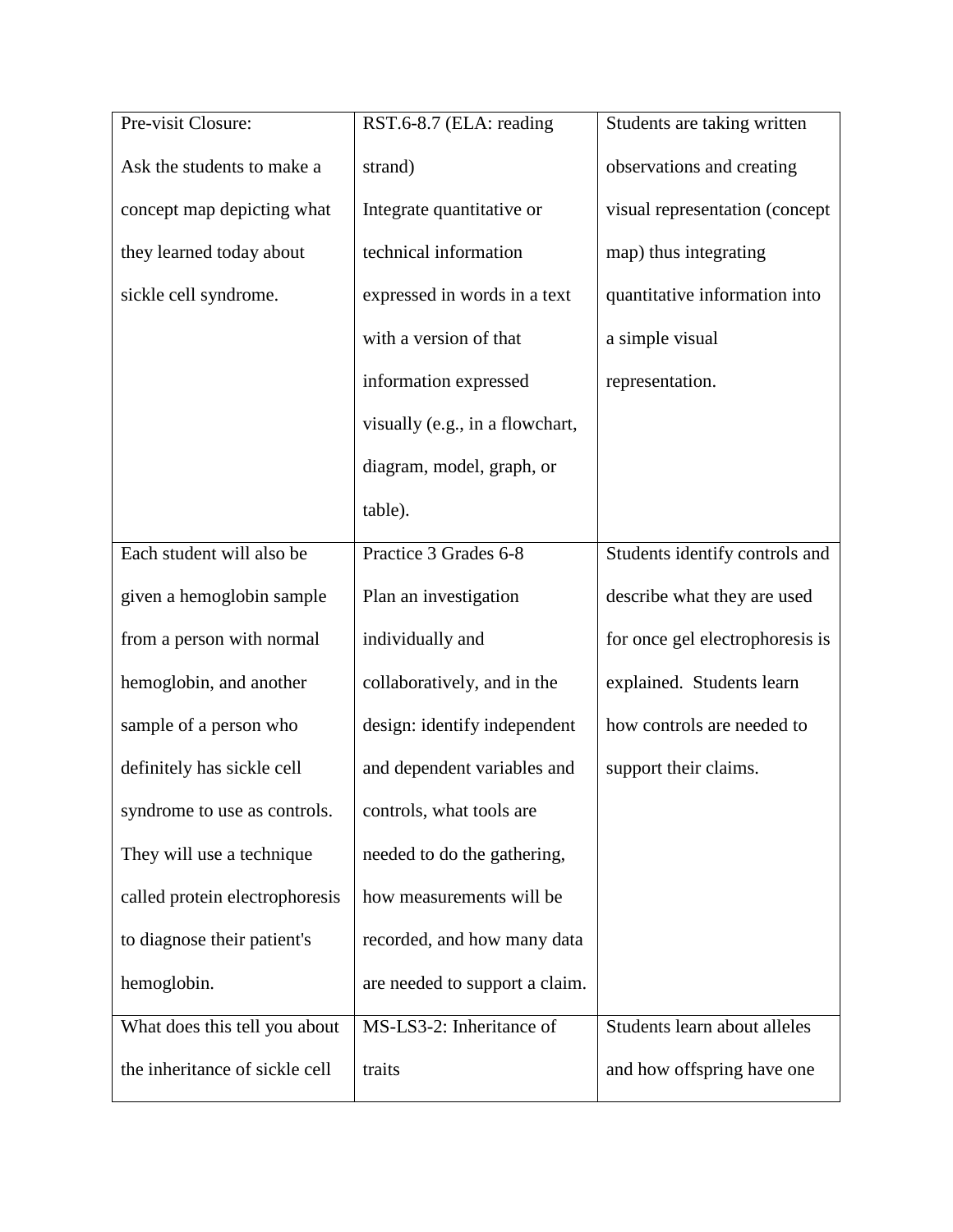| syndrome? Is it dominant,    | Variations of inherited traits | chromosome from each            |
|------------------------------|--------------------------------|---------------------------------|
| recessive, co-dominant, or   | between parent and offspring   | biological parent.              |
| incompletely dominant?       | arise from genetic differences |                                 |
|                              | that result from the subset of |                                 |
|                              | chromosomes (and therefore     |                                 |
|                              | genes) inherited.              |                                 |
|                              | Variation of traits:           |                                 |
|                              | In sexually reproducing        |                                 |
|                              | organisms, each parent         |                                 |
|                              | contributes half of the genes  |                                 |
|                              | acquired (at random) by the    |                                 |
|                              | offspring. Individuals have    |                                 |
|                              | two of each chromosome and     |                                 |
|                              | hence two alleles of each      |                                 |
|                              | gene, one acquired from each   |                                 |
|                              | parent. These versions may     |                                 |
|                              | be identical or may differ     |                                 |
|                              | from each other. (MS-LS3-2)    |                                 |
| Analyzing the agarose gel to | Practice 4 Grades 6-8:         | Students analyze and            |
| diagnose the patient.        | Analyze and interpret data to  | interpret, with help if needed, |
|                              | provide evidence for           | the patient's diagnosis based   |
|                              | phenomena.                     | on the controls.                |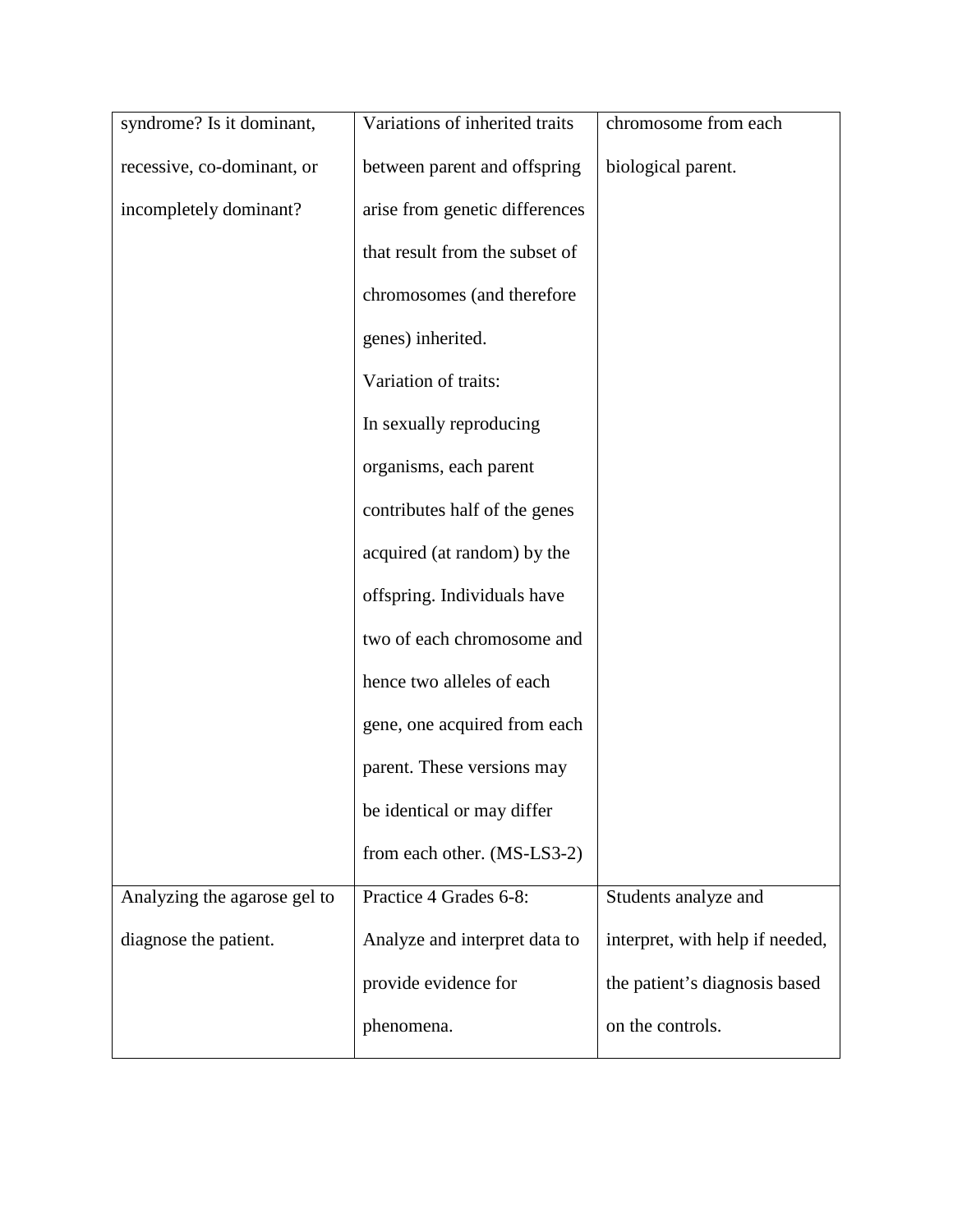| Discussion about how to treat     | $MS$ -LS4-5.                     | Students discuss possible        |
|-----------------------------------|----------------------------------|----------------------------------|
| sickle cell syndrome with         | Gather and synthesize            | treatments for sick cell         |
| gene therapy.                     | information about the            | syndrome and learn about         |
|                                   | technologies that have           | gene therapy as an option.       |
|                                   | changed the way humans           | Also, they learn that it is an   |
|                                   | influence the inheritance of     | expensive treatment but a        |
|                                   | desired traits in organisms.     | worthwhile treatment method      |
|                                   | [Clarification Statement:        | and thus has positive impacts    |
|                                   | Emphasis is on synthesizing      | on society.                      |
|                                   | information from reliable        |                                  |
|                                   | sources about the influence of   |                                  |
|                                   | humans on genetic outcomes       |                                  |
|                                   | in artificial selection (such as |                                  |
|                                   | genetic modification, animal     |                                  |
|                                   | husbandry, gene therapy);        |                                  |
|                                   | and, on the impacts these        |                                  |
|                                   | technologies have on society     |                                  |
|                                   | as well as the technologies      |                                  |
|                                   | leading to these scientific      |                                  |
|                                   | discoveries.]                    |                                  |
| <b>Completing Punnett squares</b> | MS-LS3-2.                        | <b>Students complete Punnett</b> |
| with ratios and percentages       | Develop and use a model to       | squares using different sets of  |
| for potential offspring           | describe why asexual             | parents with different           |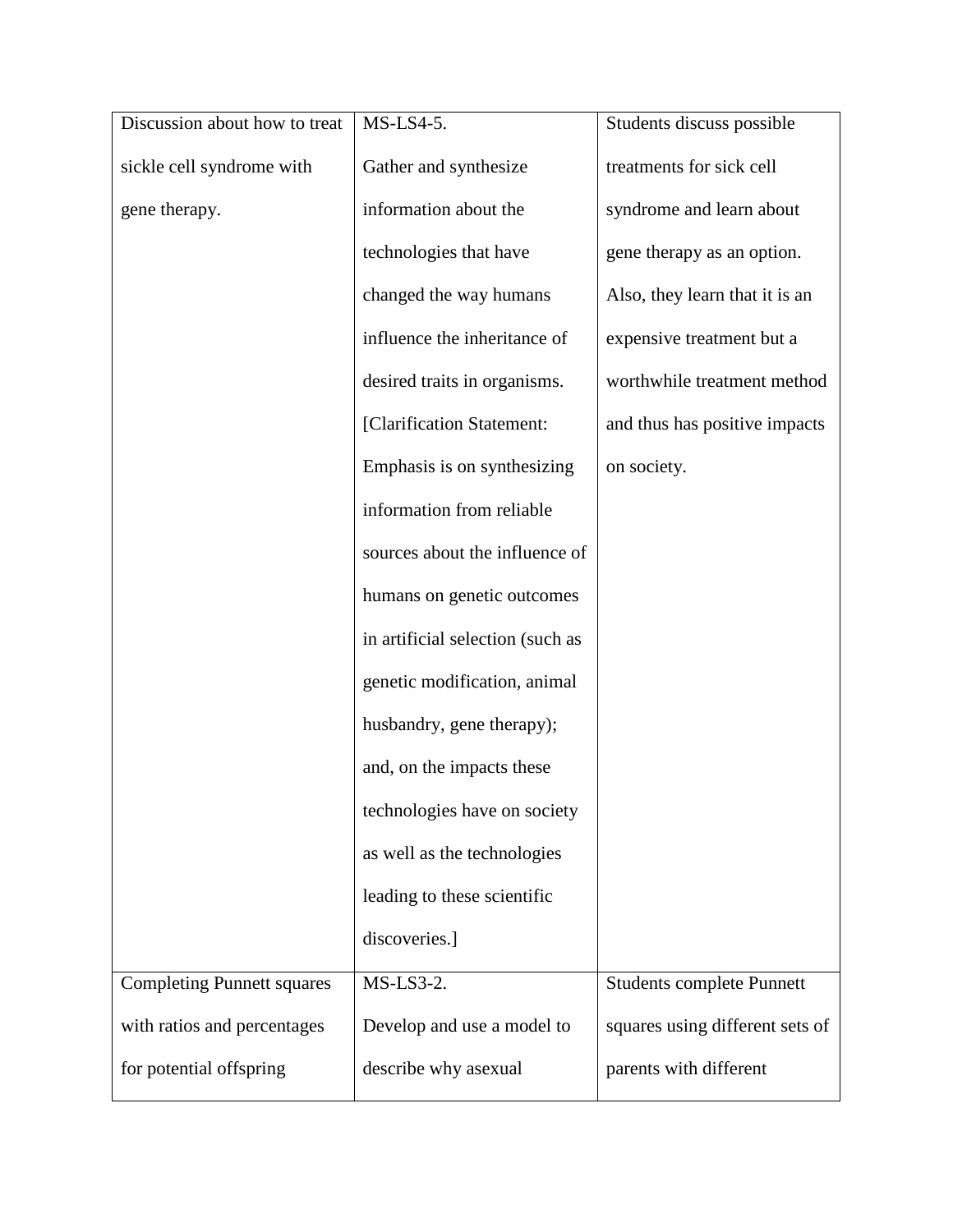| between normal, carrier and | reproduction results in        | phenotypes thus                 |
|-----------------------------|--------------------------------|---------------------------------|
| sickle cell syndrome.       | offspring with identical       | demonstrating children          |
|                             | genetic information and        | receive alleles from their      |
|                             | sexual reproduction results in | parents at random and they      |
|                             | offspring with genetic         | have one allele from each       |
|                             | variation.                     | parent, which can be the same   |
|                             | [Clarification Statement:      | or different.                   |
|                             | Emphasis is on using           |                                 |
|                             | models such as Punnett         |                                 |
|                             | squares, diagrams, and         |                                 |
|                             | simulations to describe the    |                                 |
|                             | cause and effect relationship  |                                 |
|                             | of gene transmission from      |                                 |
|                             | parent(s) to offspring and     |                                 |
|                             | resulting genetic variation.]  |                                 |
|                             | 7.RP.A.2 (Mathematics)         | Mathematics:                    |
|                             | Recognize and represent        | Students create proportional    |
|                             | proportional relationships     | relationships of the likelihood |
|                             | between quantities.            | of a child from the cross       |
|                             |                                | being normal, carrier, or       |
|                             |                                | having sickle cell syndrome.    |
|                             | Practice 5 grades 6-8:         | Grades 6-8:                     |
|                             | Apply mathematical concepts    | Students complete a ratio and   |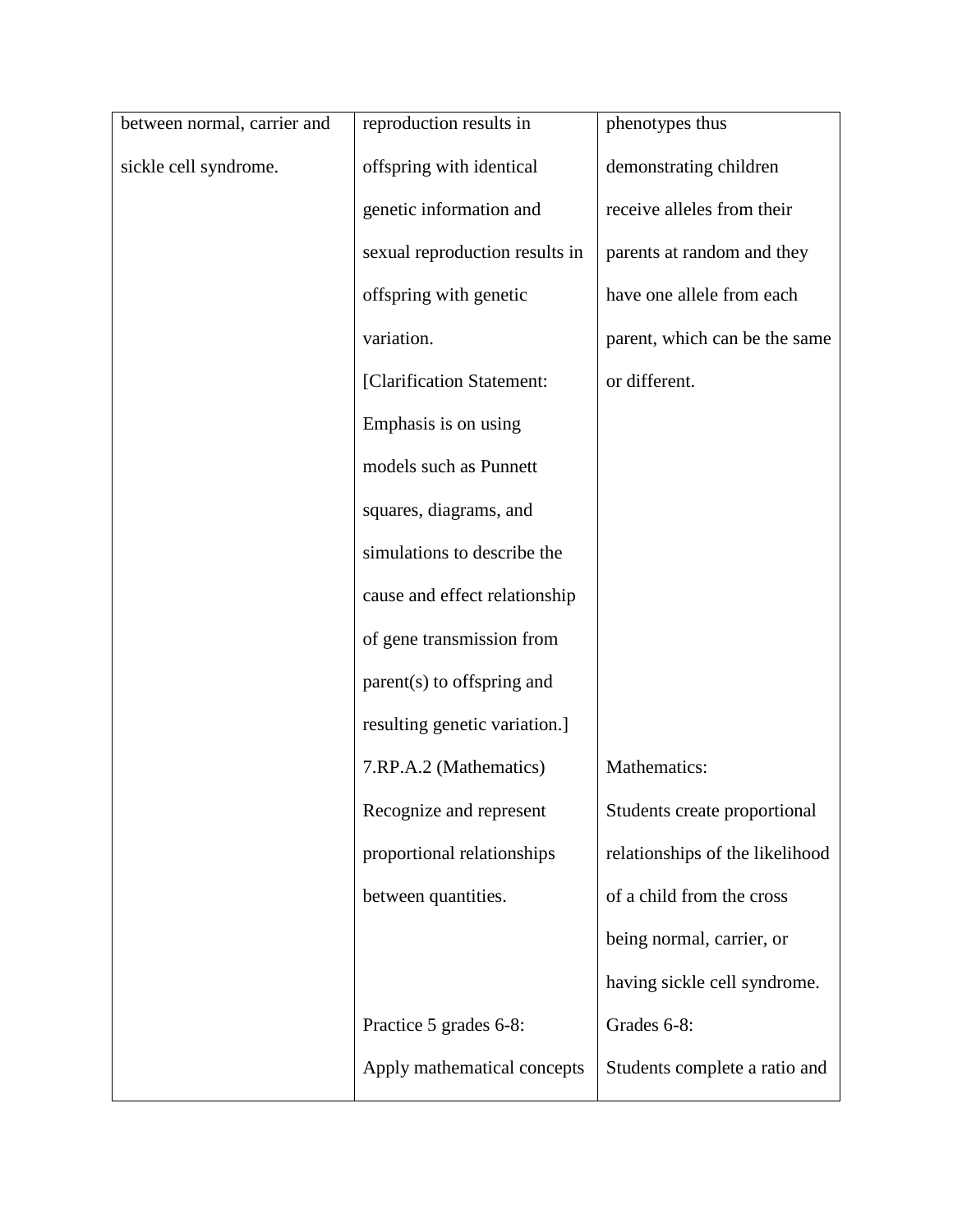|                             | and/or processes (e.g.,        | percent for normal, carrier, or |
|-----------------------------|--------------------------------|---------------------------------|
|                             | ratio, rate, percent, basic    | sickle cell syndrome in         |
|                             | operations, simple algebra) to | potential offspring dependent   |
|                             | scientific and engineering     | on the crosses.                 |
|                             | questions and problems.        |                                 |
| Letter to the Patient       | <b>WHST.6-8.1</b>              | Writing:                        |
|                             | Write arguments to support     | Students diagnose the patient   |
|                             | claims with clear reasons and  | in a letter and provide         |
|                             | relevant evidence.             | evidence that supports their    |
|                             |                                | diagnosis.                      |
|                             | Practice 6 Grades 6-8:         | Grades 6-8:                     |
|                             | Construct an explanation       | Students use the agarose gels   |
|                             | using models or                | to support their diagnosis in   |
|                             | representations.               | their letter to the patient.    |
| Following the lab procedure | RST.6-8.3 (ELA: reading)       | By properly reading the lab     |
|                             | Follow precisely a multistep   | procedure, students are able    |
|                             | procedure when carrying out    | to follow the lab procedure     |
|                             | experiments, taking            | and are able to complete the    |
|                             | measurements, or performing    | lab experiment and get          |
|                             | technical tasks. (MS-PS1-6)    | results.                        |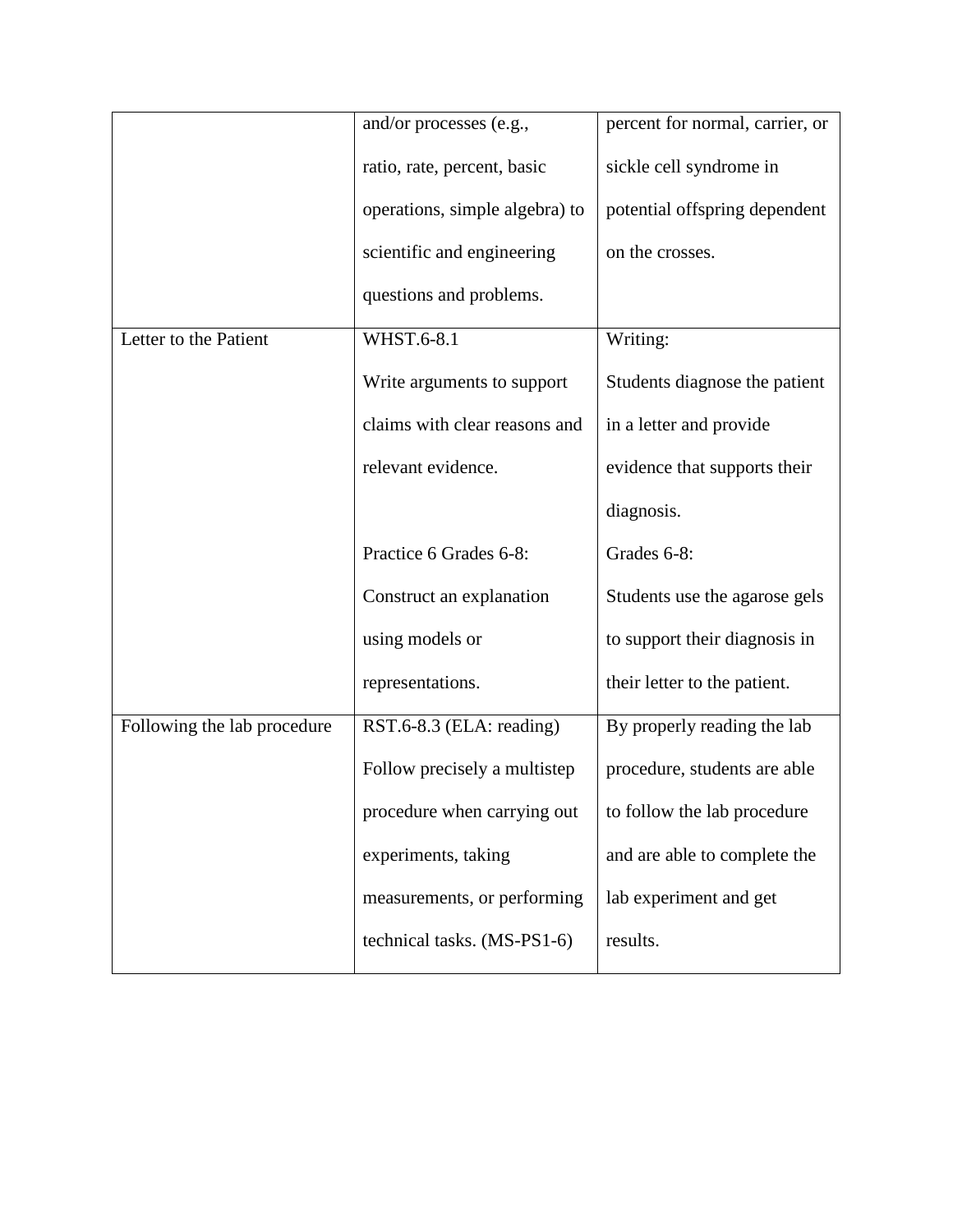## **Lab Larceny**

| Paragraph from Lab Larceny    | Strand/practice                | Why does it align?             |
|-------------------------------|--------------------------------|--------------------------------|
| Introduction to restriction   | LS3.B: Variation of Traits     | Effects of mutations at        |
| sites of Restriction Fragment | *In sexual reproduction,       | restriction sites are examined |
| Length Polymorphisms and      | chromosomes can sometimes      | when using Restriction         |
| effects of mutation at the    | swap sections during the       | <b>Fragment Length</b>         |
| restriction site in terms of  | process of meiosis (cell       | Polymorphism to determine      |
| DNA fragment length.          | division), thereby creating    | fragment length when           |
|                               | new genetic combinations and   | examining DNA.                 |
|                               | thus more genetic variation.   |                                |
|                               | Although DNA replication is    |                                |
|                               | tightly regulated and          |                                |
|                               | remarkably accurate, errors do |                                |
|                               | occur and result in mutations, |                                |
|                               | which are also a source of     |                                |
|                               | genetic variation.             |                                |
|                               | Environmental factors can      |                                |
|                               | also cause mutations in genes, |                                |
|                               | and viable mutations are       |                                |
|                               | inherited. (HS-LS3-2)          |                                |
| Examination of crime scene    | Practice 1 Grades 9-12:        | Students examine crime         |
| photos.                       | Ask questions that arise from  | scene photos and ask           |
|                               | careful observation of         | questions to determine what    |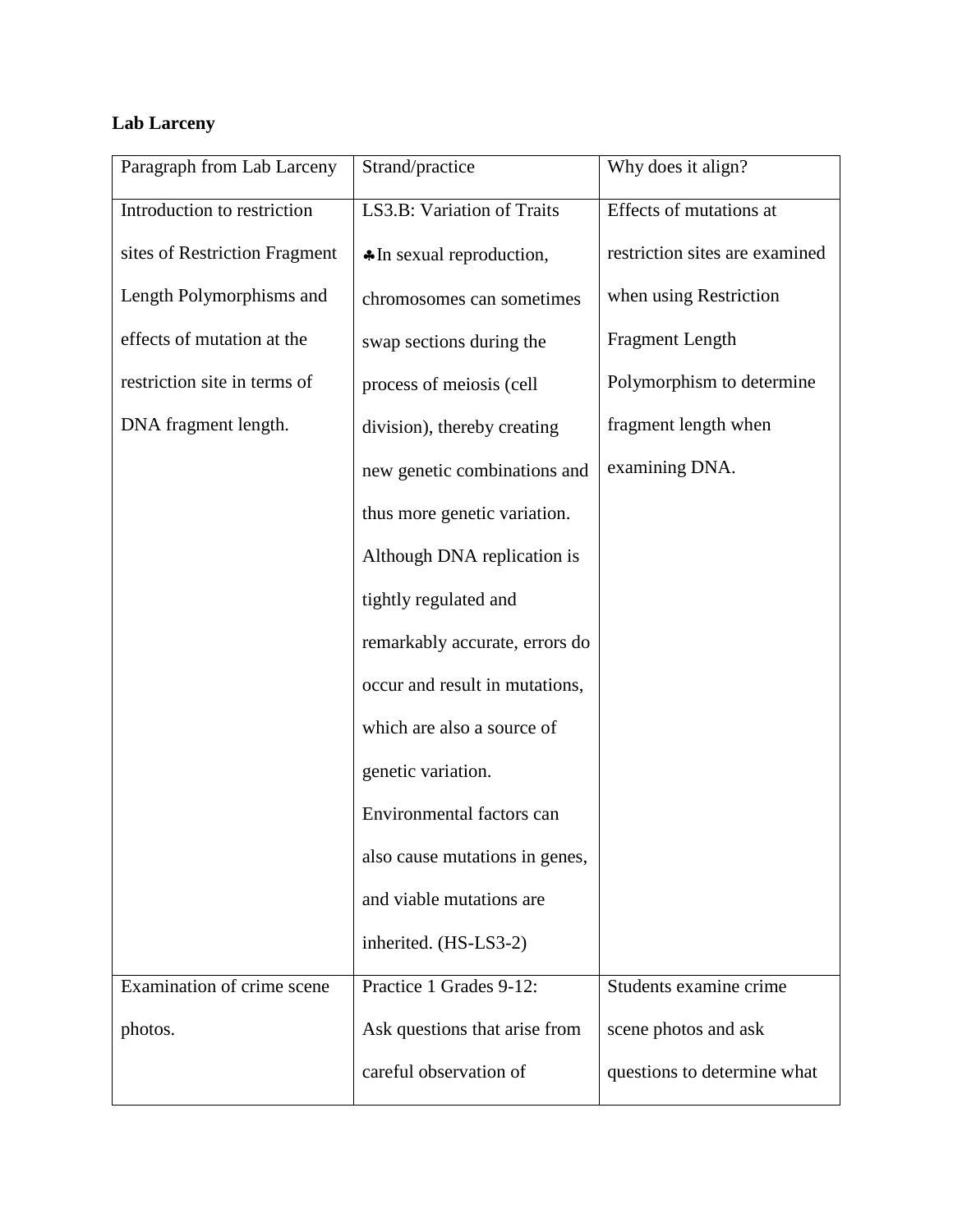|                              | phenomena, or unexpected        | could have happened at the      |
|------------------------------|---------------------------------|---------------------------------|
|                              | results, to clarify and/or seek | crime scene.                    |
|                              | additional information.         |                                 |
| Analyzing the agarose gel to | Practice 4 Grades 6-8:          | Students analyze and            |
| determine who the blood      | Analyze and interpret data to   | interpret, with help if needed, |
| samples at the crime scene   | provide evidence for            | the results from DNA            |
| were from.                   | phenomena.                      | fingerprinting to determine     |
|                              |                                 | which person samples came       |
|                              |                                 | from and provide evidence       |
|                              |                                 | for that determination.         |
|                              | Practice 6 Grades 6-8:          | Grades 6-8:                     |
|                              | Construct a scientific          | Students determine who the      |
|                              | explanation based on valid      | suspect is by comparing it to   |
|                              | and reliable evidence obtained  | crime scene samples using       |
|                              | from sources (including         | DNA fingerprinting.             |
|                              | the students' own               |                                 |
|                              | experiments) and the            |                                 |
|                              | assumption that theories and    |                                 |
|                              | laws that describe the natural  |                                 |
|                              | world operate today as they     |                                 |
|                              | did in the past and will        |                                 |
|                              | continue to do so in the        |                                 |
|                              | future.                         |                                 |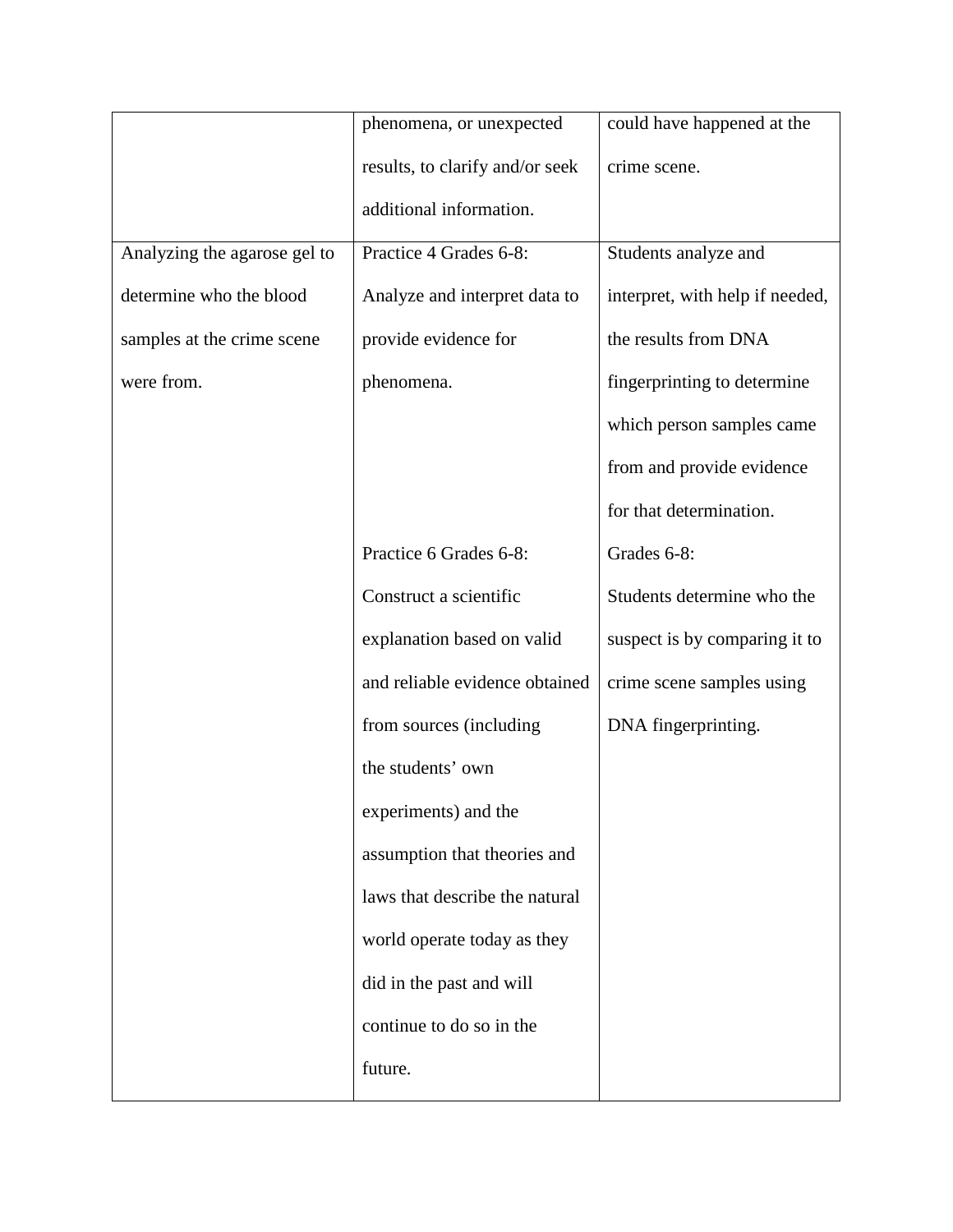|                             | Practice 6 Grades 9-12:        | Grades 9-12:                  |
|-----------------------------|--------------------------------|-------------------------------|
|                             | Apply scientific reasoning,    | Students determine who the    |
|                             | theory, and/or models to link  | suspect is by comparing it to |
|                             | evidence to the claims to      | crime scene samples using     |
|                             | assess the extent to which the | theories of DNA               |
|                             | reasoning and data support the | fingerprinting. DNA           |
|                             | explanation or conclusion.     | fingerprinting is used to     |
|                             |                                | support who else was in the   |
|                             |                                | room with the victim at the   |
|                             |                                | time of the incident.         |
| Students work in groups to  | Practice 7 Grades 6-8:         | Grades 6-8:                   |
| determine who the two blood | Construct, use, and/or present | Students determine the        |
| samples came from and       | an oral and written argument   | source of the blood samples   |
| support it with evidence.   | supported by empirical         | and support it with evidence  |
|                             | evidence and scientific        | from DNA fingerprinting       |
|                             | reasoning to support or refute | when discussing it with       |
|                             | an explanation or a model for  | classmates.                   |
|                             | a phenomenon or a solution to  |                               |
|                             | a problem.                     |                               |
|                             | Practice 7 Grades 9-12:        | Grades 9-12:                  |
|                             | Construct, use, and/or present | Students determine the        |
|                             | an oral and written argument   | source of the blood samples   |
|                             |                                | and support it with evidence  |